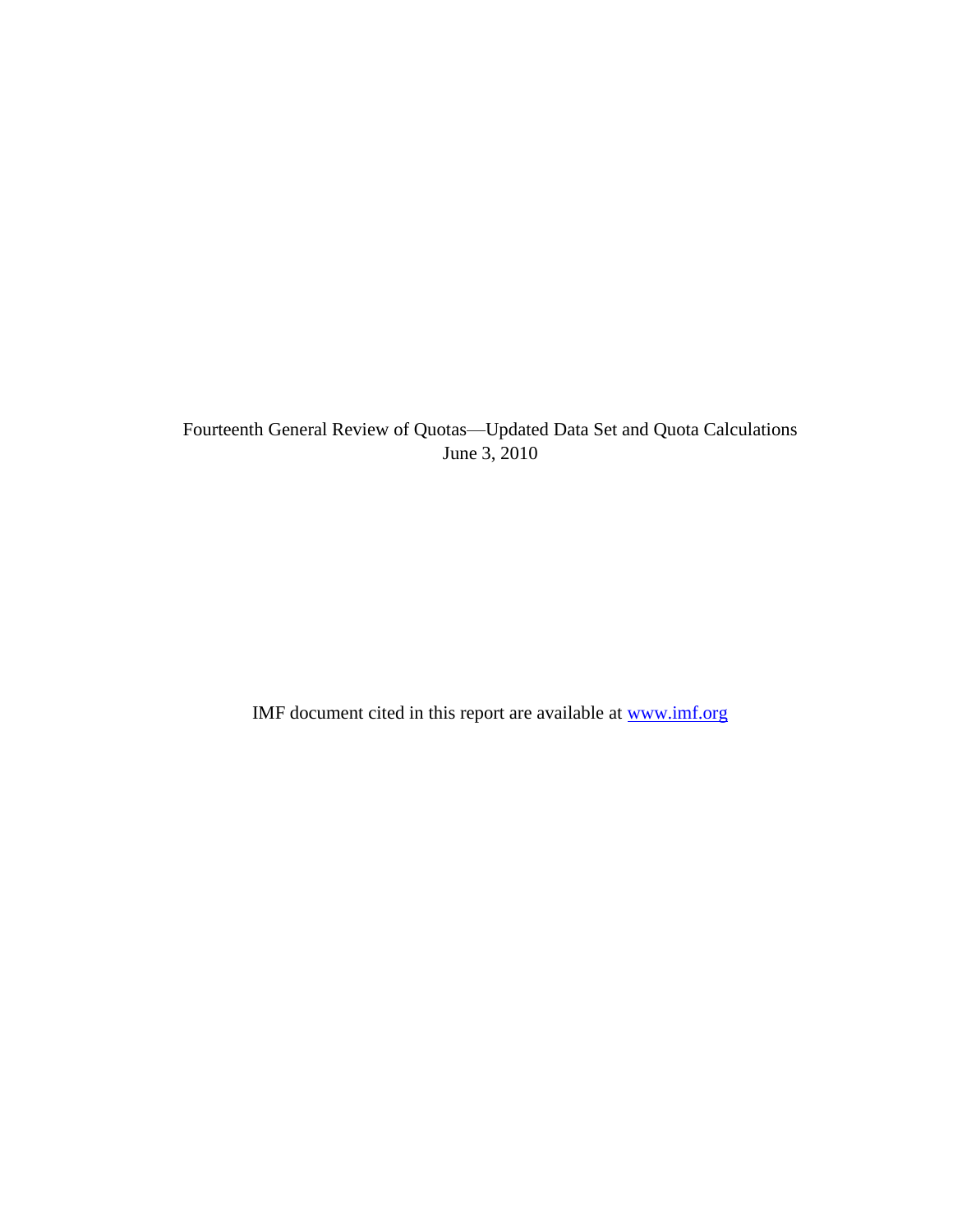## INTERNATIONAL MONETARY FUND

# **Fourteenth General Review of Quotas—Updated Data Set and Quota Calculations**

## Prepared by the Finance Department

# In consultation with the Statistics and other Departments

Approved by Andrew Tweedie

June 3, 2010

# Contents Page

| Tables                                                                           |  |
|----------------------------------------------------------------------------------|--|
|                                                                                  |  |
|                                                                                  |  |
|                                                                                  |  |
| 4. Top 10 Positive and Negative Changes in Calculated Quota Shares11             |  |
|                                                                                  |  |
|                                                                                  |  |
|                                                                                  |  |
|                                                                                  |  |
|                                                                                  |  |
|                                                                                  |  |
| A6. Distribution of Quotas and Updated Quota Variables—by Member38               |  |
| <b>Box</b>                                                                       |  |
|                                                                                  |  |
| Appendix                                                                         |  |
| I. Selection of the Database, Derivation of Quota Variables, and Other Issues 44 |  |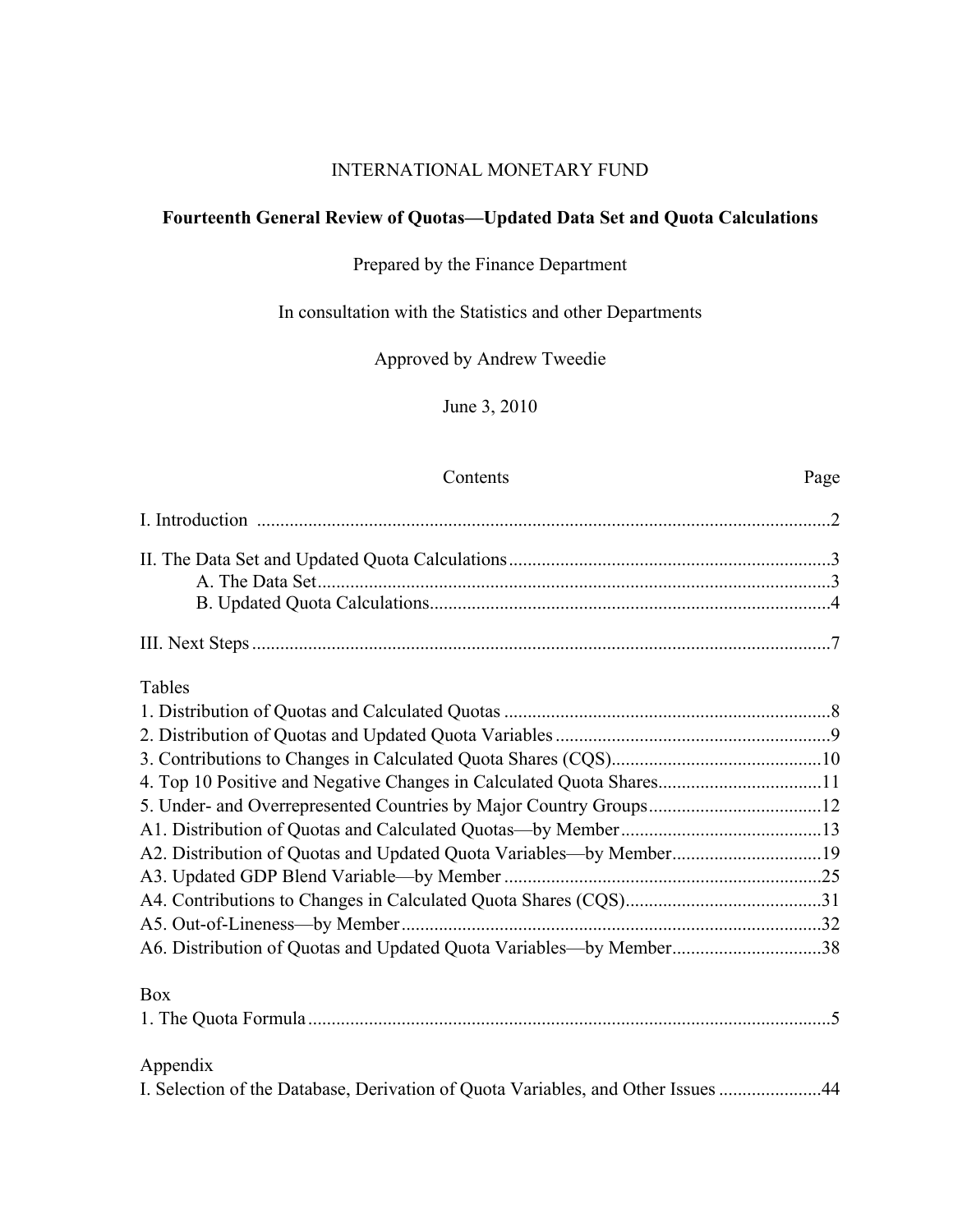*This paper updates the quota data base through 2008 and discusses implications for members' calculated quota shares. A subsequent staff paper will review key issues related to the realignment of quota shares and present additional illustrative simulations, for discussion by the Committee of the Whole in early July.* 

### **I. INTRODUCTION <sup>1</sup>**

1. **At its meeting in April 2010, the IMFC called for completing the 14th General Review of quotas before January 2011**.<sup>2</sup> This further advances the tight timetable established by the IMFC in April 2009.

2. **The Committee of the Whole held its first formal discussion on the realignment**  of quota shares in March.<sup>3</sup> Directors emphasized that realigning quota shares is critical to enhancing the Fund's legitimacy and effectiveness. Directors expressed a range of views on the broad goals of the quota realignment, the size of the quota increase, and the modalities for allocating quota shares, but also stressed that their views were preliminary, in part because they were awaiting the finalization of the quota data base. Many also pointed out that quota realignment is only one element of a broader package of reforms, and work continues in parallel in several areas. In particular, an initial discussion of the Committee of the Whole on the size of the quota increase took place in April,<sup>4</sup> and work is proceeding on the Fund's mandate and broader IMF governance reforms.

3. **The objective of this paper is to present the 2008 data set**. Section II provides data for all variables included in the quota formula, extending through 2008, and summarizes the data sources. It also details movements in calculated quota shares, at the individual country and regional level, and compares actual quota shares with those calculated using the quota formula. Comparisons are also made with respect to the previous 2007 data set as well as with the WEO-based derived data set for 2008, as presented in the March 2010 paper

 $\overline{a}$ 

<sup>&</sup>lt;sup>1</sup> Prepared by a staff team led by Sheila Bassett and comprising Carlos Janada, Hannah Lin, Claudio Visconti, Lukas Kohler, Sergio Rodriguez, Helga Treichel, August Dabney, and Barbara Wennerholm. Susan Prowse and Thomas Krueger (all FIN) also contributed.

<sup>2</sup> *Communiqué of the International Monetary and Financial Committee of the Board of Governors of the International Monetary Fund* (April 24, 2010).

<sup>&</sup>lt;sup>3</sup> See *Fourteenth General Review of Quotas—Realigning Quota Shares—Initial Considerations (3/5/10)*; and *The Chairman's Concluding Remarks* (3/25/10).

<sup>&</sup>lt;sup>4</sup> See *Fourteenth General Review of Quotas—The Size of the Fund—Initial Considerations (3/15/10).*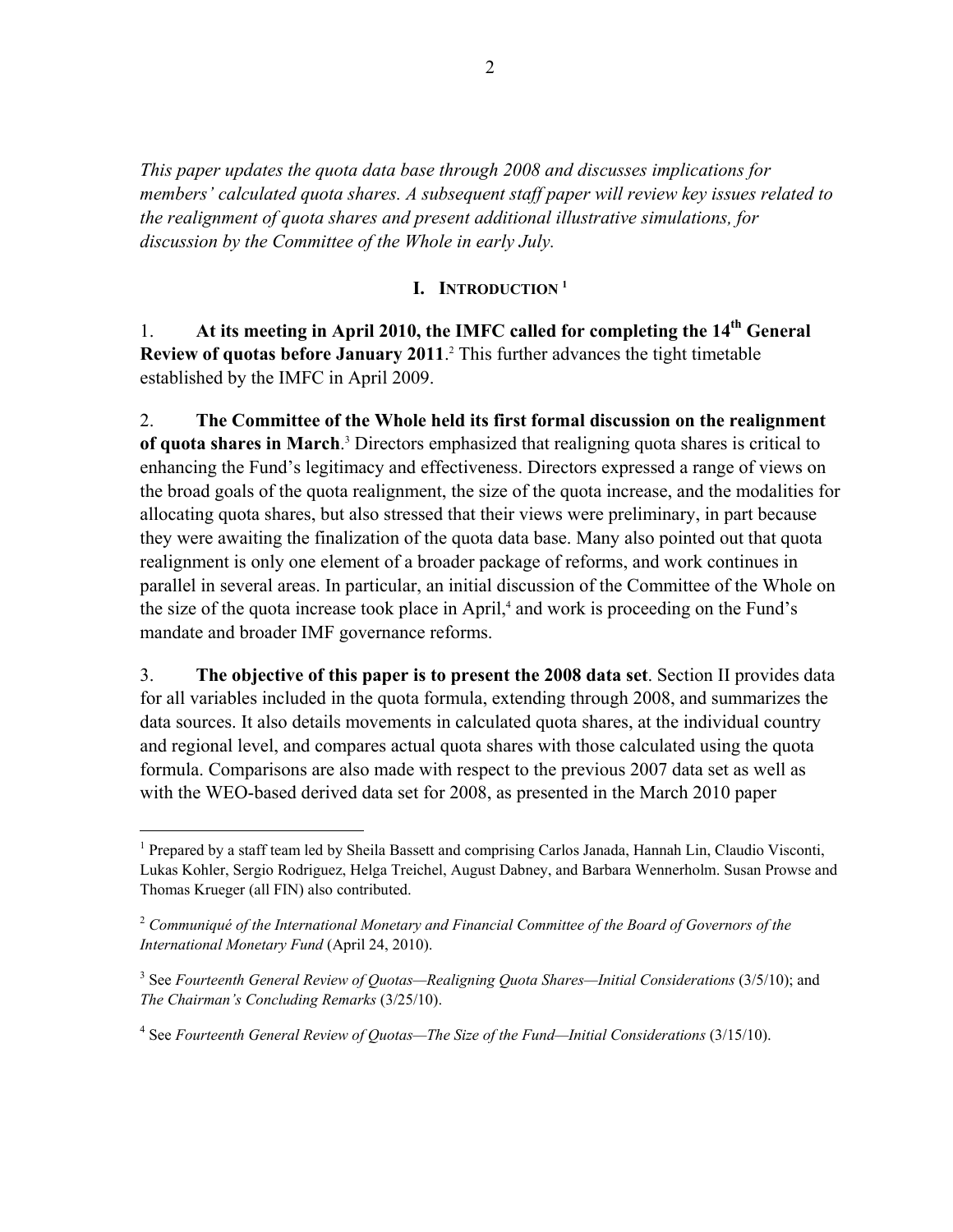(*Fourteenth General Review of Quotas—Realigning Quota Shares—Initial Considerations* 3/5/10). Section III briefly discusses next steps.

4. **Comparisons in this paper are made with the quotas agreed under the 2008 quota and voice reforms, but these reforms have yet to be ratified.**<sup>5</sup> The reforms achieved overwhelming approval from Governors in April 2008. However, as of early June 2010, just 78 countries representing 74.4 percent of the total voting power had notified the Fund of their acceptance of the proposed Amendment on voice and participation. This is well short of the required three-fifths of members (112) having 85 percent of the total voting power, and remaining members are urged to provide their consents as soon as possible.

# **II. THE DATA SET AND UPDATED QUOTA CALCULATIONS**

# **A. The Data Set**

5. **Staff has updated the quota data set through 2008**. The implications for calculated quota shares resulting from the data update are broadly in line with those of a derived WEObased data set, presented in March (*Fourteenth General Review of Quotas—Realigning Quota Shares—Initial Considerations,* 3/5/10), though there are significant differences for some individual countries.

## 6. **The data sources and methodology remain in line with past practice:**<sup>6</sup>

- The primary data source is the Fund's *International Financial Statistics* (IFS). Missing data were supplemented in the first instance by the *World Economic Outlook* (WEO) database. Remaining missing data were computed based on staff reports and, in very few instances, country desk data. As is customary, a cutoff date of January 31, 2010 for incorporating new data in the quota database was employed for IFS; consistent with this cutoff, the Fall 2009 publication was used for WEO data.
- PPP GDP data were taken from the WEO database and were calculated by dividing a country's nominal GDP in its own currency by the PPP price level index.

7. **The 2008 data update presented in this paper covers the existing quota variables** (Box 1). In light of the need to advance issuance of the data update paper ahead of the normal schedule, it has only been possible to update the data for the existing quota variables. Staff

1

 $5$  The second round increases under the 2008 reform only come into effect after the proposed Amendment of the Articles on voice and participation has entered into effect and the relevant members have consented to and paid for their quota increases.

<sup>6</sup> For details, see Appendix I.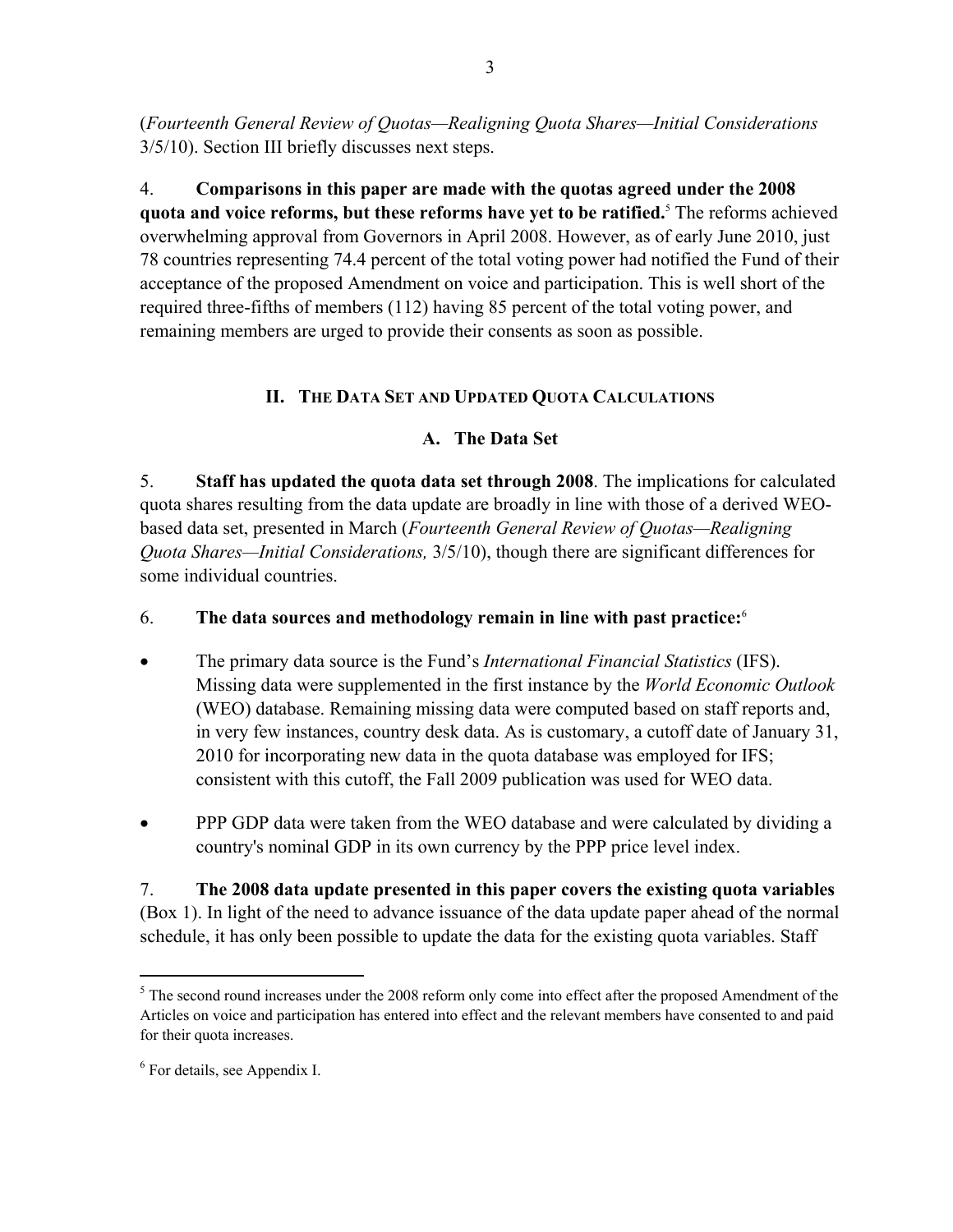plans to continue work on updating other variables that have been considered in previous papers and will make this data available as soon as this work is completed.<sup>7</sup>

## **B. Updated Quota Calculations**

8. **The 2008 data update results in a further increase in the calculated quota share of EMDCs.** Compared with the 2007 data set the aggregate calculated quota share of the EMDCs increases by 2.2 percentage points, up from 1.7 percentage points based on the derived WEO-based estimates presented earlier (Table 1). This reflects increases in EMDC share for all quota variables (Tables 2–3 and Tables A1–A3, A6). All major EMDC subregions gain calculated quota share compared to the 2007 data set, with the exception of Africa where the share remains unchanged. The corresponding loss in calculated quota share among advanced economies is largely borne by the major advanced economies.<sup>8</sup>

9. **The changes in calculated quota shares reflected a combination of factors**. First, growth trends continued to diverge, with EMDCs on average recording stronger growth, accounting for almost half of the increase in calculated quota share (Table 3). Second, a number of EMDCs faced large swings in net capital flows, which peaked in 2007 and fell sharply in 2008, contributing to an increase in their share of the variability measure. Third, commodity exporters benefitted from the strong run-up in commodity prices, typically peaking in 2008. And fourth, there were a few instances of significant data revisions as noted below.

 $\overline{a}$ 

 $<sup>7</sup>$  The data would include trade openness, international investment position (IIP), investment income, and</sup> financial account flows.

<sup>8</sup> These results largely confirm those based on the derived 2008 WEO-based data set, see *Fourteenth General Review of Quotas—Realigning Quota Shares—Initial Considerations* (3/5/10). A few of the more substantive changes reflect data revisions by the authorities of a few countries, as described below.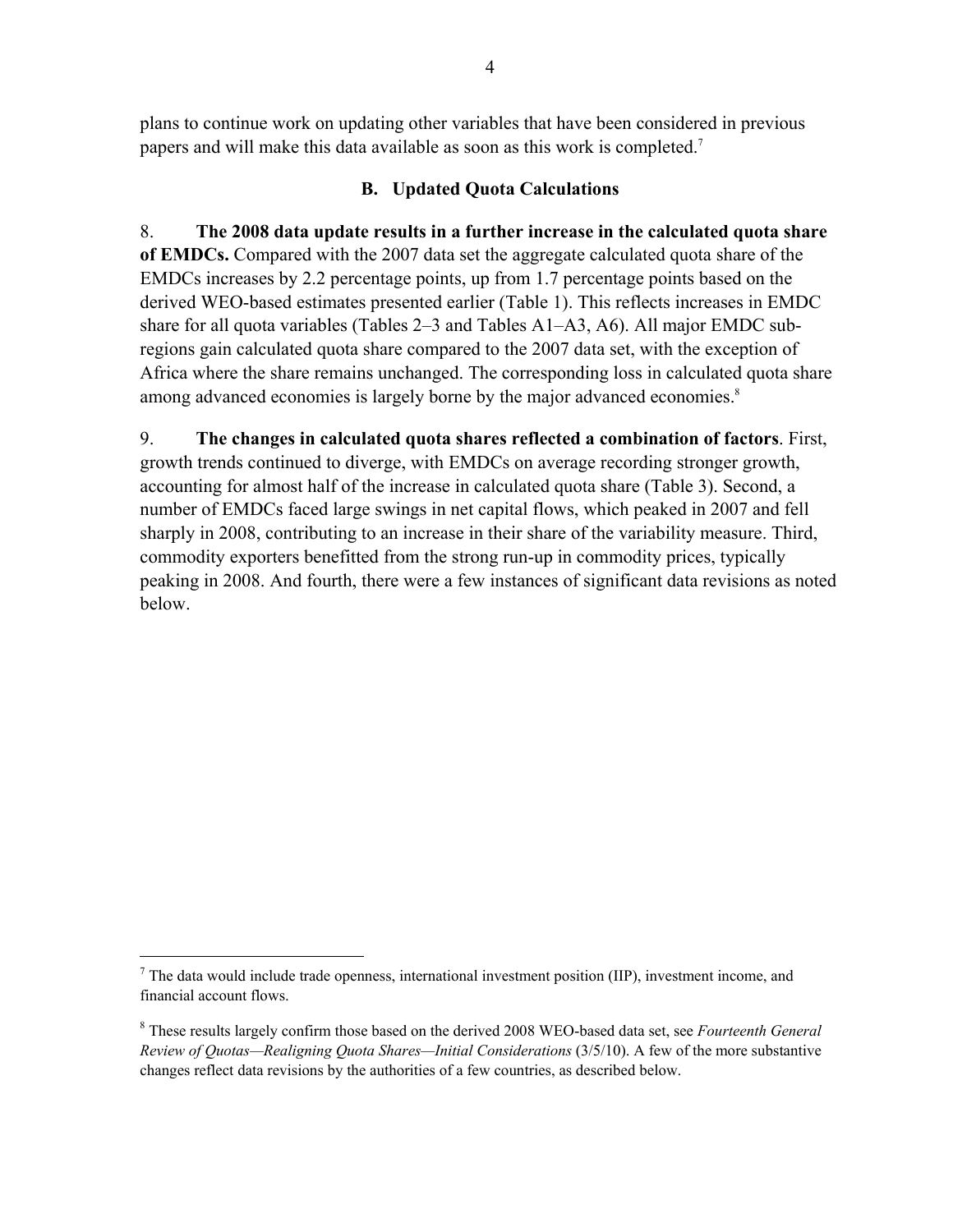## **Box 1. The Quota Formula**

The quota formula includes four quota variables (GDP, openness, variability, and reserves), expressed in shares of global totals, with the variables assigned weights totaling to 1.0. The formula also includes a compression factor that reduces dispersion in calculated quota shares.

The formula is:

$$
CQS = (0.5*Y + 0.3*O + 0.15*V + 0.05*R)^{k}
$$

where:

 $\overline{a}$ 

 $COS =$  calculated quota share;

Y = a blend of GDP converted at market rates and PPP exchange rates averaged over a three year period. The weights of market-based and PPP GDP are 0.60 and 0.40, respectively;

 $O =$  the annual average of the sum of current payments and current receipts (goods, services, income, and transfers) for a five year period;

 $V =$  variability of current receipts and net capital flows (measured as the standard deviation from a centered three-year trend over a thirteen year period);

 $R$  = twelve month average over one year of official reserves (foreign exchange, SDR holdings, reserve position in the Fund, and monetary gold); and

 $k = a$  compression factor of 0.95. The compression factor is applied to the uncompressed calculated quota shares which are then rescaled to sum to 100.

10. **At the individual country level, the largest gainers in calculated quota shares are mostly EMDCs** (Tables 4 and A4):

- **Russia** benefitted from stronger GDP growth and a sharp swing in net capital flows, which more than offset the impact of higher commodity prices on current receipts and contributed to an increase in variability.
- **Saudi Arabia** recorded a sharp increase in the share of both variability and reserves as a result of a data revision to bring its reporting into line with BPM5.<sup>9</sup>

<sup>&</sup>lt;sup>9</sup> Saudi Arabia has begun reporting its balance of payments data to IFS on the basis of BPM5, starting with data in 2005. This resulted in significant changes in net capital flows and reserves (Table A1). To insure consistency (continued)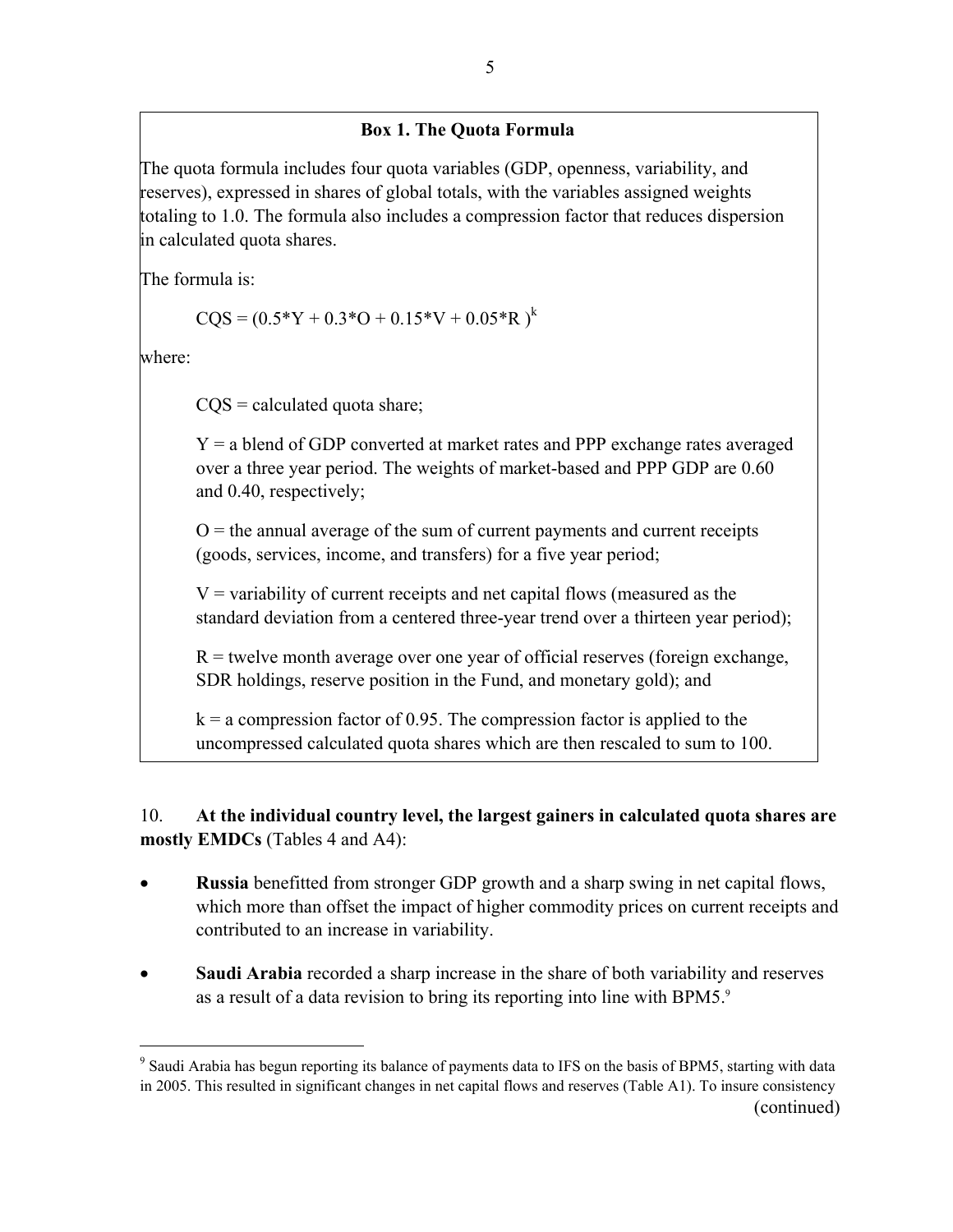- **China**, and to a lesser extent, **India** and **Brazil**, continued to benefit from relatively stronger GDP growth.
- Large swings in net capital flows also contributed to increases in calculated quota shares for **India**, **UAE**, and **Brazil** through the variability measure.
- The **United Kingdom** also gained in terms of variability as a result of a large swing in both current receipts and net capital flows.

## 11. **The largest declines in calculated quota share are recorded by major advanced economies**:

- For the **United States** and **Japan**, a declining share in global GDP accounted for about half their reduction in calculated quota share. The GDP share of each major advanced economy declines in the 2008 data update relative to the data base through 2007.
- In **France** and, to a lesser extent, in **Germany**, revisions to historical capital flow data contributed to a decline in their shares of variability.

12. **As a result of the data update, EMDCs as a group become moderately underrepresented** (Table 5). EMDCs, whose calculated quota share was broadly aligned with their actual quota share in the 2007 data set, are under-represented by 2.2 percentage points in the 2008 data set. This reflects foremost the substantial under-representation of Asian EMDCs; but transition economies have also become under-represented with the 2008 data update. At the same time, other sub-regions of EMDCs continue to be over-represented. The overrepresentation of advanced countries as a group (of 2.2 percent) mirrors the underrepresentation of all EMDCs, and over-represented advanced countries account for 4.1 percentage points of the 10.7 percent over-representation of all countries.

13. **Significant discrepancies between calculated quota shares and post second round quota shares remain at the individual country level** (Table A5). A total of 60 members are under-represented based on the updated calculated quotas, compared with 64 using the data set through 2007. Of these, 11 countries are out-of-line by more than 60 percent and 22 countries are out-of-line by more than 40 percent (compared to 10 and 18 countries, respectively, based on data through 2007). The average ratio of calculated quota share to post second round quota share in the first group has increased slightly from 2.0 to 2.1 as a result of the data update, while that for the second group is unchanged at 1.8.

 $\overline{a}$ 

with the revised IFS data, net capital flow data were back-filled by staff for the relevant years prior to 2005 with BPM5-consistent data, which were provided by the authorities for this purpose.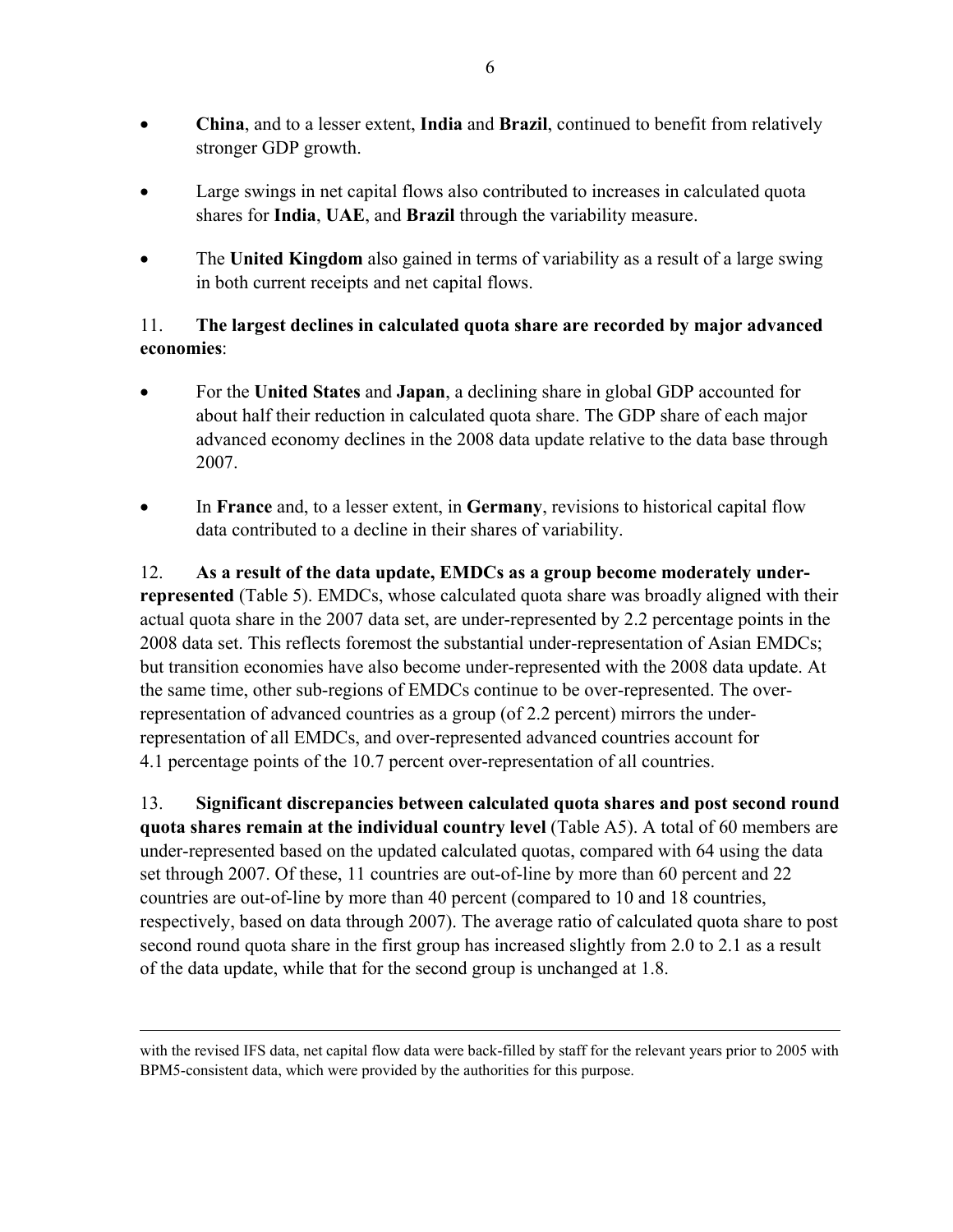## **III. NEXT STEPS**

14. **In the context of the 14th Review, an intensive work program is underway in several areas**. Building on earlier guidance by the IMFC and Executive Directors, staff will review several outstanding issues related to the realignment of quota shares and present additional illustrative simulations for a July discussion by the Committee of the Whole.<sup>10</sup> This will lay the groundwork for follow-up work, including on the size of Fund.

1

<sup>&</sup>lt;sup>10</sup> See *Statement by the Managing Director on the Work Program of the Executive Board, Executive Board Meeting* (5/24/10).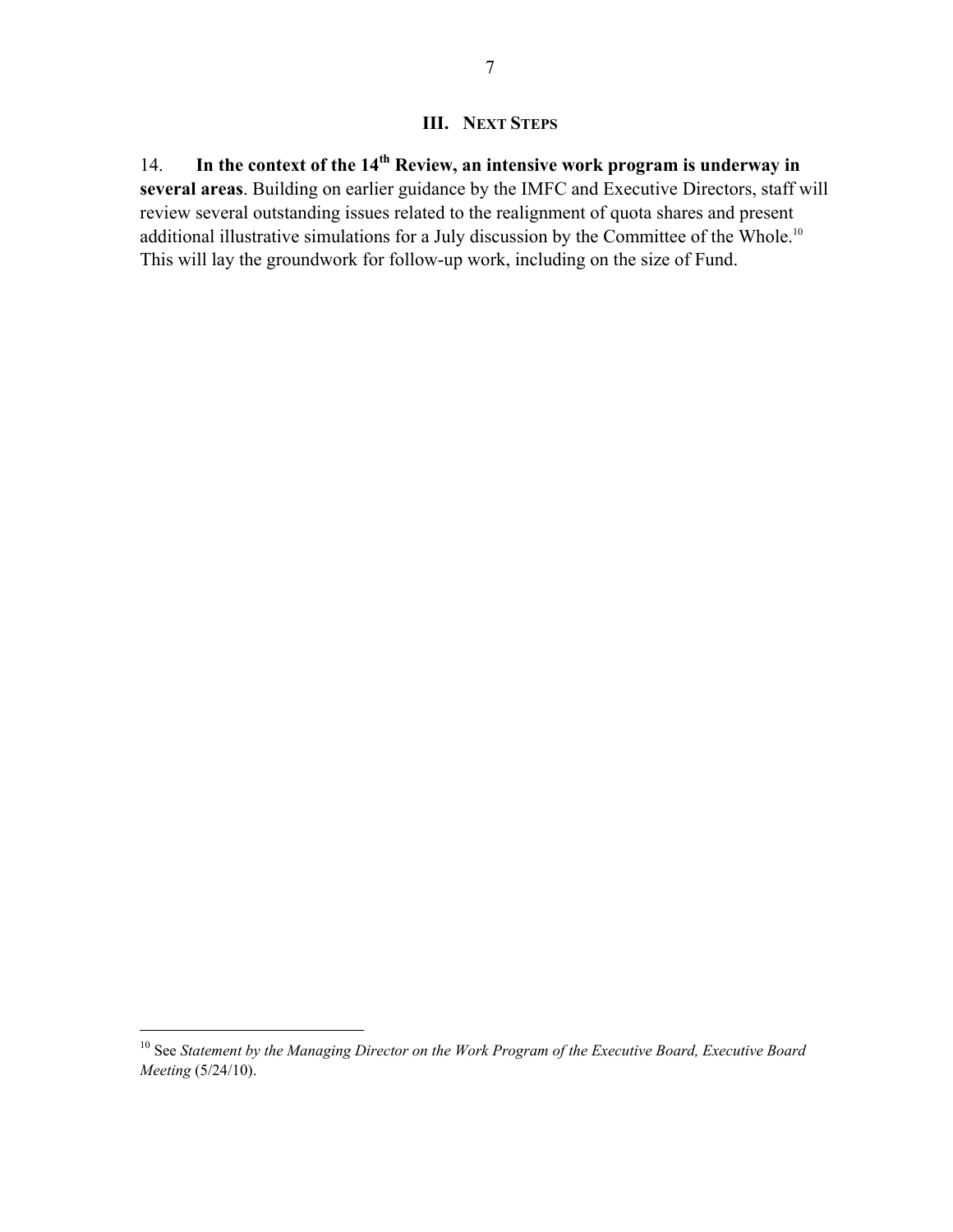| Post Second<br>Round 2/<br>Current 3/4/<br>Actual<br>Advanced economies<br>60.5<br>60.5<br>58.2<br>45.2<br>Major advanced economies<br>45.3<br>42.9<br>Of which: US<br>17.1<br>17.7<br>17.0<br>Other advanced economies<br>15.3<br>15.3<br>15.1 | 60.4<br>45.0 | Previous 3/ 5/ WEO 2008 3/ 6/ 2008 Reform 3/ 7/ |               |
|-------------------------------------------------------------------------------------------------------------------------------------------------------------------------------------------------------------------------------------------------|--------------|-------------------------------------------------|---------------|
|                                                                                                                                                                                                                                                 |              |                                                 |               |
|                                                                                                                                                                                                                                                 |              | 58.7                                            | 63.8          |
|                                                                                                                                                                                                                                                 |              | 43.3                                            | 47.6          |
|                                                                                                                                                                                                                                                 | 17.8         | 16.9                                            | 19.0          |
|                                                                                                                                                                                                                                                 | 15.4         | 15.5                                            | 16.2          |
| <b>Emerging Market and Developing Countrie</b><br>39.5<br>39.5<br>41.8                                                                                                                                                                          | 39.6         | 41.3                                            | 36.2          |
| 32.1<br>32.4<br>34.1<br>Developing countries                                                                                                                                                                                                    | 32.6         | 33.7                                            | 30.0          |
| 5.4<br>3.1<br>Africa<br>4.9                                                                                                                                                                                                                     | 3.1          | 3.2                                             | 2.8           |
| Asia 8/<br>11.5<br>12.6<br>17.7                                                                                                                                                                                                                 | 17.2         | 18.0                                            | 15.8          |
| 7.6<br>7.2<br>6.2<br>Middle East, Malta & Turkey                                                                                                                                                                                                | 5.4          | 5.5                                             | 4.8           |
| 7.6<br>7.7<br>Western Hemisphere<br>7.0                                                                                                                                                                                                         | 6.9          | 7.0                                             | 6.6           |
| 7.4<br>7.1<br>7.7<br>Transition economies                                                                                                                                                                                                       | 7.0          | 7.5                                             | 6.2           |
| 100.0<br>100.0<br>100.0<br>Total                                                                                                                                                                                                                | 100.0        | 100.0                                           | 100.0         |
| Memorandum Item:                                                                                                                                                                                                                                |              |                                                 |               |
| <b>EU 27</b><br>32.4<br>31.9<br>31.3                                                                                                                                                                                                            | 32.1         | 31.7                                            | 32.9          |
| 2.6<br>LICs (PRGT-eligible countries)<br>4.6<br>4.3                                                                                                                                                                                             | 2.5          | 2.6                                             | $2.2^{\circ}$ |
| Source: Finance Department.                                                                                                                                                                                                                     |              |                                                 |               |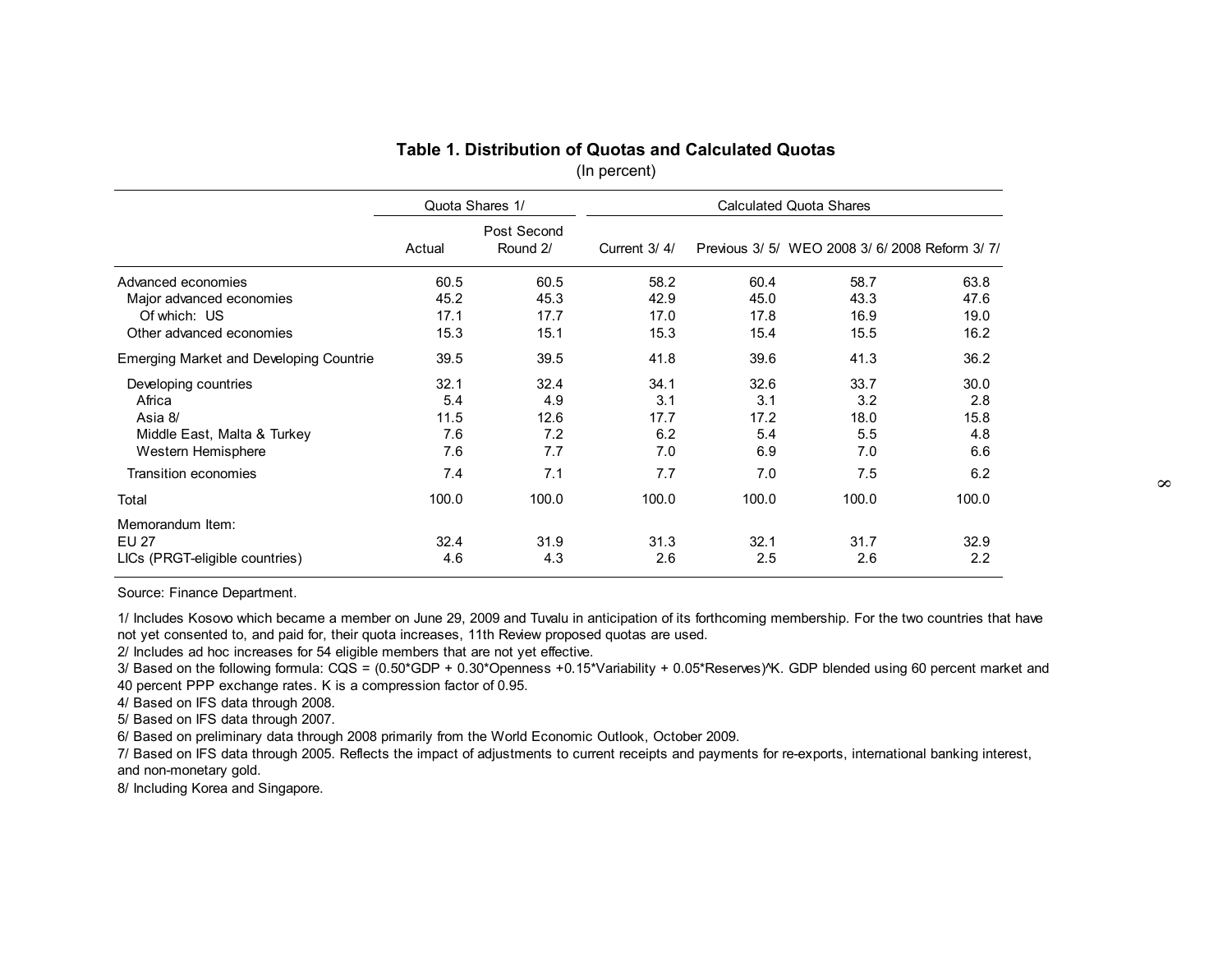| Table 2. Distribution of Quotas and Updated Quota Variables<br>(In percent) |                   |            |             |            |             |            |             |       |                        |       |                        |  |
|-----------------------------------------------------------------------------|-------------------|------------|-------------|------------|-------------|------------|-------------|-------|------------------------|-------|------------------------|--|
|                                                                             | Post Second Round | GDP        |             | PPP GDP 4/ |             |            | Openness    |       | Variability 5/         |       | Reserves               |  |
|                                                                             | Quota Shares 1/   | Current 2/ | Previous 3/ | Current 2/ | Previous 3/ | Current 2/ | Previous 3/ |       | Current 2/ Previous 3/ |       | Current 2/ Previous 3/ |  |
| Advanced economies                                                          | 60.5              | 68.2       | 70.6        | 52.5       | 53.7        | 65.0       | 66.4        | 56.0  | 60.9                   | 22.7  | 27.6                   |  |
| Major advanced economies                                                    | 45.3              | 55.6       | 58.0        | 43.6       | 44.6        | 44.1       | 45.5        | 39.1  | 44.1                   | 18.4  | 21.9                   |  |
| Of which: US                                                                | 17.7              | 25.5       | 26.7        | 21.5       | 21.8        | 13.6       | 14.1        | 17.6  | 19.9                   | 1.1   | 1.3                    |  |
| Other advanced economies                                                    | 15.1              | 12.6       | 12.5        | 9.0        | 9.1         | 20.9       | 20.9        | 16.9  | 16.9                   | 4.3   | 5.7                    |  |
| <b>Emerging Market and Developing Countrie</b>                              | 39.5              | 31.8       | 29.4        | 47.5       | 46.3        | 35.0       | 33.6        | 44.0  | 39.1                   | 77.3  | 72.4                   |  |
| Developing countries                                                        | 32.4              | 26.3       | 24.6        | 40.1       | 39.0        | 28.2       | 27.4        | 34.6  | 31.9                   | 65.0  | 59.9                   |  |
| Africa                                                                      | 4.9               | 2.0        | 2.0         | 3.1        | 3.1         | 2.3        | 2.2         | 3.8   | 3.7                    | 4.7   | 4.6                    |  |
| Asia 6/                                                                     | 12.6              | 13.3       | 12.4        | 23.0       | 22.1        | 16.3       | 16.0        | 14.9  | 14.6                   | 40.9  | 41.1                   |  |
| Middle East, Malta & Turkey                                                 | 7.2               | 4.3        | 3.9         | 5.3        | 5.3         | 4.8        | 4.5         | 8.5   | 6.4                    | 12.4  | 7.2                    |  |
| Western Hemisphere                                                          | 7.7               | 6.7        | 6.3         | 8.6        | 8.6         | 4.7        | 4.7         | 7.4   | 7.2                    | 7.0   | 7.0                    |  |
| Transition economies                                                        | 7.1               | 5.5        | 4.9         | 7.4        | 7.3         | 6.8        | 6.2         | 9.4   | 7.2                    | 12.3  | 12.5                   |  |
| Total                                                                       | 100.0             | 100.0      | 100.0       | 100.0      | 100.0       | 100.0      | 100.0       | 100.0 | 100.0                  | 100.0 | 100.0                  |  |
| Memorandum Item:                                                            |                   |            |             |            |             |            |             |       |                        |       |                        |  |
| <b>EU 27</b>                                                                | 31.9              | 30.3       | 30.6        | 22.6       | 23.1        | 43.0       | 43.3        | 27.8  | 30.3                   | 7.6   | 8.8                    |  |
| LICs (PRGT-eligible countries)                                              | 4.3               | 1.5        | 1.4         | 2.8        | 2.8         | 1.8        | 1.7         | 3.2   | 3.3                    | 2.5   | 2.6                    |  |
| Source: Finance Department.                                                 |                   |            |             |            |             |            |             |       |                        |       |                        |  |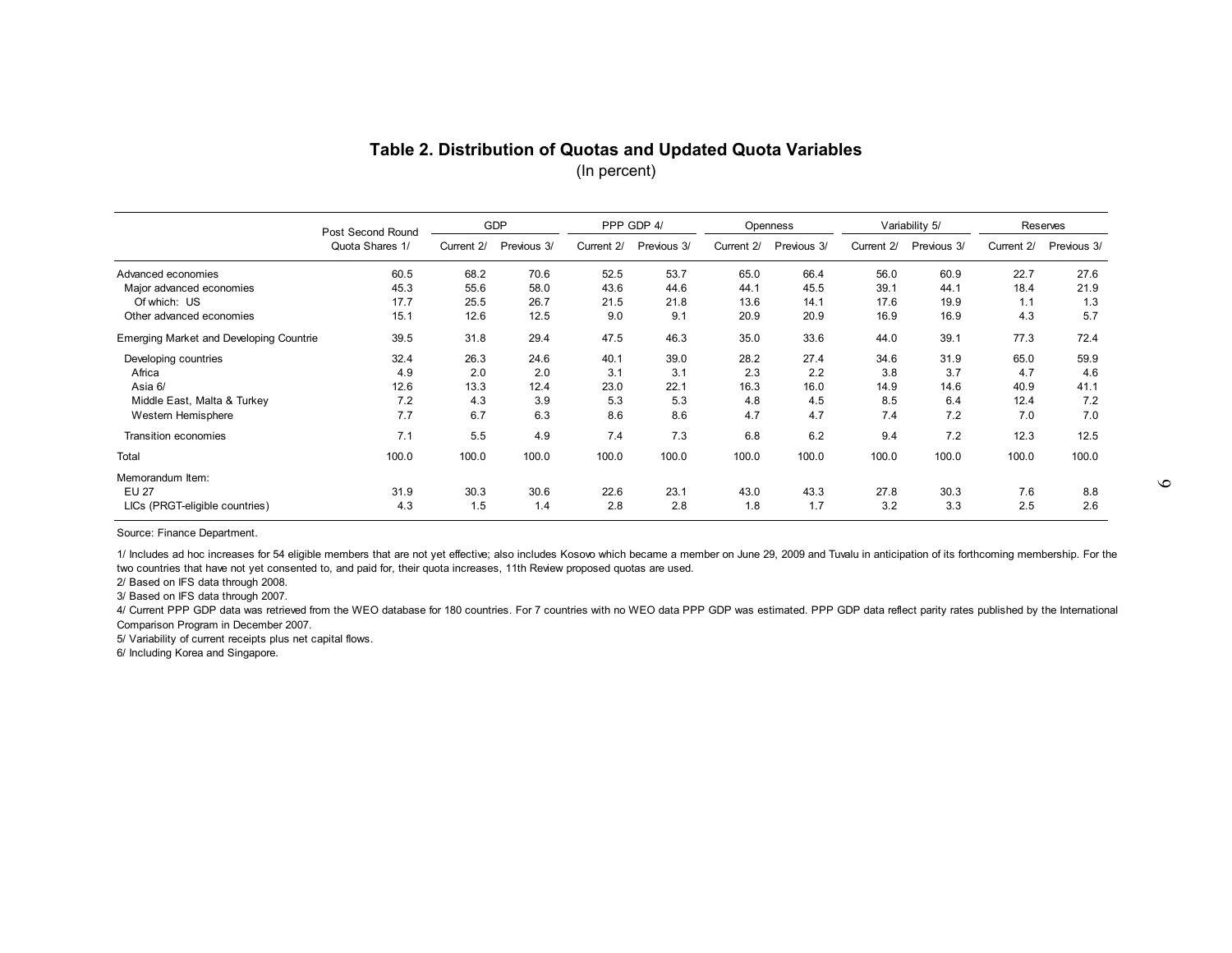| (In percentage points)                                                                         |                                      |                                      |                                               |                                      |                                         |                                      |                                      |  |  |
|------------------------------------------------------------------------------------------------|--------------------------------------|--------------------------------------|-----------------------------------------------|--------------------------------------|-----------------------------------------|--------------------------------------|--------------------------------------|--|--|
|                                                                                                |                                      |                                      | Contribution of Variables to Change in CQS 2/ |                                      |                                         | Total                                |                                      |  |  |
|                                                                                                | Post Second Round<br>Quota Shares 1/ | <b>GDP Blend</b><br>(1)              | Openness<br>(2)                               | Variability<br>(3)                   | Reserves<br>(4)                         | Sum<br>Cols $(1 - 4)$ Change $3/$    | CQS                                  |  |  |
| Advanced economies<br>Major advanced economies                                                 | 60.5<br>45.3                         | $-0.94$<br>$-0.93$                   | $-0.41$<br>$-0.42$                            | $-0.74$<br>$-0.74$                   | $-0.25$<br>$-0.17$                      | $-2.34$<br>$-2.26$                   | $-2.21$<br>$-2.10$                   |  |  |
| Of which: US<br>Other advanced economies                                                       | 17.7<br>15.1                         | $-0.41$<br>$-0.01$                   | $-0.15$<br>0.00                               | $-0.35$<br>0.00                      | $-0.01$<br>$-0.07$                      | $-0.93$<br>$-0.08$                   | $-0.83$<br>$-0.10$                   |  |  |
| <b>Emerging Market and Developing Countrie</b>                                                 | 39.5                                 | 0.94                                 | 0.41                                          | 0.74                                 | 0.25                                    | 2.34                                 | 2.21                                 |  |  |
| Developing countries<br>Africa<br>Asia 4/<br>Middle East, Malta & Turkey<br>Western Hemisphere | 32.4<br>4.9<br>12.6<br>7.2<br>7.7    | 0.72<br>0.02<br>0.45<br>0.11<br>0.14 | 0.25<br>0.04<br>0.09<br>0.10<br>0.02          | 0.40<br>0.00<br>0.04<br>0.32<br>0.03 | 0.26<br>0.00<br>$-0.01$<br>0.26<br>0.00 | 1.63<br>0.07<br>0.58<br>0.79<br>0.19 | 1.52<br>0.07<br>0.49<br>0.79<br>0.17 |  |  |
| Transition economies                                                                           | 7.1                                  | 0.22                                 | 0.16                                          | 0.34                                 | $-0.01$                                 | 0.71                                 | 0.68                                 |  |  |
| Total<br>Memorandum items:<br>EU 27<br>LICs (PRGT-eligible countries)                          | 100.0<br>31.9<br>4.3                 | 0.00<br>$-0.21$<br>0.04              | 0.00<br>$-0.10$<br>0.03                       | 0.00<br>$-0.37$<br>$-0.01$           | 0.00<br>$-0.06$<br>0.00                 | $-0.74$<br>0.05                      | 0.00<br>$-0.74$<br>0.05              |  |  |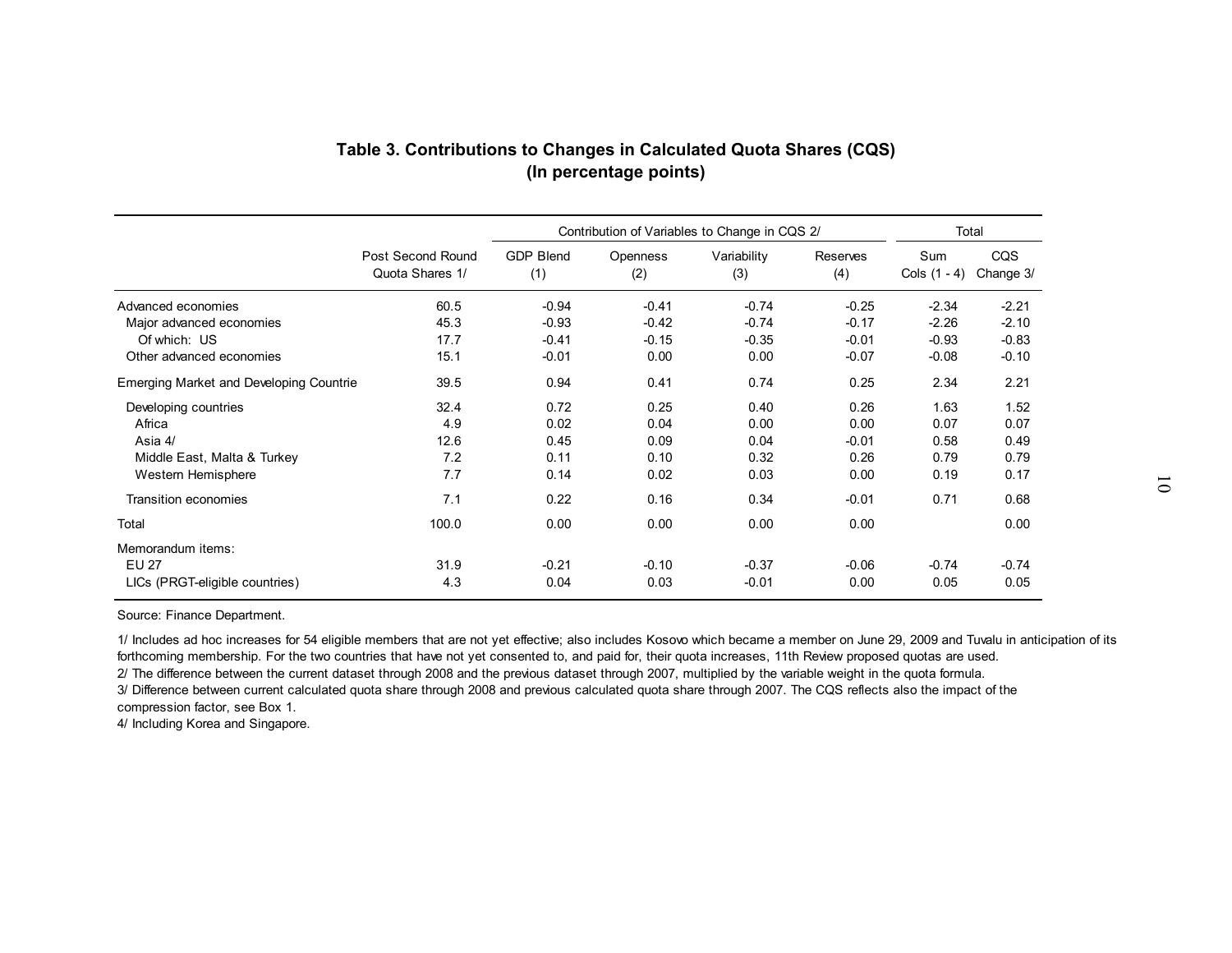|                                                              | Difference between Current and Previous Calculated Quota Shares 1/2/                                                                  |                                                                                                            |
|--------------------------------------------------------------|---------------------------------------------------------------------------------------------------------------------------------------|------------------------------------------------------------------------------------------------------------|
|                                                              | Top 10: Positive Change                                                                                                               |                                                                                                            |
| 1<br>2<br>3<br>4<br>5<br>6<br>7<br>8<br>9<br>10              | Russia<br>Saudi Arabia<br>China 3/<br>India<br>United Arab Emirates<br><b>Brazil</b><br>United Kingdom<br>Australia<br>Iraq<br>Angola | 0.50<br>0.49<br>0.44<br>0.22<br>0.21<br>0.18<br>0.08<br>0.07<br>0.06<br>0.05                               |
|                                                              | Top 10: Negative Change                                                                                                               |                                                                                                            |
| 1<br>$\overline{2}$<br>3<br>4<br>5<br>6<br>7<br>8<br>9<br>10 | <b>United States</b><br>Japan<br>France<br>Germany<br>Canada<br>Italy<br>Mexico<br>Korea<br>Denmark<br>Singapore                      | $-0.83$<br>$-0.49$<br>$-0.42$<br>$-0.21$<br>$-0.12$<br>$-0.11$<br>$-0.07$<br>$-0.07$<br>$-0.05$<br>$-0.05$ |

**Table 4. Top 10 Positive and Negative Changes in Calculated Quota Shares**  (In percentage points)

1/ Current calculations are based on IFS data through 2008 using the existing formula.

2/ Previous calculations are based on IFS data through 2007 using the existing formula.

3/ Includes China, P.R., Hong Kong SAR, and Macao SAR.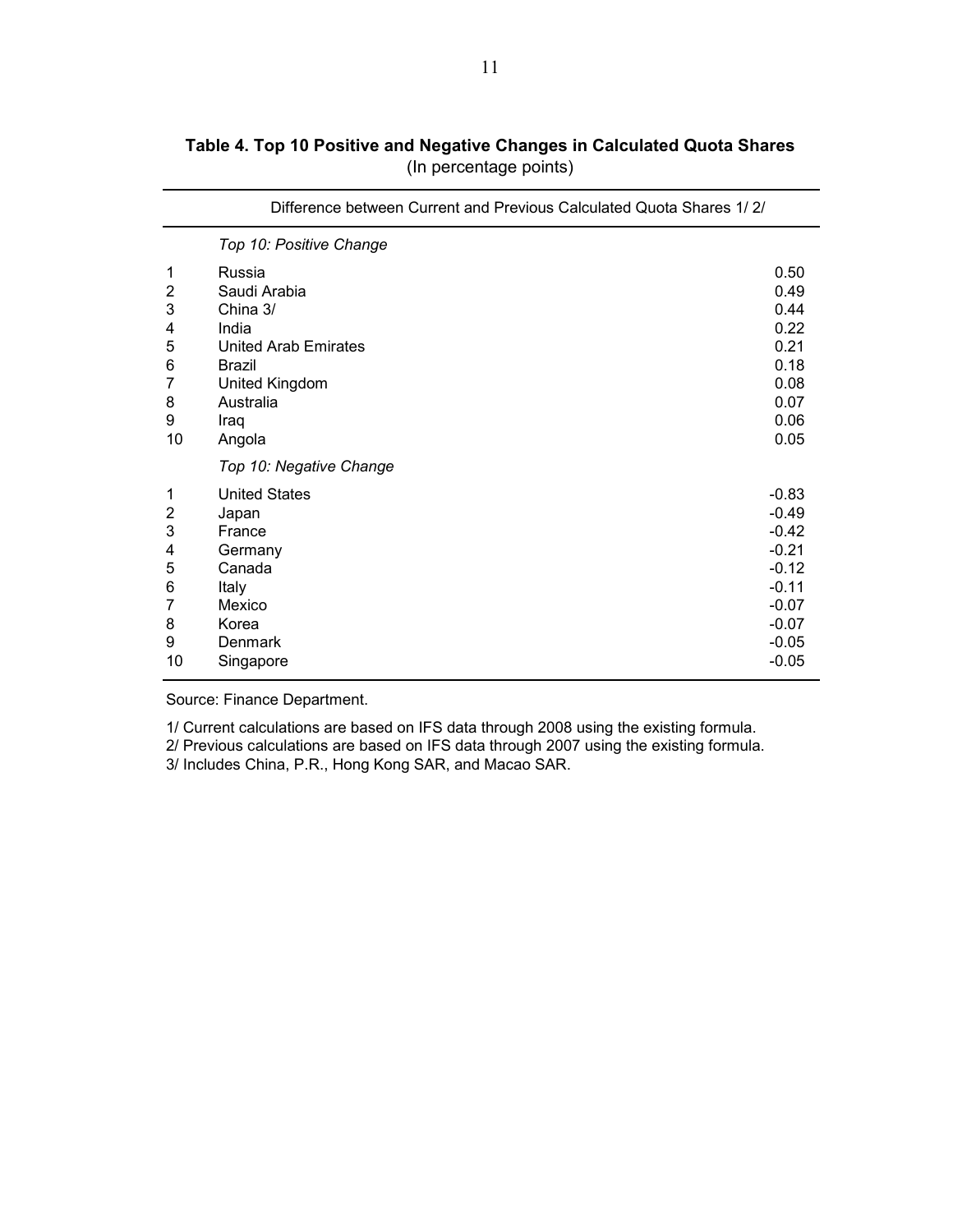|                                                 |                   |             | Difference 2/ |             |
|-------------------------------------------------|-------------------|-------------|---------------|-------------|
|                                                 | Post Second Round |             |               |             |
|                                                 | Quota Share       | Current 3/  | Previous 4/   | WEO Data 5/ |
| Advanced economies                              | 60.5              | $-2.2$      | 0.0           | $-1.7$      |
| Underrepresented                                | --                | 1.8         | 2.3           | 1.9         |
| Overrepresented                                 |                   | $-4.1$      | $-2.3$        | $-3.6$      |
| <b>Emerging Market and Developing Countries</b> | 39.5              | 2.2         | 0.0           | 1.7         |
| Underrepresented                                |                   | 8.9         | 7.7           | 8.9         |
| Overrepresented                                 |                   | $-6.7$      | $-7.6$        | $-7.2$      |
| <b>Total Underrepresented Countries</b>         |                   | 10.7        | 9.9           | 10.8        |
| <b>Total Overrepresented Countries</b>          |                   | $-10.7$     | $-9.9$        | $-10.8$     |
| Memorandum Items:                               |                   |             |               |             |
| <b>EU 27</b>                                    | 31.9              | $-0.5$      | 0.2           | $-0.2$      |
| Underrepresented                                | --                | 2.2         | 2.1           | 2.2         |
| Overrepresented                                 |                   | $-2.8$      | $-1.9$        | $-2.4$      |
| LICs (PRGT-eligible countries)                  | 4.3               | Γ<br>$-1.7$ | $-1.7$        | $-1.6$      |
| Underrepresented                                |                   | 0.1         | 0.1           | 0.1         |
| Overrepresented                                 |                   | $-1.8$      | $-1.8$        | $-1.8$      |

**Table 5. Under- and Overrepresented Countries by Major Country Groups** 1/ (In percentage points)

1/ Under- and over-represented countries for the three datasets, respectively.

2/ Difference between calculated quota shares and post-second round actual quota shares.

3/ Based on IFS data through 2008.

4/ Based on IFS data through 2007.

5/ Based on preliminary data through 2008 primarily from the World Economic Outlook, October 2009.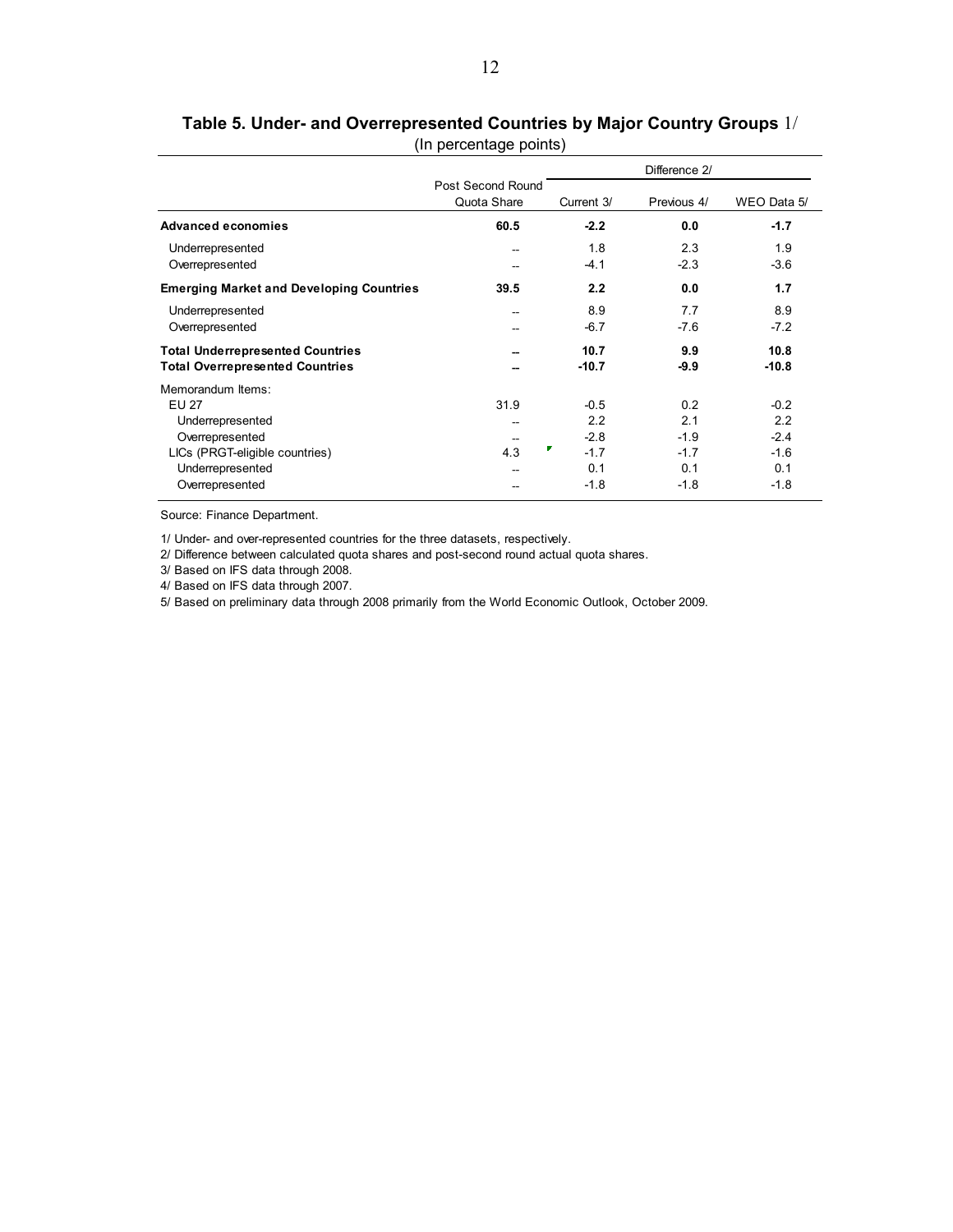|                      |        | Quota Shares 1/         | <b>Calculated Quota Shares</b> |               |               |  |
|----------------------|--------|-------------------------|--------------------------------|---------------|---------------|--|
|                      | Actual | Post Second<br>Round 2/ | Current 3/4/                   | Previous 3/5/ | WEO 2008 3/6/ |  |
| <b>United States</b> | 17.071 | 17.670                  | 16.987                         | 17.816        | 16.897        |  |
| Japan                | 6.118  | 6.556                   | 6.493                          | 6.987         | 6.649         |  |
| Germany              | 5.978  | 6.110                   | 5.678                          | 5.888         | 5.726         |  |
| France               | 4.935  | 4.505                   | 3.789                          | 4.213         | 4.037         |  |
| United Kingdom       | 4.935  | 4.505                   | 4.663                          | 4.584         | 4.641         |  |
| China 7/             | 3.718  | 3.996                   | 7.917                          | 7.474         | 8.198         |  |
| Italy                | 3.242  | 3.306                   | 2.992                          | 3.098         | 2.999         |  |
| Saudi Arabia         | 3.210  | 2.930                   | 1.337                          | 0.850         | 0.822         |  |
| Canada               | 2.927  | 2.672                   | 2.303                          | 2.423         | 2.320         |  |
| Russia               | 2.732  | 2.494                   | 2.938                          | 2.434         | 2.784         |  |
| India                | 1.911  | 2.442                   | 2.403                          | 2.184         | 2.407         |  |
| Netherlands          | 2.372  | 2.166                   | 1.857                          | 1.898         | 1.896         |  |
| Belgium              | 2.116  | 1.932                   | 1.324                          | 1.362         | 1.331         |  |
| <b>Brazil</b>        | 1.395  | 1.783                   | 2.153                          | 1.969         | 2.070         |  |
| Spain                | 1.401  | 1.688                   | 2.236                          | 2.243         | 2.234         |  |
| Mexico               | 1.449  | 1.521                   | 1.793                          | 1.864         | 1.811         |  |
| Switzerland          | 1.589  | 1.451                   | 1.227                          | 1.234         | 1.302         |  |
| Korea                | 1.345  | 1.412                   | 2.108                          | 2.176         | 2.049         |  |
| Australia            | 1.487  | 1.358                   | 1.396                          | 1.326         | 1.398         |  |
| Venezuela            | 1.222  | 1.115                   | 0.484                          | 0.455         | 0.490         |  |
| Sweden               | 1.101  | 1.005                   | 0.942                          | 0.956         | 0.930         |  |
| Argentina            | 0.973  | 0.888                   | 0.597                          | 0.591         | 0.599         |  |
| Austria              | 0.860  | 0.887                   | 0.836                          | 0.847         | 0.847         |  |
| Indonesia            | 0.955  | 0.872                   | 0.902                          | 0.903         | 0.893         |  |
| Denmark              | 0.755  | 0.793                   | 0.731                          | 0.783         | 0.754         |  |
| Norway               | 0.768  | 0.790                   | 0.812                          | 0.794         | 0.827         |  |
| South Africa         | 0.859  | 0.784                   | 0.578                          | 0.587         | 0.584         |  |
| Malaysia             | 0.683  | 0.744                   | 0.792                          | 0.815         | 0.806         |  |
| Nigeria              | 0.806  | 0.735                   | 0.477                          | 0.460         | 0.506         |  |
| Poland               | 0.629  | 0.708                   | 0.949                          | 0.910         | 0.946         |  |
| Iran                 | 0.688  | 0.628                   | 0.658                          | 0.633         | 0.645         |  |
| Turkey               | 0.547  | 0.611                   | 1.148                          | 1.165         | 1.155         |  |
| Thailand             | 0.497  | 0.604                   | 0.789                          | 0.807         | 0.809         |  |
| Singapore            | 0.396  | 0.591                   | 1.195                          | 1.241         | 1.211         |  |
| Kuwait               | 0.635  | 0.579                   | 0.315                          | 0.292         | 0.312         |  |

**Table A1. Distribution of Quotas and Calculated Quotas -- by Member (In percent)**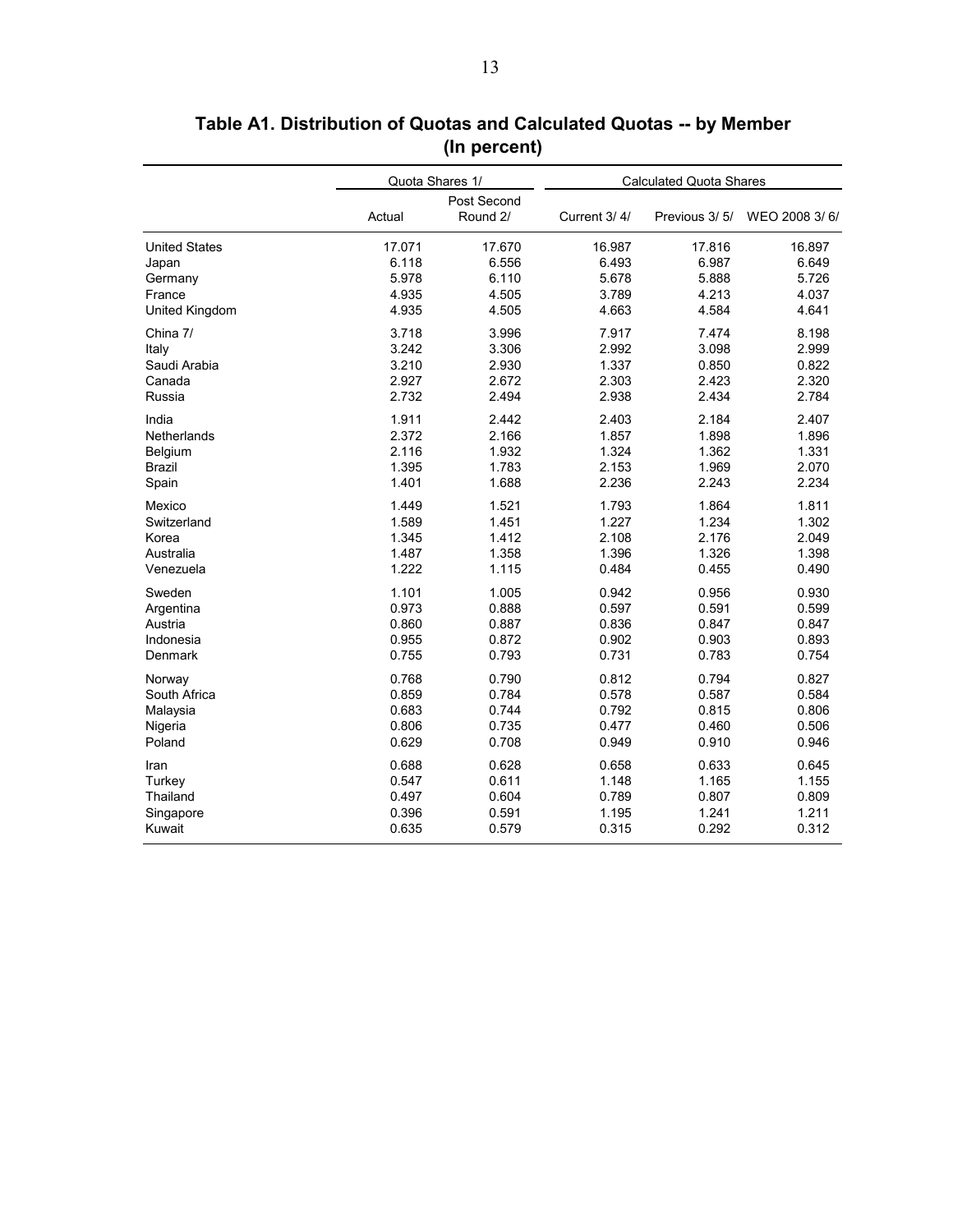|                             | Quota Shares 1/ |                         | <b>Calculated Quota Shares</b> |               |               |  |
|-----------------------------|-----------------|-------------------------|--------------------------------|---------------|---------------|--|
|                             | Actual          | Post Second<br>Round 2/ | Current 3/4/                   | Previous 3/5/ | WEO 2008 3/6/ |  |
| Ukraine                     | 0.630           | 0.576                   | 0.422                          | 0.407         | 0.421         |  |
| Finland                     | 0.581           | 0.530                   | 0.513                          | 0.521         | 0.542         |  |
| Ireland                     | 0.385           | 0.528                   | 1.077                          | 1.101         | 1.081         |  |
| Algeria                     | 0.577           | 0.526                   | 0.411                          | 0.405         | 0.427         |  |
| Iraq                        | 0.546           | 0.499                   | 0.267                          | 0.209         | 0.159         |  |
| Libya                       | 0.516           | 0.471                   | 0.252                          | 0.248         | 0.257         |  |
| Greece                      | 0.378           | 0.462                   | 0.572                          | 0.579         | 0.564         |  |
| Israel                      | 0.427           | 0.445                   | 0.408                          | 0.422         | 0.425         |  |
| Hungary                     | 0.477           | 0.436                   | 0.407                          | 0.408         | 0.409         |  |
| Pakistan                    | 0.475           | 0.434                   | 0.342                          | 0.356         | 0.349         |  |
| Romania                     | 0.473           | 0.432                   | 0.380                          | 0.351         | 0.378         |  |
| Portugal                    | 0.399           | 0.432                   | 0.448                          | 0.466         | 0.449         |  |
| Philippines                 | 0.404           | 0.428                   | 0.430                          | 0.439         | 0.433         |  |
| Czech Republic              | 0.376           | 0.420                   | 0.519                          | 0.510         | 0.521         |  |
| Egypt                       | 0.434           | 0.396                   | 0.404                          | 0.402         | 0.411         |  |
| New Zealand                 | 0.411           | 0.375                   | 0.262                          | 0.256         | 0.242         |  |
| Chile                       | 0.393           | 0.359                   | 0.377                          | 0.369         | 0.380         |  |
| Colombia                    | 0.356           | 0.325                   | 0.381                          | 0.356         | 0.363         |  |
| <b>United Arab Emirates</b> | 0.281           | 0.316                   | 0.767                          | 0.561         | 0.678         |  |
| <b>Bulgaria</b>             | 0.294           | 0.269                   | 0.164                          | 0.141         | 0.157         |  |
| Peru                        | 0.293           | 0.268                   | 0.270                          | 0.253         | 0.273         |  |
| Morocco                     | 0.270           | 0.247                   | 0.185                          | 0.188         | 0.184         |  |
| Bangladesh                  | 0.245           | 0.224                   | 0.169                          | 0.169         | 0.171         |  |
| Congo, Dem. Republic of     | 0.245           | 0.224                   | 0.035                          | 0.030         | 0.022         |  |
| Zambia                      | 0.225           | 0.205                   | 0.039                          | 0.036         | 0.039         |  |
| Serbia                      | 0.215           | 0.196                   | 0.129                          | 0.130         | 0.121         |  |
| Vietnam                     | 0.151           | 0.193                   | 0.303                          | 0.280         | 0.310         |  |
| Kazakhstan                  | 0.168           | 0.179                   | 0.328                          | 0.318         | 0.334         |  |
| Slovak Republic             | 0.164           | 0.179                   | 0.261                          | 0.249         | 0.269         |  |
| Luxembourg                  | 0.128           | 0.176                   | 0.503                          | 0.486         | 0.502         |  |
| Sri Lanka                   | 0.190           | 0.173                   | 0.089                          | 0.090         | 0.090         |  |
| <b>Belarus</b>              | 0.178           | 0.162                   | 0.143                          | 0.135         | 0.140         |  |
| Ghana                       | 0.170           | 0.155                   | 0.050                          | 0.050         | 0.054         |  |
| Croatia                     | 0.168           | 0.153                   | 0.150                          | 0.148         | 0.145         |  |
| Zimbabwe                    | 0.162           | 0.148                   | 0.016                          | 0.016         | 0.014         |  |

# **-- by Member (continued) Table A1. Distribution of Quotas and Calculated Quotas (In percent)**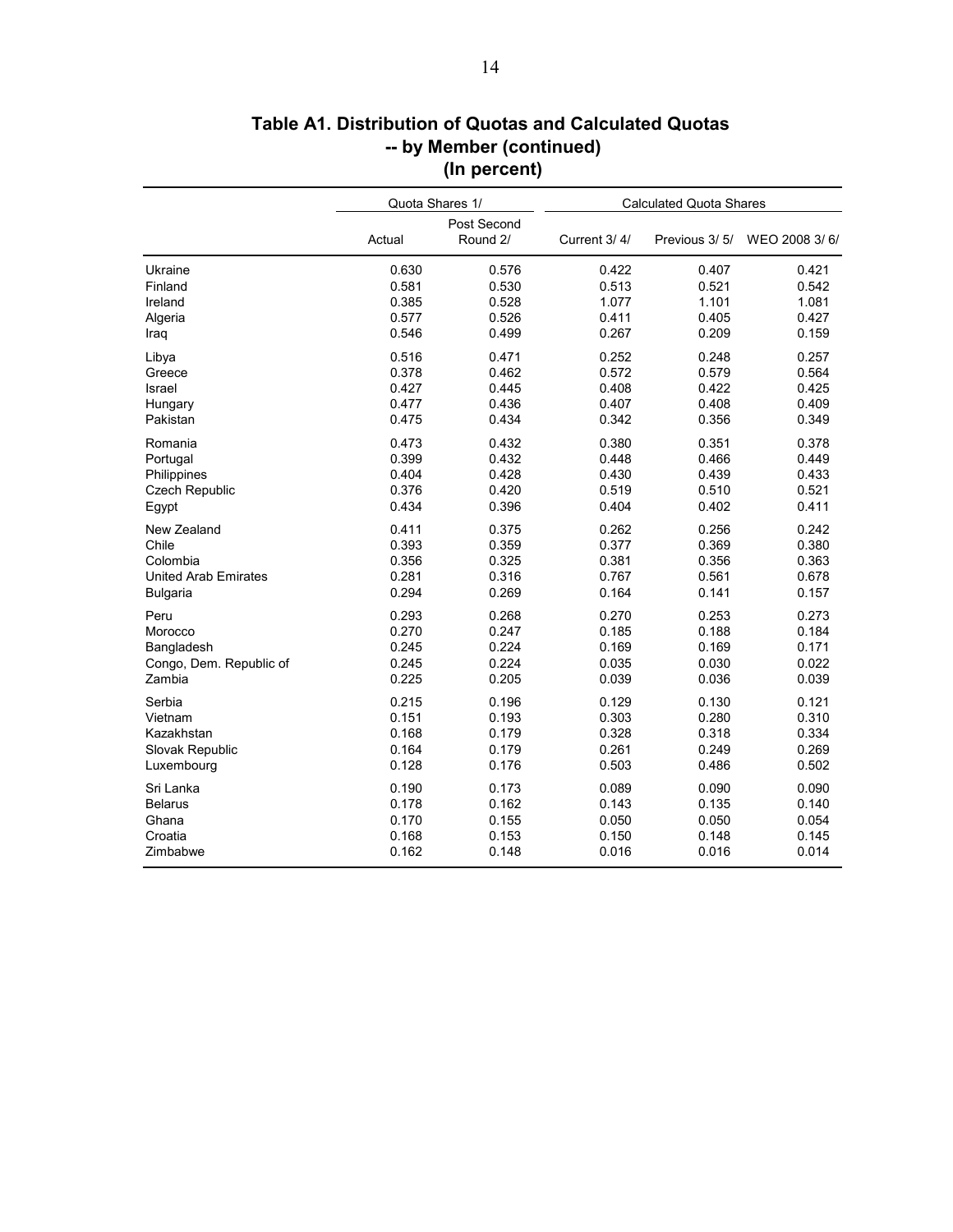|                                 |        | Quota Shares 1/         | <b>Calculated Quota Shares</b> |               |               |  |
|---------------------------------|--------|-------------------------|--------------------------------|---------------|---------------|--|
|                                 | Actual | Post Second<br>Round 2/ | Current 3/4/                   | Previous 3/5/ | WEO 2008 3/6/ |  |
| Ecuador                         | 0.139  | 0.146                   | 0.147                          | 0.150         | 0.150         |  |
| Syrian Arab Republic            | 0.135  | 0.145                   | 0.208                          | 0.186         | 0.188         |  |
| <b>Trinidad and Tobago</b>      | 0.154  | 0.141                   | 0.064                          | 0.066         | 0.068         |  |
| Cote d'Ivoire                   | 0.149  | 0.136                   | 0.056                          | 0.058         | 0.054         |  |
| Sudan                           | 0.145  | 0.132                   | 0.089                          | 0.083         | 0.090         |  |
| Uruguay                         | 0.141  | 0.129                   | 0.077                          | 0.074         | 0.074         |  |
| Qatar                           | 0.121  | 0.127                   | 0.194                          | 0.188         | 0.201         |  |
| Tunisia                         | 0.132  | 0.120                   | 0.114                          | 0.113         | 0.112         |  |
| Angola                          | 0.132  | 0.120                   | 0.214                          | 0.160         | 0.190         |  |
| Uzbekistan                      | 0.127  | 0.116                   | 0.071                          | 0.069         | 0.071         |  |
| Slovenia                        | 0.106  | 0.115                   | 0.136                          | 0.130         | 0.133         |  |
| Jamaica                         | 0.126  | 0.115                   | 0.047                          | 0.049         | 0.049         |  |
| Kenya                           | 0.125  | 0.114                   | 0.076                          | 0.076         | 0.076         |  |
| Lebanon                         | 0.093  | 0.112                   | 0.168                          | 0.198         | 0.211         |  |
| Myanmar                         | 0.119  | 0.108                   | 0.057                          | 0.054         | 0.056         |  |
| Yemen, Republic of              | 0.112  | 0.102                   | 0.100                          | 0.105         | 0.101         |  |
| Oman                            | 0.089  | 0.099                   | 0.139                          | 0.127         | 0.136         |  |
| Dominican Republic              | 0.101  | 0.092                   | 0.097                          | 0.101         | 0.101         |  |
| Brunei Darussalam               | 0.099  | 0.090                   | 0.042                          | 0.065         | 0.065         |  |
| Guatemala                       | 0.097  | 0.088                   | 0.086                          | 0.088         | 0.087         |  |
| Panama                          | 0.095  | 0.087                   | 0.079                          | 0.082         | 0.083         |  |
| Tanzania                        | 0.091  | 0.083                   | 0.046                          | 0.046         | 0.062         |  |
| Costa Rica                      | 0.075  | 0.078                   | 0.077                          | 0.080         | 0.079         |  |
| Cameroon                        | 0.085  | 0.078                   | 0.058                          | 0.063         | 0.063         |  |
| Lithuania                       | 0.066  | 0.077                   | 0.111                          | 0.108         | 0.111         |  |
| Uganda                          | 0.083  | 0.076                   | 0.055                          | 0.057         | 0.073         |  |
| <b>Bahrain</b>                  | 0.062  | 0.074                   | 0.098                          | 0.097         | 0.101         |  |
| <b>Bolivia</b>                  | 0.079  | 0.072                   | 0.047                          | 0.045         | 0.048         |  |
| El Salvador                     | 0.079  | 0.072                   | 0.060                          | 0.063         | 0.062         |  |
| Jordan                          | 0.078  | 0.072                   | 0.073                          | 0.073         | 0.074         |  |
| Bosnia-Herzegovina              | 0.078  | 0.071                   | 0.056                          | 0.057         | 0.055         |  |
| Islamic Republic of Afghanistan | 0.074  | 0.068                   | 0.041                          | 0.043         | 0.042         |  |
| Senegal                         | 0.074  | 0.068                   | 0.032                          | 0.032         | 0.035         |  |
| Azerbaijan                      | 0.074  | 0.067                   | 0.086                          | 0.073         | 0.087         |  |
| Cyprus                          | 0.064  | 0.066                   | 0.065                          | 0.068         | 0.062         |  |

## **Table A1. Distribution of Quotas and Calculated Quotas -- by Member (continued) (In percent)**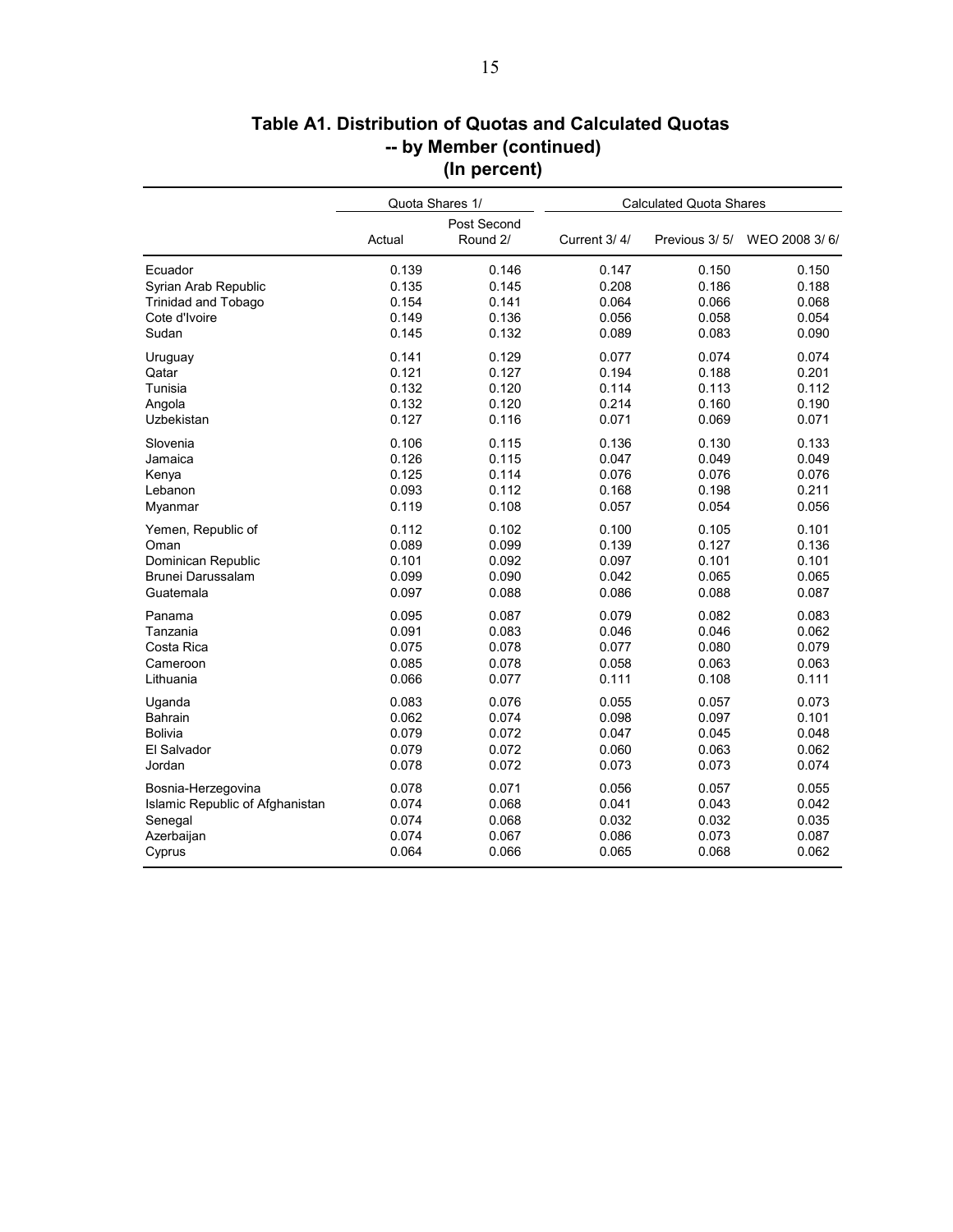|                    | Quota Shares 1/ |                         | <b>Calculated Quota Shares</b> |               |               |  |
|--------------------|-----------------|-------------------------|--------------------------------|---------------|---------------|--|
|                    | Actual          | Post Second<br>Round 2/ | Current 3/4/                   | Previous 3/5/ | WEO 2008 3/6/ |  |
| Gabon              | 0.071           | 0.065                   | 0.040                          | 0.038         | 0.039         |  |
| Georgia            | 0.069           | 0.063                   | 0.030                          | 0.028         | 0.030         |  |
| Latvia             | 0.058           | 0.060                   | 0.086                          | 0.076         | 0.089         |  |
| Namibia            | 0.063           | 0.057                   | 0.023                          | 0.022         | 0.024         |  |
| Ethiopia           | 0.061           | 0.056                   | 0.054                          | 0.054         | 0.056         |  |
| Papua New Guinea   | 0.060           | 0.055                   | 0.030                          | 0.031         | 0.026         |  |
| Bahamas, The       | 0.060           | 0.055                   | 0.022                          | 0.023         | 0.022         |  |
| Nicaragua          | 0.060           | 0.055                   | 0.026                          | 0.028         | 0.025         |  |
| Honduras           | 0.060           | 0.054                   | 0.052                          | 0.055         | 0.054         |  |
| Liberia            | 0.059           | 0.054                   | 0.013                          | 0.008         | 0.007         |  |
| Moldova            | 0.057           | 0.052                   | 0.021                          | 0.020         | 0.020         |  |
| Madagascar         | 0.056           | 0.051                   | 0.026                          | 0.026         | 0.024         |  |
| Iceland            | 0.054           | 0.049                   | 0.100                          | 0.069         | 0.082         |  |
| Mozambique         | 0.052           | 0.048                   | 0.031                          | 0.031         | 0.024         |  |
| Guinea             | 0.049           | 0.045                   | 0.014                          | 0.013         | 0.013         |  |
| Sierra Leone       | 0.048           | 0.044                   | 0.006                          | 0.006         | 0.007         |  |
| Malta              | 0.047           | 0.043                   | 0.035                          | 0.038         | 0.035         |  |
| <b>Mauritius</b>   | 0.047           | 0.043                   | 0.027                          | 0.028         | 0.028         |  |
| Paraguay           | 0.046           | 0.042                   | 0.043                          | 0.041         | 0.044         |  |
| Turkmenistan       | 0.035           | 0.041                   | 0.062                          | 0.064         | 0.076         |  |
| Estonia            | 0.030           | 0.039                   | 0.071                          | 0.070         | 0.071         |  |
| Mali               | 0.043           | 0.039                   | 0.032                          | 0.032         | 0.032         |  |
| Suriname           | 0.042           | 0.039                   | 0.010                          | 0.011         | 0.012         |  |
| Armenia            | 0.042           | 0.039                   | 0.025                          | 0.022         | 0.025         |  |
| Guyana             | 0.042           | 0.038                   | 0.007                          | 0.007         | 0.005         |  |
| Kyrgyz Republic    | 0.041           | 0.037                   | 0.017                          | 0.016         | 0.017         |  |
| Botswana           | 0.029           | 0.037                   | 0.049                          | 0.053         | 0.051         |  |
| Cambodia           | 0.040           | 0.037                   | 0.034                          | 0.033         | 0.034         |  |
| Tajikistan         | 0.040           | 0.036                   | 0.019                          | 0.016         | 0.017         |  |
| Congo, Republic of | 0.039           | 0.035                   | 0.034                          | 0.036         | 0.035         |  |
| Haiti              | 0.038           | 0.034                   | 0.016                          | 0.017         | 0.019         |  |
| Somalia            | 0.038           | 0.034                   | 0.002                          | 0.002         | 0.002         |  |
| Rwanda             | 0.037           | 0.034                   | 0.011                          | 0.011         | 0.011         |  |
| <b>Burundi</b>     | 0.035           | 0.032                   | 0.003                          | 0.004         | 0.003         |  |
| Togo               | 0.034           | 0.031                   | 0.010                          | 0.011         | 0.013         |  |

# **Table A1. Distribution of Quotas and Calculated Quotas -- by Member (continued) (In percent)**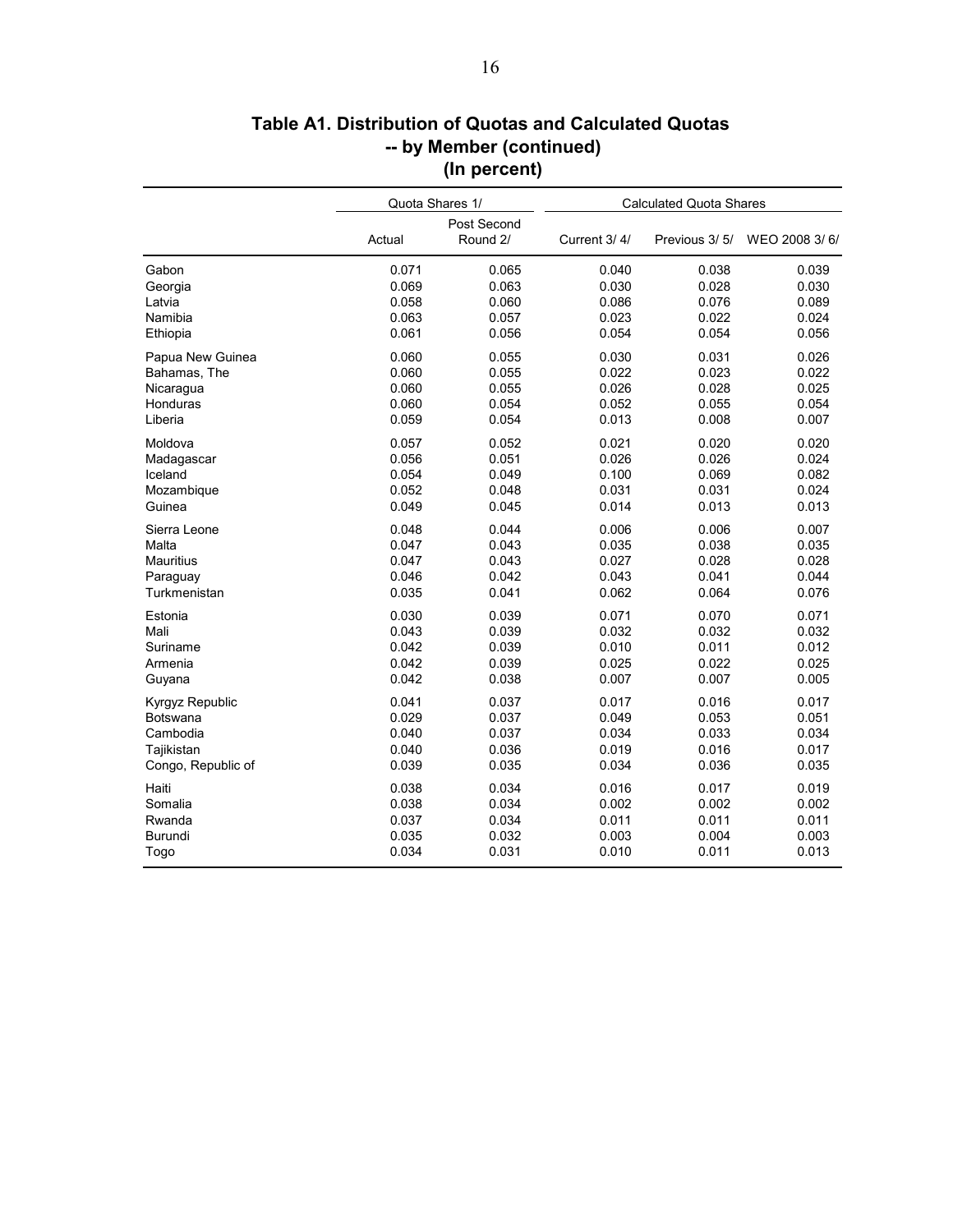|                             | Quota Shares 1/ |                         | <b>Calculated Quota Shares</b> |               |               |  |
|-----------------------------|-----------------|-------------------------|--------------------------------|---------------|---------------|--|
|                             | Actual          | Post Second<br>Round 2/ | Current 3/4/                   | Previous 3/5/ | WEO 2008 3/6/ |  |
| Nepal                       | 0.033           | 0.030                   | 0.032                          | 0.032         | 0.032         |  |
| Fiji                        | 0.032           | 0.029                   | 0.012                          | 0.012         | 0.011         |  |
| Malawi                      | 0.032           | 0.029                   | 0.029                          | 0.029         | 0.027         |  |
| Macedonia, FYR              | 0.032           | 0.029                   | 0.030                          | 0.030         | 0.030         |  |
| <b>Barbados</b>             | 0.031           | 0.028                   | 0.013                          | 0.015         | 0.014         |  |
| Chad                        | 0.026           | 0.028                   | 0.032                          | 0.033         | 0.032         |  |
| Niger                       | 0.030           | 0.028                   | 0.013                          | 0.013         | 0.012         |  |
| Mauritania                  | 0.030           | 0.027                   | 0.011                          | 0.011         | 0.011         |  |
| Benin                       | 0.028           | 0.026                   | 0.023                          | 0.022         | 0.023         |  |
| <b>Burkina Faso</b>         | 0.028           | 0.025                   | 0.019                          | 0.019         | 0.019         |  |
| Albania                     | 0.022           | 0.025                   | 0.031                          | 0.032         | 0.031         |  |
| Kosovo                      | 0.027           | 0.025                   | 0.016                          | 0.016         | 0.014         |  |
| Central African Republic    | 0.026           | 0.023                   | 0.006                          | 0.005         | 0.005         |  |
| Lao, People's Dem. Republic | 0.024           | 0.022                   | 0.014                          | 0.013         | 0.013         |  |
| <b>Equatorial Guinea</b>    | 0.015           | 0.022                   | 0.052                          | 0.049         | 0.052         |  |
| Mongolia                    | 0.023           | 0.021                   | 0.015                          | 0.014         | 0.015         |  |
| Swaziland                   | 0.023           | 0.021                   | 0.016                          | 0.017         | 0.018         |  |
| Lesotho                     | 0.016           | 0.015                   | 0.010                          | 0.010         | 0.012         |  |
| Gambia, The                 | 0.014           | 0.013                   | 0.003                          | 0.003         | 0.004         |  |
| Montenegro                  | 0.013           | 0.012                   | 0.015                          | 0.017         | 0.017         |  |
| San Marino                  | 0.008           | 0.009                   | 0.012                          | 0.011         | 0.010         |  |
| <b>Belize</b>               | 0.009           | 0.008                   | 0.006                          | 0.006         | 0.006         |  |
| Eritrea                     | 0.007           | 0.008                   | 0.006                          | 0.007         | 0.006         |  |
| Vanuatu                     | 0.008           | 0.007                   | 0.002                          | 0.002         | 0.002         |  |
| Djibouti                    | 0.007           | 0.007                   | 0.004                          | 0.004         | 0.004         |  |
| St. Lucia                   | 0.007           | 0.006                   | 0.004                          | 0.004         | 0.004         |  |
| Guinea-Bissau               | 0.007           | 0.006                   | 0.002                          | 0.002         | 0.002         |  |
| Antigua and Barbuda         | 0.006           | 0.006                   | 0.004                          | 0.004         | 0.004         |  |
| Grenada                     | 0.005           | 0.005                   | 0.003                          | 0.003         | 0.003         |  |
| Samoa                       | 0.005           | 0.005                   | 0.003                          | 0.002         | 0.002         |  |
| Cape Verde                  | 0.004           | 0.005                   | 0.005                          | 0.006         | 0.007         |  |
| Seychelles                  | 0.004           | 0.005                   | 0.005                          | 0.005         | 0.005         |  |
| <b>Timor Leste</b>          | 0.004           | 0.005                   | 0.007                          | 0.005         | 0.005         |  |
| Solomon Islands             | 0.005           | 0.004                   | 0.003                          | 0.002         | 0.002         |  |
| Maldives                    | 0.004           | 0.004                   | 0.005                          | 0.005         | 0.005         |  |

# **Table A1. Distribution of Quotas and Calculated Quotas -- by Member (continued) (In percent)**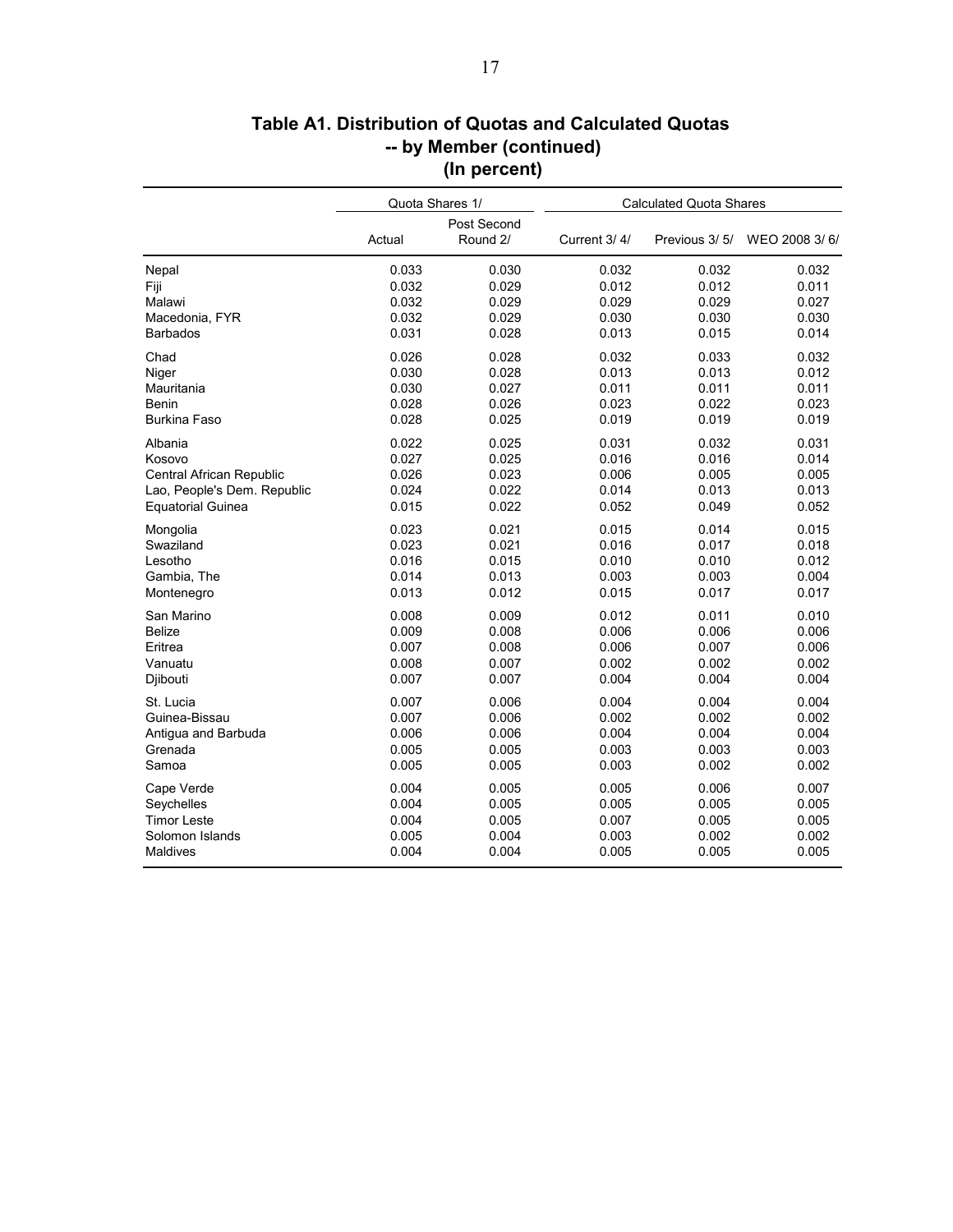### **-- by Member (concluded) (In percent) Table A1. Distribution of Quotas and Calculated Quotas**

|                                | Quota Shares 1/ |                         | Calculated Quota Shares |        |                               |  |
|--------------------------------|-----------------|-------------------------|-------------------------|--------|-------------------------------|--|
|                                | Actual          | Post Second<br>Round 2/ | Current 3/4/            |        | Previous 3/ 5/ WEO 2008 3/ 6/ |  |
| Comoros                        | 0.0041          | 0.0037                  | 0.0019                  | 0.0016 | 0.0021                        |  |
| St. Kitts and Nevis            | 0.0041          | 0.0037                  | 0.0022                  | 0.0022 | 0.0019                        |  |
| <b>Bhutan</b>                  | 0.0029          | 0.0036                  | 0.0050                  | 0.0052 | 0.0053                        |  |
| St. Vincent and the Grenadines | 0.0038          | 0.0035                  | 0.0024                  | 0.0025 | 0.0030                        |  |
| Dominica                       | 0.0038          | 0.0034                  | 0.0017                  | 0.0018 | 0.0017                        |  |
| Sao Tome and Principe          | 0.0034          | 0.0031                  | 0.0016                  | 0.0011 | 0.0018                        |  |
| Tonga                          | 0.0032          | 0.0029                  | 0.0013                  | 0.0014 | 0.0015                        |  |
| Kiribati                       | 0.0026          | 0.0023                  | 0.0018                  | 0.0019 | 0.0025                        |  |
| Micronesia, Fed. States of     | 0.0023          | 0.0021                  | 0.0014                  | 0.0017 | 0.0015                        |  |
| Marshall Islands               | 0.0016          | 0.0015                  | 0.0010                  | 0.0010 | 0.0009                        |  |
| Palau, Republic of             | 0.0014          | 0.0015                  | 0.0010                  | 0.0010 | 0.0009                        |  |
| Tuvalu                         | 0.0008          | 0.0008                  | 0.0004                  | 0.0005 |                               |  |

Source: Finance Department.

1/ Includes Kosovo which became a member on June 29, 2009 and Tuvalu in anticipation of its forthcoming membership. For the two countries that have not yet consented to, and paid for, their quota increases, 11th Review proposed quotas are used.

2/ Includes ad hoc increases for 54 eligible members that are not yet effective.

3/ Based on the following formula: CQS = (0.50\*GDP + 0.30\*Openness +0.15\*Variability + 0.05\*Reserves)^K.

GDP blended using 60 percent market and 40 percent PPP exchange rates. K is a compression factor of 0.95. 4/ Based on IFS data through 2008.

5/ Based on IFS data through 2007.

6/ Based on preliminary data through 2008 primarily from the World Economic Outlook, October 2009.

7/ Includes China, P.R., Hong Kong SAR, and Macao SAR.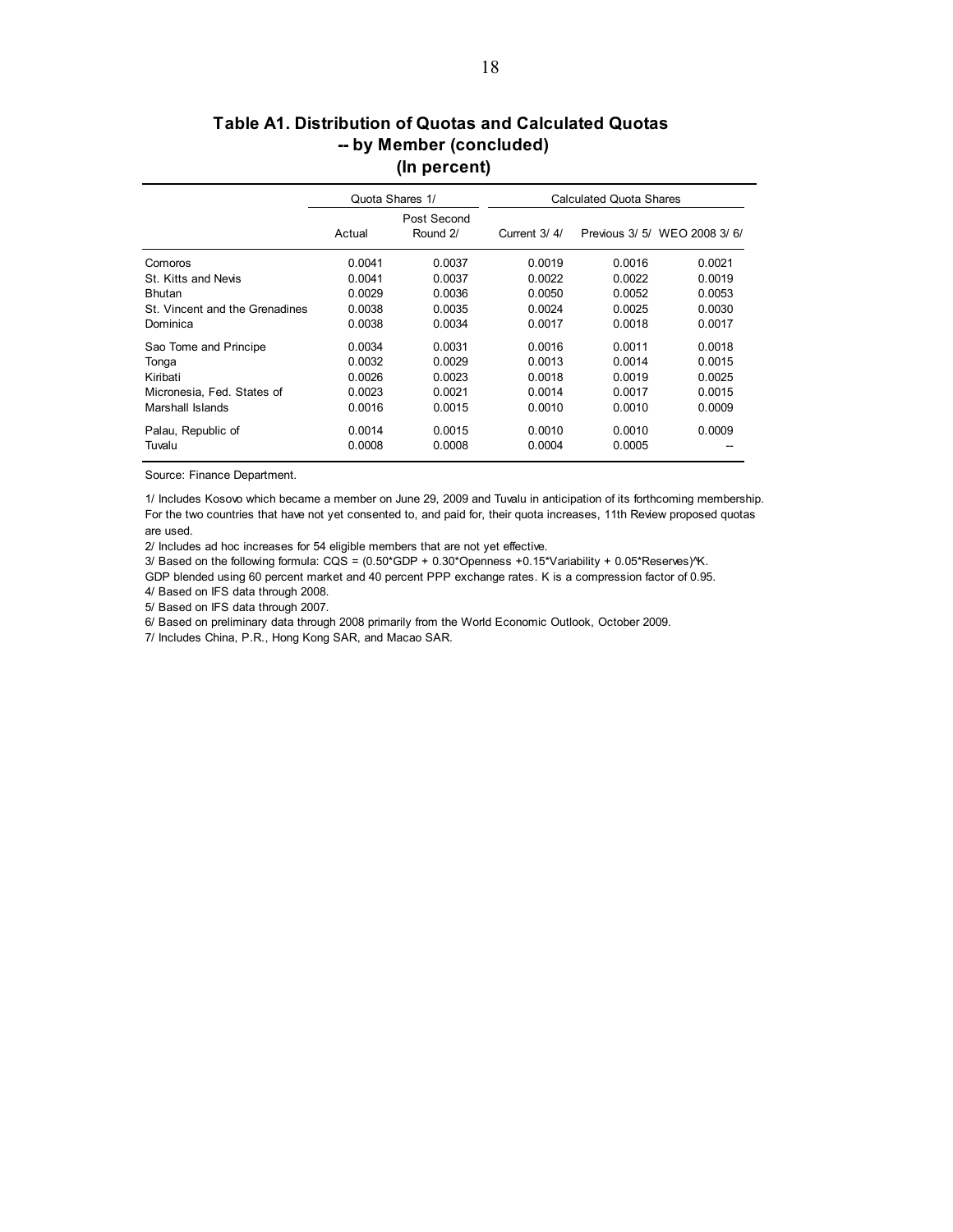|                      | Table A2. Distribution of Quotas and Updated Quota Variables-by Member |            |             | (In percent) |             |            |             |            |                |            |             |
|----------------------|------------------------------------------------------------------------|------------|-------------|--------------|-------------|------------|-------------|------------|----------------|------------|-------------|
|                      | Post Second Round                                                      |            | <b>GDP</b>  |              | PPP GDP 4/  |            | Openness    |            | Variability 5/ |            | Reserves    |
|                      | Quota Shares 1/                                                        | Current 2/ | Previous 3/ | Current 2/   | Previous 3/ | Current 2/ | Previous 3/ | Current 2/ | Previous 3/    | Current 2/ | Previous 3/ |
| <b>United States</b> | 17.670                                                                 | 25.478     | 26.657      | 21.530       | 21.822      | 13.635     | 14.141      | 17.570     | 19.935         | 1.104      | 1.286       |
| Japan                | 6.556                                                                  | 8.294      | 9.008       | 6.540        | 6.789       | 4.570      | 4.719       | 6.249      | 6.872          | 14.035     | 16.635      |
| Germany              | 6.110                                                                  | 5.997      | 6.096       | 4.323        | 4.428       | 8.496      | 8.583       | 4.404      | 5.299          | 0.741      | 0.898       |
| France               | 4.505                                                                  | 4.681      | 4.734       | 3.177        | 3.271       | 4.747      | 4.855       | 2.412      | 4.876          | 0.701      | 0.921       |
| United Kingdom       | 4.505                                                                  | 4.795      | 5.079       | 3.311        | 3.404       | 6.263      | 6.523       | 5.264      | 3.382          | 0.677      | 0.817       |
| China 6/             | 3.996                                                                  | 6.676      | 6.038       | 11.297       | 10.663      | 6.952      | 6.828       | 4.982      | 4.450          | 25.832     | 24.381      |
| Italy                | 3.306                                                                  | 3.811      | 3.877       | 2.742        | 2.844       | 3.614      | 3.729       | 1.388      | 1.578          | 0.534      | 0.598       |
| Saudi Arabia         | 2.930                                                                  | 0.733      | 0.713       | 0.858        | 0.868       | 1.030      | 0.929       | 2.048      | 0.721          | 5.630      | 0.500       |
| Canada               | 2.672                                                                  | 2.548      | 2.585       | 1.937        | 1.996       | 2.771      | 2.931       | 1.818      | 2.113          | 0.612      | 0.721       |
| Russia               | 2.494                                                                  | 2.394      | 2.053       | 3.207        | 3.138       | 1.876      | 1.690       | 4.459      | 2.096          | 7.244      | 7.087       |
| India                | 2.442                                                                  | 1.953      | 1.836       | 4.605        | 4.437       | 1.341      | 1.228       | 1.870      | 1.009          | 4.024      | 3.996       |
| Netherlands          | 2.166                                                                  | 1.413      | 1.414       | 0.995        | 1.013       | 3.322      | 3.367       | 1.299      | 1.432          | 0.174      | 0.207       |
| Belgium              | 1.932                                                                  | 0.826      | 0.834       | 0.578        | 0.593       | 2.450      | 2.476       | 1.135      | 1.285          | 0.145      | 0.176       |
| Brazil               | 1.783                                                                  | 2.479      | 2.232       | 2.840        | 2.834       | 0.944      | 0.882       | 2.624      | 2.030          | 2.811      | 2.579       |
| Spain                | 1.688                                                                  | 2.596      | 2.568       | 2.065        | 2.107       | 2.641      | 2.643       | 1.491      | 1.494          | 0.175      | 0.210       |
| Mexico               | 1.521                                                                  | 1.858      | 1.902       | 2.289        | 2.316       | 1.600      | 1.662       | 1.297      | 1.475          | 1.324      | 1.454       |
| Switzerland          | 1.451                                                                  | 0.804      | 0.803       | 0.464        | 0.471       | 1.834      | 1.859       | 1.733      | 1.682          | 0.678      | 0.761       |
| Korea                | 1.412                                                                  | 1.783      | 1.791       | 1.963        | 1.851       | 2.262      | 2.242       | 2.027      | 2.263          | 3.454      | 4.595       |
| Australia            | 1.358                                                                  | 1.682      | 1.605       | 1.169        | 1.190       | 1.186      | 1.156       | 1.559      | 1.082          | 0.432      | 0.942       |
| Venezuela            | 1.115                                                                  | 0.443      | 0.377       | 0.511        | 0.498       | 0.332      | 0.304       | 0.598      | 0.600          | 0.368      | 0.401       |
| Sweden               | 1.005                                                                  | 0.804      | 0.819       | 0.512        | 0.526       | 1.345      | 1.347       | 0.829      | 0.835          | 0.409      | 0.482       |
| Argentina            | 0.888                                                                  | 0.488      | 0.446       | 0.804        | 0.782       | 0.334      | 0.325       | 0.742      | 0.811          | 0.660      | 0.725       |
| Austria              | 0.887                                                                  | 0.670      | 0.674       | 0.486        | 0.495       | 1.211      | 1.220       | 0.783      | 0.804          | 0.154      | 0.163       |
| Indonesia            | 0.872                                                                  | 0.792      | 0.732       | 1.292        | 1.279       | 0.668      | 0.655       | 0.780      | 0.902          | 0.776      | 0.896       |
| Denmark              | 0.793                                                                  | 0.561      | 0.569       | 0.308        | 0.321       | 0.948      | 0.958       | 0.970      | 1.209          | 0.465      | 0.588       |
| Norway               | 0.790                                                                  | 0.712      | 0.694       | 0.378        | 0.388       | 0.900      | 0.880       | 1.116      | 0.945          | 0.724      | 1.052       |
| South Africa         | 0.784                                                                  | 0.501      | 0.530       | 0.717        | 0.719       | 0.499      | 0.493       | 0.453      | 0.441          | 0.440      | 0.481       |
| Malaysia             | 0.744                                                                  | 0.342      | 0.325       | 0.551        | 0.548       | 0.983      | 1.008       | 1.033      | 1.127          | 1.620      | 1.730       |
| Nigeria              | 0.735                                                                  | 0.310      | 0.283       | 0.453        | 0.445       | 0.335      | 0.292       | 0.731      | 0.772          | 0.836      | 0.828       |
| Poland               | 0.708                                                                  | 0.782      | 0.721       | 0.955        | 0.945       | 0.956      | 0.889       | 0.904      | 0.916          | 1.016      | 0.991       |
| Iran                 | 0.628                                                                  | 0.529      | 0.461       | 1.164        | 1.154       | 0.395      | 0.387       | 0.266      | 0.255          | 1.219      | 1.246       |
| Turkey               | 0.611                                                                  | 1.156      | 1.129       | 1.349        | 1.361       | 0.807      | 0.778       | 1.244      | 1.377          | 1.063      | 1.262       |
| Thailand             | 0.604                                                                  | 0.441      | 0.424       | 0.797        | 0.802       | 0.896      | 0.885       | 0.712      | 0.909          | 1.464      | 1.340       |
| Singapore            | 0.591                                                                  | 0.296      | 0.282       | 0.349        | 0.343       | 1.969      | 1.921       | 1.824      | 2.178          | 2.452      | 2.675       |
| Kuwait               | 0.579                                                                  | 0.221      | 0.199       | 0.197        | 0.200       | 0.302      | 0.282       | 0.492      | 0.392          | 0.223      | 0.335       |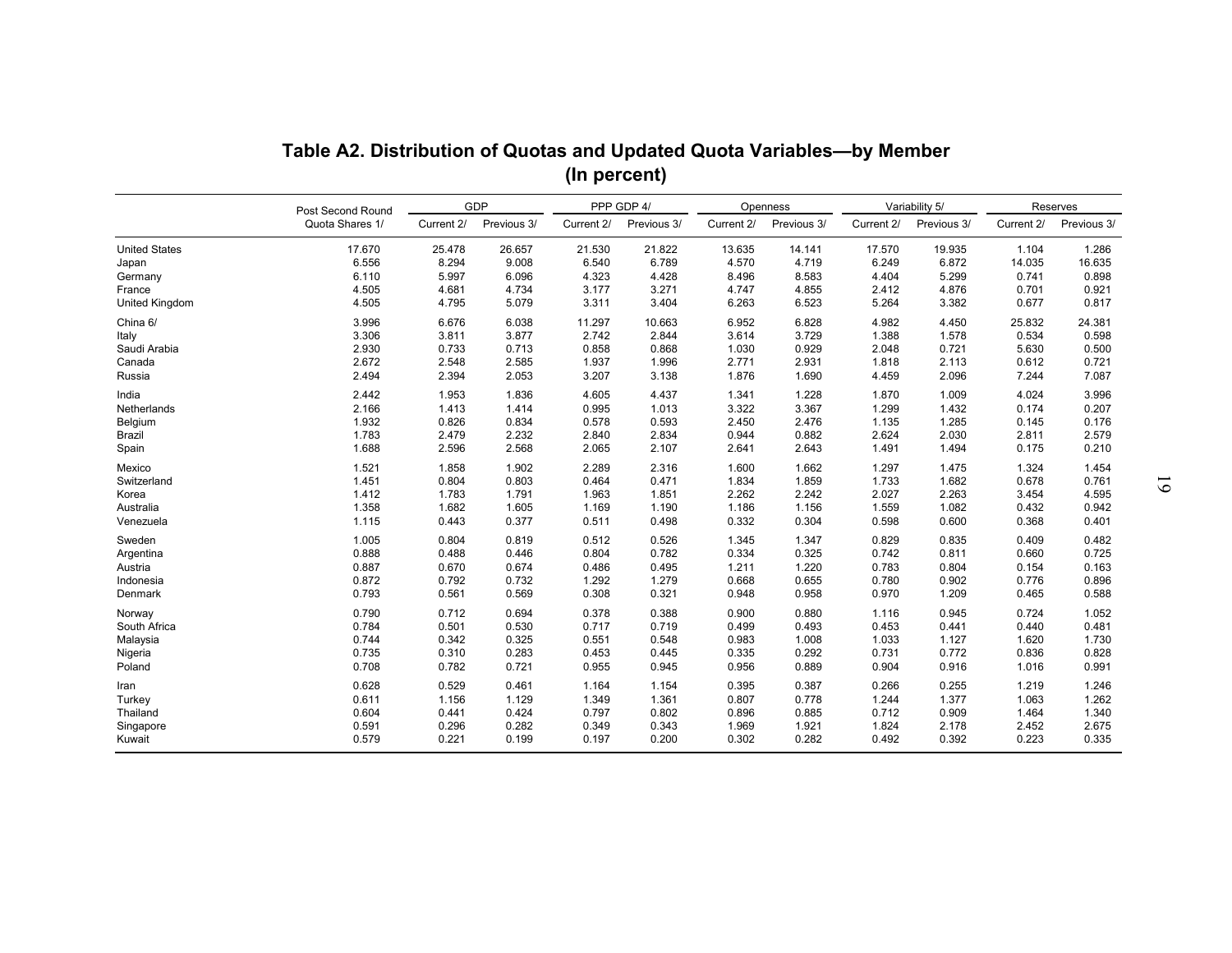|                             | Table A2. Distribution of Quotas and Updated Quota Variables -- by Member (continued) |            |             |            | (In percent) |            |             |            |                |            |             |    |
|-----------------------------|---------------------------------------------------------------------------------------|------------|-------------|------------|--------------|------------|-------------|------------|----------------|------------|-------------|----|
|                             | Post Second Round                                                                     |            | <b>GDP</b>  |            | PPP GDP 4/   |            | Openness    |            | Variability 5/ |            | Reserves    |    |
|                             | Quota Shares 1/                                                                       | Current 2/ | Previous 3/ | Current 2/ | Previous 3/  | Current 2/ | Previous 3/ | Current 2/ | Previous 3/    | Current 2/ | Previous 3/ |    |
| Ukraine                     | 0.576                                                                                 | 0.261      | 0.226       | 0.489      | 0.485        | 0.346      | 0.314       | 0.529      | 0.564          | 0.479      | 0.485       |    |
| Finland                     | 0.530                                                                                 | 0.442      | 0.440       | 0.282      | 0.287        | 0.627      | 0.629       | 0.586      | 0.621          | 0.102      | 0.122       |    |
| Ireland                     | 0.528                                                                                 | 0.454      | 0.463       | 0.281      | 0.288        | 1.512      | 1.503       | 2.536      | 2.678          | 0.011      | 0.014       |    |
| Algeria                     | 0.526                                                                                 | 0.249      | 0.240       | 0.341      | 0.351        | 0.239      | 0.225       | 0.426      | 0.475          | 1.887      | 1.712       |    |
| Iraq                        | 0.499                                                                                 | 0.131      | 0.110       | 0.149      | 0.160        | 0.196      | 0.169       | 0.533      | 0.321          | 0.568      | 0.377       |    |
| Libya                       | 0.471                                                                                 | 0.128      | 0.108       | 0.127      | 0.125        | 0.172      | 0.156       | 0.288      | 0.325          | 1.287      | 1.299       |    |
| Greece                      | 0.462                                                                                 | 0.560      | 0.558       | 0.498      | 0.505        | 0.506      | 0.497       | 0.718      | 0.768          | 0.008      | 0.014       |    |
| Israel                      | 0.445                                                                                 | 0.312      | 0.298       | 0.292      | 0.290        | 0.428      | 0.441       | 0.440      | 0.506          | 0.472      | 0.532       |    |
| Hungary                     | 0.436                                                                                 | 0.246      | 0.245       | 0.293      | 0.303        | 0.597      | 0.563       | 0.256      | 0.299          | 0.378      | 0.418       |    |
| Pakistan                    | 0.434                                                                                 | 0.263      | 0.271       | 0.616      | 0.623        | 0.191      | 0.190       | 0.272      | 0.294          | 0.128      | 0.247       |    |
| Romania                     | 0.432                                                                                 | 0.293      | 0.264       | 0.382      | 0.373        | 0.328      | 0.299       | 0.353      | 0.284          | 0.544      | 0.587       |    |
| Portugal                    | 0.432                                                                                 | 0.402      | 0.408       | 0.353      | 0.367        | 0.535      | 0.543       | 0.366      | 0.428          | 0.031      | 0.041       |    |
| Philippines                 | 0.428                                                                                 | 0.260      | 0.243       | 0.457      | 0.455        | 0.367      | 0.392       | 0.585      | 0.627          | 0.470      | 0.460       |    |
| <b>Czech Republic</b>       | 0.420                                                                                 | 0.323      | 0.298       | 0.380      | 0.380        | 0.697      | 0.658       | 0.454      | 0.499          | 0.521      | 0.586       |    |
| Egypt                       | 0.396                                                                                 | 0.262      | 0.241       | 0.624      | 0.612        | 0.255      | 0.239       | 0.415      | 0.479          | 0.465      | 0.498       |    |
| New Zealand                 | 0.375                                                                                 | 0.222      | 0.236       | 0.172      | 0.177        | 0.229      | 0.238       | 0.338      | 0.227          | 0.228      | 0.290       | SO |
| Chile                       | 0.359                                                                                 | 0.292      | 0.290       | 0.354      | 0.356        | 0.365      | 0.348       | 0.387      | 0.364          | 0.293      | 0.305       |    |
| Colombia                    | 0.325                                                                                 | 0.372      | 0.291       | 0.574      | 0.571        | 0.207      | 0.199       | 0.261      | 0.271          | 0.323      | 0.356       |    |
| <b>United Arab Emirates</b> | 0.316                                                                                 | 0.393      | 0.321       | 0.261      | 0.255        | 0.825      | 0.746       | 1.727      | 0.688          | 0.824      | 0.840       |    |
| <b>Bulgaria</b>             | 0.269                                                                                 | 0.073      | 0.066       | 0.133      | 0.132        | 0.152      | 0.139       | 0.230      | 0.140          | 0.262      | 0.240       |    |
| Peru                        | 0.268                                                                                 | 0.198      | 0.189       | 0.339      | 0.327        | 0.155      | 0.144       | 0.282      | 0.253          | 0.466      | 0.395       |    |
| Morocco                     | 0.247                                                                                 | 0.137      | 0.135       | 0.197      | 0.197        | 0.169      | 0.163       | 0.080      | 0.094          | 0.348      | 0.402       |    |
| Bangladesh                  | 0.224                                                                                 | 0.132      | 0.131       | 0.321      | 0.317        | 0.105      | 0.103       | 0.045      | 0.054          | 0.079      | 0.086       |    |
| Congo, Dem. Republic of     | 0.224                                                                                 | 0.018      | 0.018       | 0.029      | 0.029        | 0.030      | 0.024       | 0.050      | 0.037          | 0.003      | 0.003       |    |
| Zambia                      | 0.205                                                                                 | 0.022      | 0.020       | 0.025      | 0.024        | 0.024      | 0.022       | 0.075      | 0.069          | 0.018      | 0.017       |    |
| Serbia                      | 0.196                                                                                 | 0.073      | 0.067       | 0.114      | 0.113        | 0.088      | 0.081       | 0.198      | 0.213          | 0.191      | 0.229       |    |
| Vietnam                     | 0.193                                                                                 | 0.135      | 0.125       | 0.339      | 0.331        | 0.297      | 0.274       | 0.372      | 0.289          | 0.341      | 0.374       |    |
| Kazakhstan                  | 0.179                                                                                 | 0.193      | 0.164       | 0.255      | 0.249        | 0.259      | 0.223       | 0.624      | 0.672          | 0.266      | 0.348       |    |
| Slovak Republic             | 0.179                                                                                 | 0.137      | 0.121       | 0.167      | 0.162        | 0.313      | 0.288       | 0.331      | 0.332          | 0.258      | 0.303       |    |
| Luxembourg                  | 0.176                                                                                 | 0.090      | 0.088       | 0.059      | 0.059        | 1.130      | 1.041       | 0.548      | 0.622          | 0.007      | 0.004       |    |
| Sri Lanka                   | 0.173                                                                                 | 0.061      | 0.057       | 0.131      | 0.129        | 0.066      | 0.068       | 0.054      | 0.064          | 0.048      | 0.057       |    |
| <b>Belarus</b>              | 0.162                                                                                 | 0.086      | 0.076       | 0.164      | 0.157        | 0.141      | 0.128       | 0.126      | 0.142          | 0.055      | 0.034       |    |
| Ghana                       | 0.155                                                                                 | 0.027      | 0.026       | 0.048      | 0.048        | 0.044      | 0.043       | 0.053      | 0.060          | 0.030      | 0.035       |    |
| Croatia                     | 0.153                                                                                 | 0.107      | 0.090       | 0.120      | 0.106        | 0.152      | 0.153       | 0.117      | 0.142          | 0.205      | 0.232       |    |
| Zimbabwe                    | 0.148                                                                                 | 0.010      | 0.011       | 0.005      | 0.004        | 0.013      | 0.015       | 0.028      | 0.025          | 0.000      | 0.001       |    |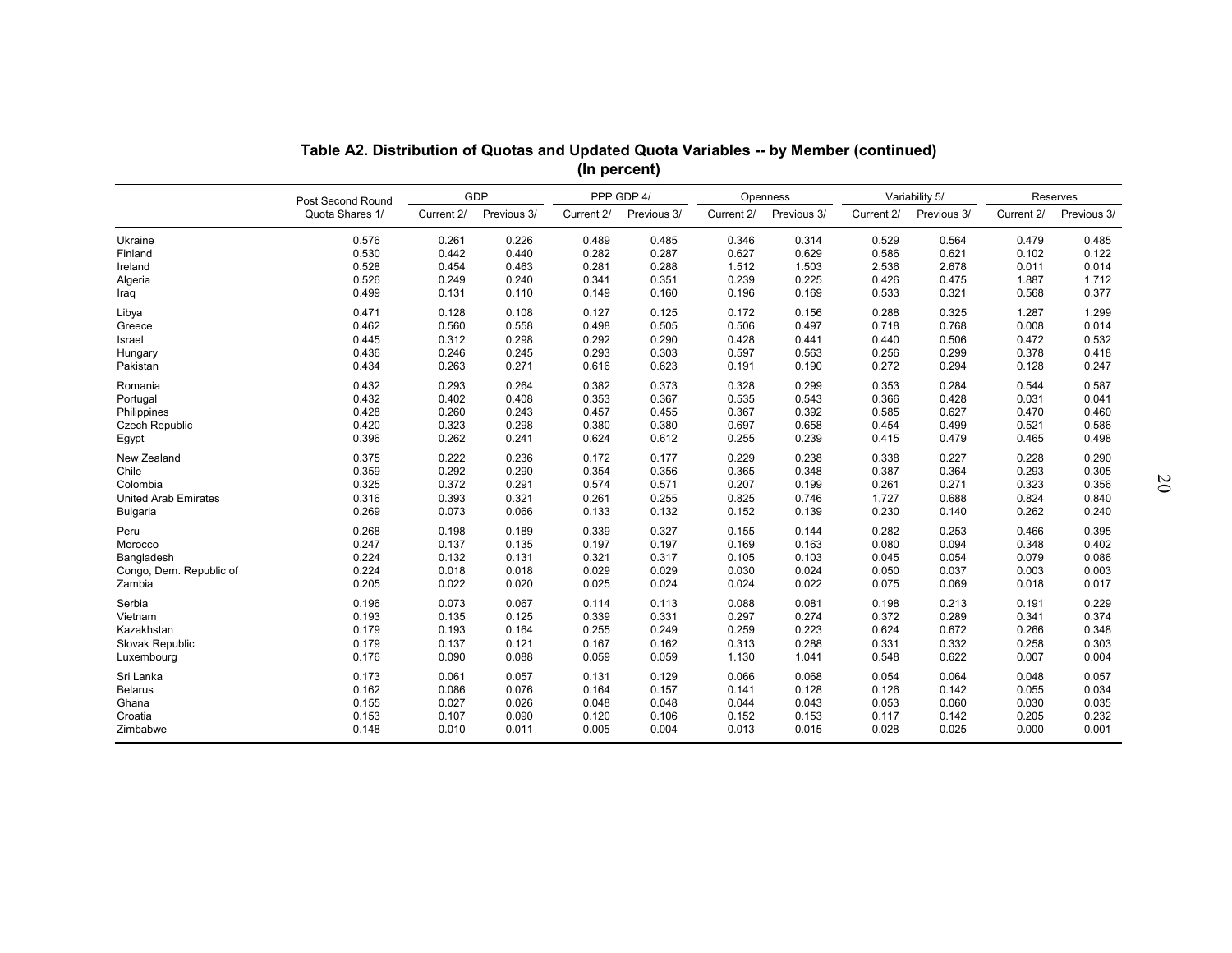|                                                                                          | Table A2. Distribution of Quotas and Updated Quota Variables -- by Member (continued) |                                           |                                           |                                           | (In percent)                              |                                                    |                                           |                                           |                                           |                                           |                                           |   |
|------------------------------------------------------------------------------------------|---------------------------------------------------------------------------------------|-------------------------------------------|-------------------------------------------|-------------------------------------------|-------------------------------------------|----------------------------------------------------|-------------------------------------------|-------------------------------------------|-------------------------------------------|-------------------------------------------|-------------------------------------------|---|
|                                                                                          |                                                                                       |                                           | GDP                                       |                                           | PPP GDP 4/                                |                                                    | Openness                                  |                                           | Variability 5/                            |                                           | Reserves                                  |   |
|                                                                                          | Post Second Round<br>Quota Shares 1/                                                  | Current 2/                                | Previous 3/                               | Current 2/                                | Previous 3/                               | Current 2/                                         | Previous 3/                               | Current 2/                                | Previous 3/                               | Current 2/                                | Previous 3/                               |   |
| Ecuador<br>Syrian Arab Republic<br><b>Trinidad and Tobago</b><br>Cote d'Ivoire<br>Sudan  | 0.146<br>0.145<br>0.141<br>0.136<br>0.132                                             | 0.086<br>0.340<br>0.040<br>0.039<br>0.081 | 0.084<br>0.307<br>0.036<br>0.038<br>0.071 | 0.155<br>0.136<br>0.039<br>0.050<br>0.123 | 0.156<br>0.135<br>0.036<br>0.052<br>0.118 | 0.092<br>0.081<br>0.059<br>0.053                   | 0.090<br>0.077<br>0.056<br>0.055<br>0.053 | 0.256<br>0.105<br>0.062<br>0.040<br>0.043 | 0.285<br>0.124<br>0.092<br>0.048<br>0.049 | 0.068<br>0.247<br>0.118<br>0.033<br>0.025 | 0.046<br>0.002<br>0.114<br>0.039<br>0.022 |   |
| Uruguay<br>Qatar<br>Tunisia<br>Angola<br>Uzbekistan                                      | 0.129<br>0.127<br>0.120<br>0.120<br>0.116                                             | 0.044<br>0.139<br>0.065<br>0.108<br>0.041 | 0.040<br>0.110<br>0.064<br>0.087<br>0.036 | 0.059<br>0.123<br>0.118<br>0.138<br>0.099 | 0.056<br>0.112<br>0.118<br>0.124<br>0.096 | 0.059<br>0.039<br>0.191<br>0.110<br>0.179<br>0.041 | 0.036<br>0.173<br>0.109<br>0.144<br>0.041 | 0.151<br>0.251<br>0.098<br>0.414<br>0.054 | 0.156<br>0.333<br>0.092<br>0.232<br>0.052 | 0.081<br>0.164<br>0.122<br>0.232<br>0.127 | 0.065<br>0.116<br>0.131<br>0.174<br>0.131 |   |
| Slovenia<br>Jamaica<br>Kenya<br>Lebanon<br>Myanmar                                       | 0.115<br>0.115<br>0.114<br>0.112<br>0.108                                             | 0.085<br>0.024<br>0.049<br>0.047<br>0.034 | 0.081<br>0.024<br>0.047<br>0.047<br>0.030 | 0.086<br>0.036<br>0.088<br>0.069<br>0.096 | 0.084<br>0.033<br>0.088<br>0.067<br>0.090 | 0.167<br>0.043<br>0.046<br>0.138<br>0.026          | 0.163<br>0.045<br>0.044<br>0.140<br>0.026 | 0.151<br>0.062<br>0.097<br>0.427<br>0.042 | 0.133<br>0.067<br>0.103<br>0.604<br>0.051 | 0.014<br>0.030<br>0.047<br>0.244<br>0.055 | 0.019<br>0.039<br>0.050<br>0.250<br>0.029 |   |
| Yemen, Republic of<br>Oman<br>Dominican Republic<br>Brunei Darussalam<br>Guatemala       | 0.102<br>0.099<br>0.092<br>0.090<br>0.088                                             | 0.044<br>0.084<br>0.074<br>0.016<br>0.063 | 0.037<br>0.072<br>0.074<br>0.020<br>0.062 | 0.081<br>0.096<br>0.109<br>0.030<br>0.097 | 0.082<br>0.094<br>0.106<br>0.031<br>0.096 | 0.052<br>0.130<br>0.085<br>0.033<br>0.071          | 0.051<br>0.118<br>0.089<br>0.032<br>0.072 | 0.224<br>0.188<br>0.072<br>0.087<br>0.063 | 0.256<br>0.175<br>0.084<br>0.204<br>0.071 | 0.117<br>0.148<br>0.033<br>0.010<br>0.063 | 0.138<br>0.124<br>0.045<br>0.010<br>0.075 | N |
| Panama<br>Tanzania<br>Costa Rica<br>Cameroon<br>Lithuania                                | 0.087<br>0.083<br>0.078<br>0.078<br>0.077                                             | 0.036<br>0.028<br>0.048<br>0.038<br>0.070 | 0.035<br>0.027<br>0.046<br>0.037<br>0.064 | 0.053<br>0.076<br>0.070<br>0.061<br>0.092 | 0.051<br>0.074<br>0.069<br>0.062<br>0.089 | 0.081<br>0.032<br>0.072<br>0.034<br>0.125          | 0.081<br>0.031<br>0.074<br>0.032<br>0.115 | 0.124<br>0.018<br>0.077<br>0.077<br>0.082 | 0.145<br>0.019<br>0.084<br>0.110<br>0.092 | 0.026<br>0.039<br>0.060<br>0.045<br>0.095 | 0.028<br>0.046<br>0.067<br>0.041<br>0.116 |   |
| Uganda<br>Bahrain<br><b>Bolivia</b><br>El Salvador<br>Jordan                             | 0.076<br>0.074<br>0.072<br>0.072<br>0.072                                             | 0.025<br>0.034<br>0.025<br>0.037<br>0.032 | 0.021<br>0.032<br>0.023<br>0.038<br>0.030 | 0.051<br>0.038<br>0.062<br>0.064<br>0.045 | 0.049<br>0.037<br>0.062<br>0.065<br>0.043 | 0.022<br>0.115<br>0.029<br>0.051<br>0.076          | 0.022<br>0.111<br>0.027<br>0.054<br>0.074 | 0.128<br>0.176<br>0.030<br>0.058<br>0.088 | 0.146<br>0.182<br>0.036<br>0.064<br>0.091 | 0.036<br>0.063<br>0.090<br>0.032<br>0.110 | 0.038<br>0.075<br>0.065<br>0.039<br>0.132 |   |
| Bosnia-Herzegovina<br>Islamic Republic of Afghanistan<br>Senegal<br>Azerbaijan<br>Cyprus | 0.071<br>0.068<br>0.068<br>0.067<br>0.066                                             | 0.027<br>0.018<br>0.022<br>0.057<br>0.039 | 0.025<br>0.016<br>0.021<br>0.043<br>0.038 | 0.043<br>0.030<br>0.032<br>0.098<br>0.033 | 0.043<br>0.030<br>0.032<br>0.086<br>0.033 | 0.050<br>0.041<br>0.026<br>0.080<br>0.076          | 0.049<br>0.042<br>0.025<br>0.066<br>0.071 | 0.073<br>0.045<br>0.026<br>0.049<br>0.075 | 0.080<br>0.059<br>0.025<br>0.054<br>0.078 | 0.056<br>0.045<br>0.022<br>0.079<br>0.012 | 0.071<br>0.041<br>0.028<br>0.057<br>0.094 |   |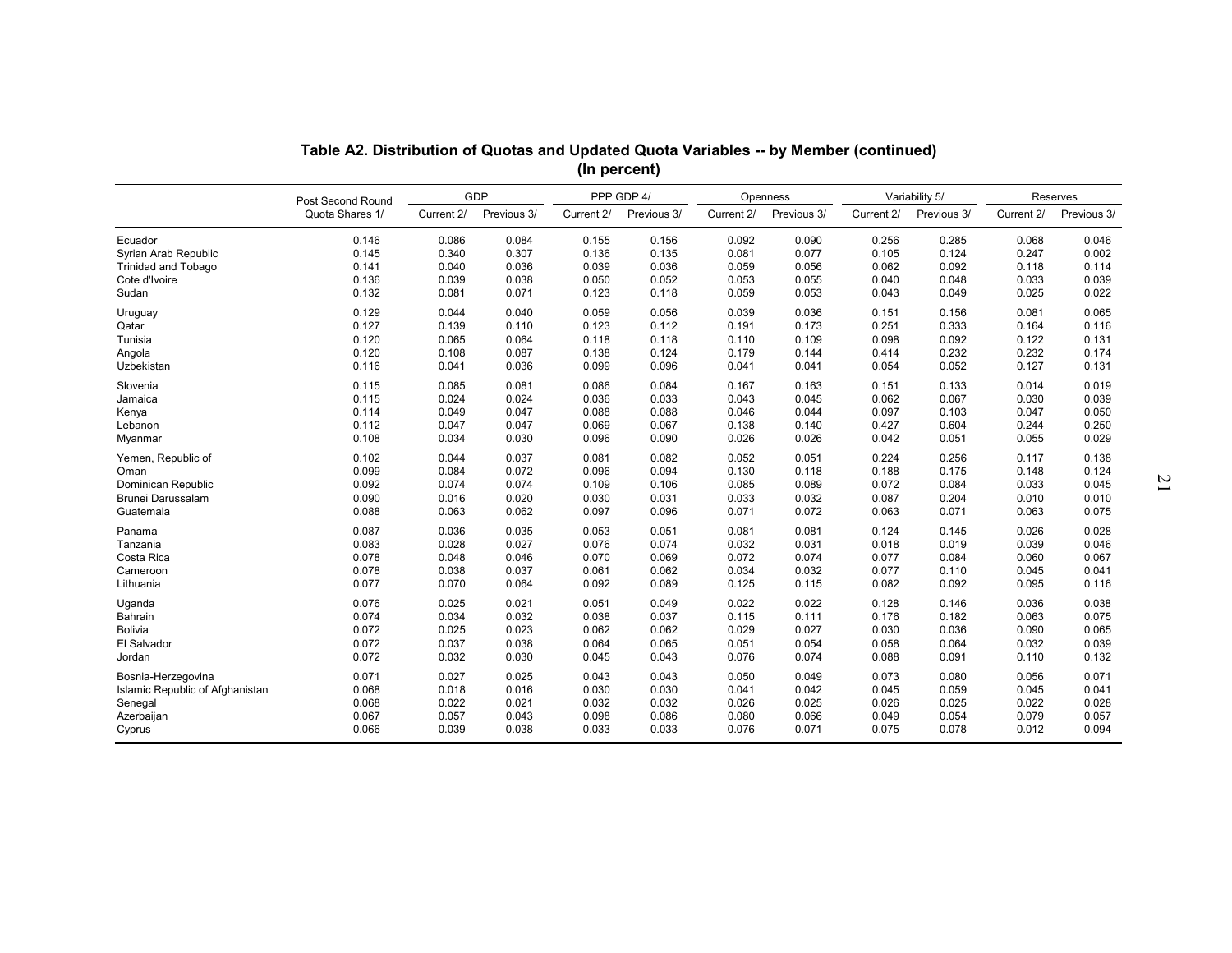|                    | Table A2. Distribution of Quotas and Updated Quota Variables -- by Member (continued) |            |             |            | (In percent) |            |             |            |                |            |             |    |
|--------------------|---------------------------------------------------------------------------------------|------------|-------------|------------|--------------|------------|-------------|------------|----------------|------------|-------------|----|
|                    |                                                                                       |            | <b>GDP</b>  |            | PPP GDP 4/   |            | Openness    |            | Variability 5/ |            | Reserves    |    |
|                    | Post Second Round<br>Quota Shares 1/                                                  | Current 2/ | Previous 3/ | Current 2/ | Previous 3/  | Current 2/ | Previous 3/ | Current 2/ | Previous 3/    | Current 2/ | Previous 3/ |    |
| Gabon              | 0.065                                                                                 | 0.023      | 0.021       | 0.031      | 0.031        | 0.032      | 0.030       | 0.056      | 0.051          | 0.020      | 0.021       |    |
| Georgia            | 0.063                                                                                 | 0.019      | 0.016       | 0.031      | 0.030        | 0.024      | 0.022       | 0.028      | 0.026          | 0.020      | 0.022       |    |
| Latvia             | 0.060                                                                                 | 0.050      | 0.043       | 0.059      | 0.058        | 0.079      | 0.075       | 0.117      | 0.076          | 0.083      | 0.090       |    |
| Namibia            | 0.057                                                                                 | 0.013      | 0.014       | 0.020      | 0.017        | 0.021      | 0.021       | 0.016      | 0.017          | 0.018      | 0.015       |    |
| Ethiopia           | 0.056                                                                                 | 0.031      | 0.032       | 0.096      | 0.091        | 0.030      | 0.027       | 0.038      | 0.049          | 0.013      | 0.020       |    |
| Papua New Guinea   | 0.055                                                                                 | 0.013      | 0.012       | 0.018      | 0.018        | 0.023      | 0.024       | 0.051      | 0.057          | 0.032      | 0.030       |    |
| Bahamas, The       | 0.055                                                                                 | 0.014      | 0.014       | 0.014      | 0.013        | 0.021      | 0.023       | 0.024      | 0.027          | 0.009      | 0.010       |    |
| Nicaragua          | 0.055                                                                                 | 0.011      | 0.011       | 0.024      | 0.025        | 0.021      | 0.022       | 0.037      | 0.042          | 0.016      | 0.018       |    |
| Honduras           | 0.054                                                                                 | 0.023      | 0.022       | 0.047      | 0.047        | 0.051      | 0.052       | 0.061      | 0.069          | 0.035      | 0.047       |    |
| Liberia            | 0.054                                                                                 | 0.001      | 0.001       | 0.002      | 0.002        | 0.009      | 0.008       | 0.041      | 0.016          | 0.002      | 0.002       |    |
| Moldova            | 0.052                                                                                 | 0.008      | 0.007       | 0.015      | 0.015        | 0.020      | 0.018       | 0.022      | 0.024          | 0.022      | 0.018       |    |
| Madagascar         | 0.051                                                                                 | 0.013      | 0.012       | 0.028      | 0.029        | 0.016      | 0.016       | 0.033      | 0.036          | 0.013      | 0.013       |    |
| Iceland            | 0.049                                                                                 | 0.033      | 0.036       | 0.019      | 0.019        | 0.051      | 0.053       | 0.356      | 0.160          | 0.044      | 0.044       |    |
| Mozambique         | 0.048                                                                                 | 0.015      | 0.014       | 0.026      | 0.026        | 0.021      | 0.021       | 0.048      | 0.048          | 0.022      | 0.024       |    |
| Guinea             | 0.045                                                                                 | 0.007      | 0.007       | 0.015      | 0.015        | 0.007      | 0.008       | 0.022      | 0.016          | 0.001      | 0.001       |    |
| Sierra Leone       | 0.044                                                                                 | 0.003      | 0.003       | 0.006      | 0.006        | 0.003      | 0.003       | 0.010      | 0.010          | 0.003      | 0.003       | 22 |
| Malta              | 0.043                                                                                 | 0.013      | 0.013       | 0.015      | 0.015        | 0.046      | 0.046       | 0.046      | 0.044          | 0.008      | 0.055       |    |
| Mauritius          | 0.043                                                                                 | 0.014      | 0.014       | 0.022      | 0.022        | 0.027      | 0.028       | 0.020      | 0.027          | 0.028      | 0.029       |    |
| Paraguay           | 0.042                                                                                 | 0.023      | 0.019       | 0.042      | 0.042        | 0.034      | 0.030       | 0.047      | 0.054          | 0.041      | 0.038       |    |
| Turkmenistan       | 0.041                                                                                 | 0.040      | 0.044       | 0.041      | 0.039        | 0.037      | 0.035       | 0.057      | 0.066          | 0.217      | 0.234       |    |
| Estonia            | 0.039                                                                                 | 0.037      | 0.035       | 0.042      | 0.042        | 0.088      | 0.085       | 0.064      | 0.069          | 0.056      | 0.056       |    |
| Mali               | 0.039                                                                                 | 0.014      | 0.013       | 0.022      | 0.021        | 0.014      | 0.013       | 0.082      | 0.083          | 0.016      | 0.019       |    |
| Suriname           | 0.039                                                                                 | 0.003      | 0.004       | 0.006      | 0.006        | 0.009      | 0.008       | 0.018      | 0.020          | 0.006      | 0.006       |    |
| Armenia            | 0.039                                                                                 | 0.017      | 0.014       | 0.026      | 0.025        | 0.018      | 0.016       | 0.019      | 0.012          | 0.022      | 0.023       |    |
| Guyana             | 0.038                                                                                 | 0.002      | 0.002       | 0.004      | 0.004        | 0.007      | 0.007       | 0.006      | 0.007          | 0.005      | 0.005       |    |
| Kyrgyz Republic    | 0.037                                                                                 | 0.007      | 0.006       | 0.016      | 0.016        | 0.014      | 0.012       | 0.017      | 0.019          | 0.016      | 0.017       |    |
| Botswana           | 0.037                                                                                 | 0.022      | 0.021       | 0.039      | 0.040        | 0.034      | 0.036       | 0.054      | 0.063          | 0.141      | 0.168       |    |
| Cambodia           | 0.037                                                                                 | 0.016      | 0.015       | 0.040      | 0.038        | 0.032      | 0.032       | 0.017      | 0.020          | 0.032      | 0.026       |    |
| Tajikistan         | 0.036                                                                                 | 0.007      | 0.006       | 0.018      | 0.018        | 0.016      | 0.014       | 0.027      | 0.017          | 0.002      | 0.004       |    |
| Congo, Republic of | 0.035                                                                                 | 0.017      | 0.014       | 0.021      | 0.021        | 0.034      | 0.031       | 0.037      | 0.063          | 0.043      | 0.036       |    |
| Haiti              | 0.034                                                                                 | 0.011      | 0.010       | 0.017      | 0.018        | 0.011      | 0.011       | 0.013      | 0.016          | 0.007      | 0.006       |    |
| Somalia            | 0.034                                                                                 | 0.001      | 0.001       | 0.001      | 0.001        | 0.001      | 0.001       | 0.001      | 0.002          | 0.000      | 0.000       |    |
| Rwanda             | 0.034                                                                                 | 0.007      | 0.006       | 0.014      | 0.013        | 0.006      | 0.005       | 0.010      | 0.012          | 0.008      | 0.009       |    |
| Burundi            | 0.032                                                                                 | 0.002      | 0.002       | 0.004      | 0.005        | 0.002      | 0.002       | 0.002      | 0.003          | 0.003      | 0.002       |    |
| Togo               | 0.031                                                                                 | 0.005      | 0.005       | 0.008      | 0.008        | 0.008      | 0.008       | 0.012      | 0.014          | 0.008      | 0.008       |    |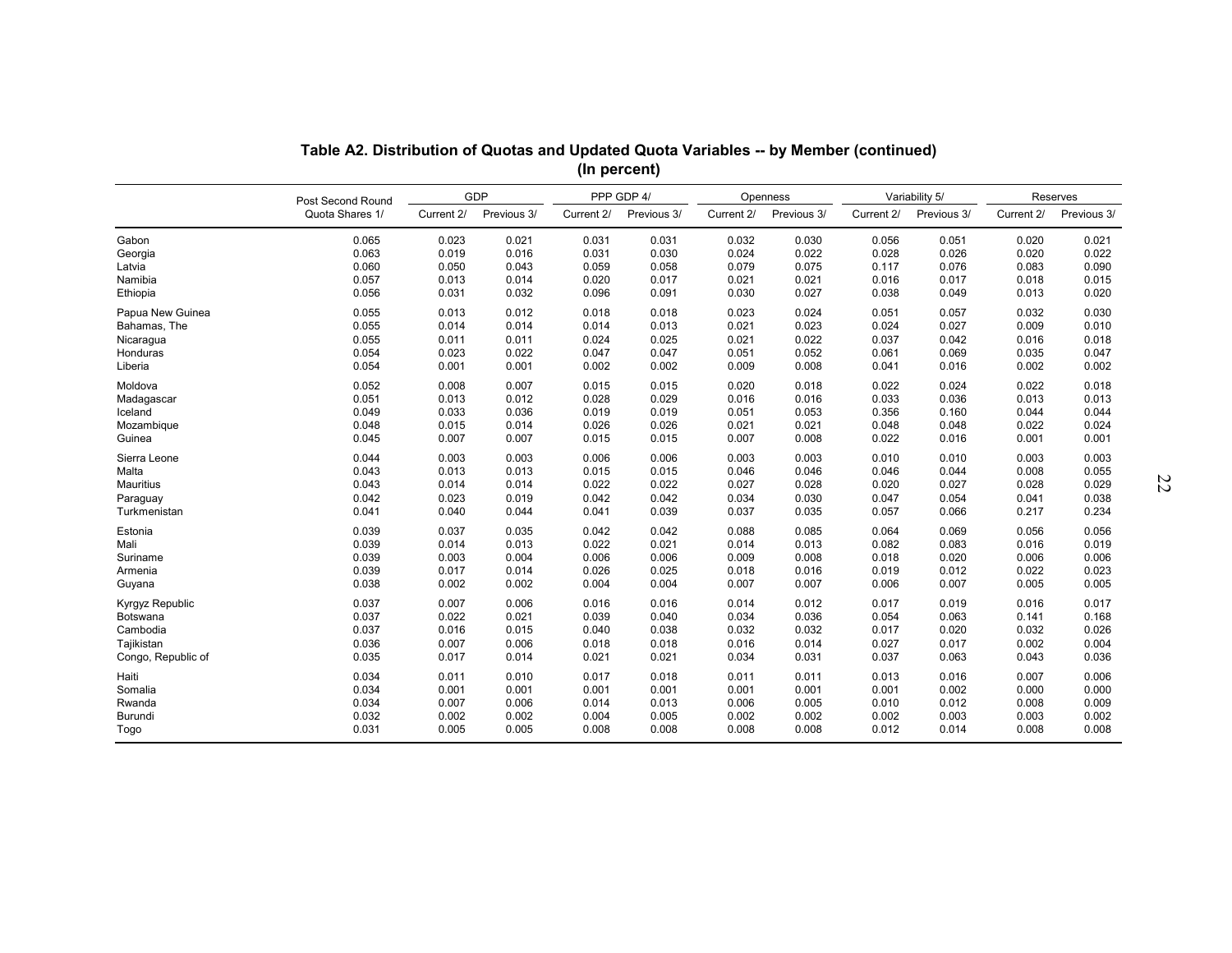|                             | Table A2. Distribution of Quotas and Updated Quota Variables -- by Member (continued) |            |             |            | (In percent) |            |             |            |                |            |             |    |
|-----------------------------|---------------------------------------------------------------------------------------|------------|-------------|------------|--------------|------------|-------------|------------|----------------|------------|-------------|----|
|                             |                                                                                       |            | <b>GDP</b>  |            | PPP GDP 4/   |            | Openness    |            | Variability 5/ |            | Reserves    |    |
|                             | Post Second Round<br>Quota Shares 1/                                                  | Current 2/ | Previous 3/ | Current 2/ | Previous 3/  | Current 2/ | Previous 3/ | Current 2/ | Previous 3/    | Current 2/ | Previous 3/ |    |
| Nepal                       | 0.030                                                                                 | 0.015      | 0.015       | 0.046      | 0.046        | 0.018      | 0.018       | 0.028      | 0.026          | 0.036      | 0.036       |    |
| Fiji                        | 0.029                                                                                 | 0.006      | 0.006       | 0.006      | 0.006        | 0.012      | 0.012       | 0.013      | 0.009          | 0.010      | 0.007       |    |
| Malawi                      | 0.029                                                                                 | 0.005      | 0.006       | 0.016      | 0.016        | 0.008      | 0.007       | 0.104      | 0.102          | 0.002      | 0.003       |    |
| Macedonia, FYR              | 0.029                                                                                 | 0.014      | 0.013       | 0.027      | 0.027        | 0.027      | 0.026       | 0.031      | 0.035          | 0.030      | 0.035       |    |
| <b>Barbados</b>             | 0.028                                                                                 | 0.006      | 0.006       | 0.008      | 0.008        | 0.013      | 0.014       | 0.016      | 0.021          | 0.012      | 0.014       |    |
| Chad                        | 0.028                                                                                 | 0.014      | 0.014       | 0.024      | 0.026        | 0.024      | 0.022       | 0.055      | 0.062          | 0.015      | 0.016       |    |
| Niger                       | 0.028                                                                                 | 0.008      | 0.008       | 0.014      | 0.014        | 0.007      | 0.007       | 0.012      | 0.014          | 0.010      | 0.008       |    |
| Mauritania                  | 0.027                                                                                 | 0.005      | 0.005       | 0.009      | 0.009        | 0.009      | 0.009       | 0.013      | 0.015          | 0.003      | 0.003       |    |
| <b>Benin</b>                | 0.026                                                                                 | 0.011      | 0.011       | 0.019      | 0.019        | 0.009      | 0.008       | 0.050      | 0.047          | 0.018      | 0.020       |    |
| Burkina Faso                | 0.025                                                                                 | 0.013      | 0.013       | 0.026      | 0.026        | 0.008      | 0.008       | 0.015      | 0.015          | 0.013      | 0.018       |    |
| Albania                     | 0.025                                                                                 | 0.020      | 0.019       | 0.031      | 0.030        | 0.026      | 0.023       | 0.017      | 0.030          | 0.031      | 0.035       |    |
| Kosovo                      | 0.025                                                                                 | 0.009      | 0.009       | 0.016      | 0.016        | 0.011      | 0.011       | 0.017      | 0.016          | 0.015      | 0.011       |    |
| Central African Republic    | 0.023                                                                                 | 0.003      | 0.003       | 0.005      | 0.005        | 0.002      | 0.003       | 0.011      | 0.007          | 0.002      | 0.002       |    |
| Lao, People's Dem. Republic | 0.022                                                                                 | 0.008      | 0.007       | 0.019      | 0.019        | 0.006      | 0.006       | 0.016      | 0.013          | 0.009      | 0.008       |    |
| <b>Equatorial Guinea</b>    | 0.022                                                                                 | 0.019      | 0.016       | 0.030      | 0.028        | 0.048      | 0.043       | 0.085      | 0.090          | 0.062      | 0.062       |    |
| Mongolia                    | 0.021                                                                                 | 0.007      | 0.005       | 0.013      | 0.012        | 0.013      | 0.012       | 0.013      | 0.015          | 0.017      | 0.021       | 23 |
| Swaziland                   | 0.021                                                                                 | 0.006      | 0.006       | 0.009      | 0.009        | 0.015      | 0.016       | 0.028      | 0.027          | 0.011      | 0.011       |    |
| Lesotho                     | 0.015                                                                                 | 0.003      | 0.003       | 0.005      | 0.005        | 0.009      | 0.009       | 0.015      | 0.013          | 0.014      | 0.014       |    |
| Gambia, The                 | 0.013                                                                                 | 0.002      | 0.001       | 0.003      | 0.003        | 0.002      | 0.002       | 0.003      | 0.003          | 0.002      | 0.002       |    |
| Montenegro                  | 0.012                                                                                 | 0.007      | 0.006       | 0.010      | 0.007        | 0.010      | 0.012       | 0.023      | 0.039          | 0.011      | 0.012       |    |
| San Marino                  | 0.009                                                                                 | 0.003      | 0.003       | 0.003      | 0.003        | 0.017      | 0.014       | 0.014      | 0.011          | 0.011      | 0.011       |    |
| Belize                      | 0.008                                                                                 | 0.002      | 0.002       | 0.004      | 0.004        | 0.005      | 0.005       | 0.007      | 0.008          | 0.002      | 0.002       |    |
| Eritrea                     | 0.008                                                                                 | 0.002      | 0.002       | 0.006      | 0.006        | 0.003      | 0.004       | 0.013      | 0.014          | 0.001      | 0.001       |    |
| Vanuatu                     | 0.007                                                                                 | 0.001      | 0.001       | 0.001      | 0.001        | 0.002      | 0.002       | 0.003      | 0.004          | 0.002      | 0.002       |    |
| Djibouti                    | 0.007                                                                                 | 0.002      | 0.002       | 0.003      | 0.003        | 0.003      | 0.002       | 0.005      | 0.006          | 0.002      | 0.002       |    |
| St. Lucia                   | 0.006                                                                                 | 0.002      | 0.002       | 0.003      | 0.003        | 0.004      | 0.004       | 0.003      | 0.004          | 0.002      | 0.003       |    |
| Guinea-Bissau               | 0.006                                                                                 | 0.001      | 0.001       | 0.001      | 0.001        | 0.001      | 0.001       | 0.005      | 0.003          | 0.002      | 0.002       |    |
| Antigua and Barbuda         | 0.006                                                                                 | 0.002      | 0.002       | 0.002      | 0.002        | 0.004      | 0.005       | 0.003      | 0.004          | 0.002      | 0.003       |    |
| Grenada                     | 0.005                                                                                 | 0.001      | 0.001       | 0.002      | 0.002        | 0.002      | 0.002       | 0.003      | 0.003          | 0.001      | 0.002       |    |
| Samoa                       | 0.005                                                                                 | 0.001      | 0.001       | 0.002      | 0.002        | 0.002      | 0.002       | 0.007      | 0.002          | 0.001      | 0.002       |    |
| Cape Verde                  | 0.005                                                                                 | 0.003      | 0.003       | 0.002      | 0.002        | 0.005      | 0.005       | 0.006      | 0.008          | 0.004      | 0.005       |    |
| Seychelles                  | 0.005                                                                                 | 0.001      | 0.001       | 0.003      | 0.002        | 0.005      | 0.005       | 0.008      | 0.009          | 0.001      | 0.002       |    |
| <b>Timor Leste</b>          | 0.005                                                                                 | 0.001      | 0.001       | 0.003      | 0.004        | 0.005      | 0.003       | 0.017      | 0.009          | 0.002      | 0.004       |    |
| Solomon Islands             | 0.004                                                                                 | 0.001      | 0.001       | 0.002      | 0.001        | 0.002      | 0.002       | 0.003      | 0.003          | 0.001      | 0.002       |    |
| Maldives                    | 0.004                                                                                 | 0.002      | 0.002       | 0.002      | 0.002        | 0.006      | 0.006       | 0.003      | 0.004          | 0.004      | 0.005       |    |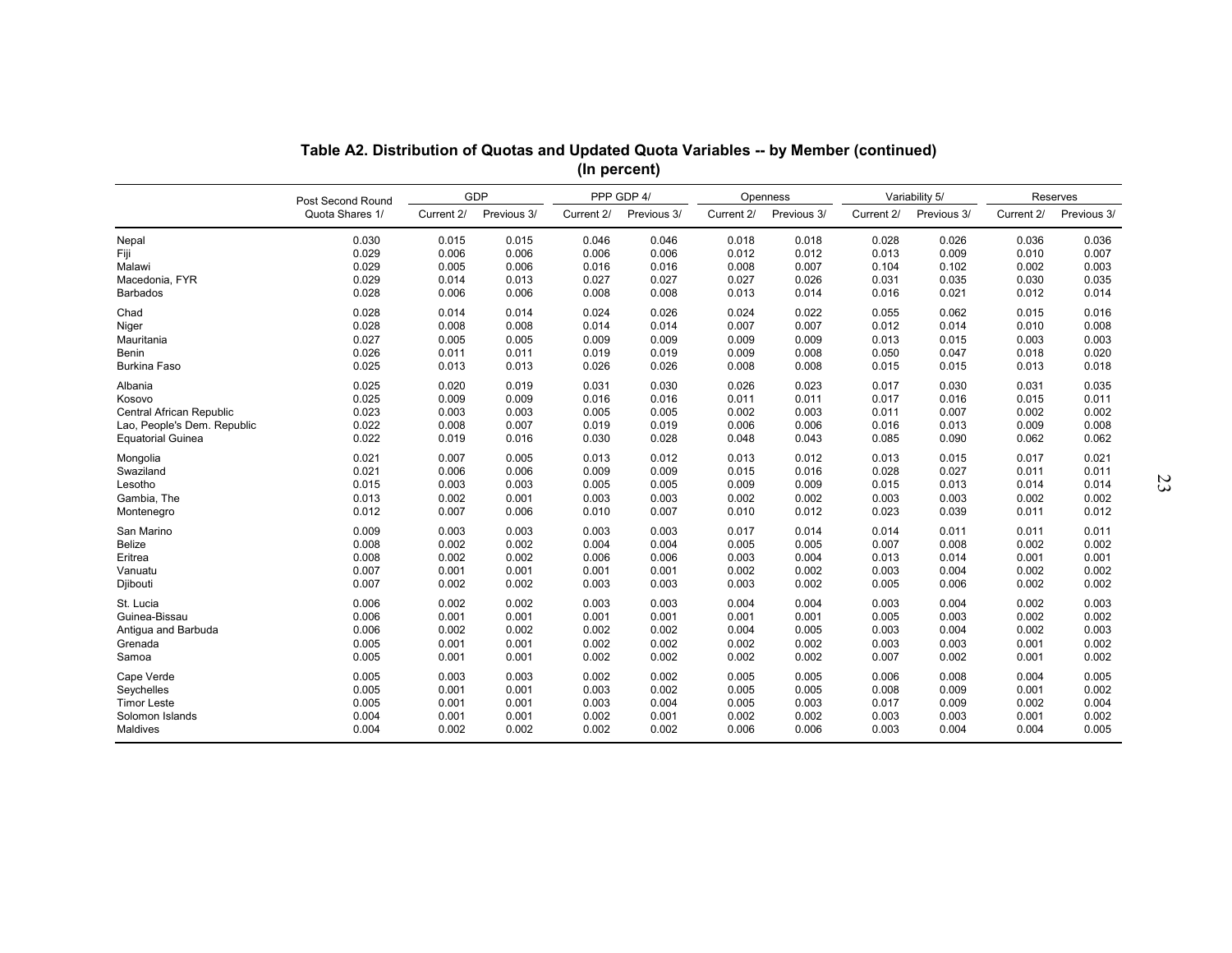| Table A2. Distribution of Quotas and Updated Quota Variables -- by Member (concluded) |  |
|---------------------------------------------------------------------------------------|--|
| (In percent)                                                                          |  |

|                                |                                      |            |                           | (In percent) |                           |            |                         |         |                                          |            |                         |
|--------------------------------|--------------------------------------|------------|---------------------------|--------------|---------------------------|------------|-------------------------|---------|------------------------------------------|------------|-------------------------|
|                                | Post Second Round<br>Quota Shares 1/ | Current 2/ | <b>GDP</b><br>Previous 3/ | Current 2/   | PPP GDP 4/<br>Previous 3/ | Current 2/ | Openness<br>Previous 3/ |         | Variability 5/<br>Current 2/ Previous 3/ | Current 2/ | Reserves<br>Previous 3/ |
| Comoros                        | 0.00373                              | 0.00085    | 0.00085                   | 0.00113      | 0.00117                   | 0.00096    | 0.00107                 | 0.00319 | 0.00109                                  | 0.00158    | 0.00184                 |
| St. Kitts and Nevis            | 0.00373                              | 0.00094    | 0.00098                   | 0.00108      | 0.00112                   | 0.00182    | 0.00195                 | 0.00244 | 0.00218                                  | 0.00144    | 0.00169                 |
| <b>Bhutan</b>                  | 0.00357                              | 0.00205    | 0.00185                   | 0.00472      | 0.00448                   | 0.00308    | 0.00340                 | 0.00430 | 0.00454                                  | 0.00922    | 0.01131                 |
| St. Vincent and the Grenadines | 0.00348                              | 0.00100    | 0.00101                   | 0.00159      | 0.00158                   | 0.00181    | 0.00200                 | 0.00285 | 0.00293                                  | 0.00120    | 0.00149                 |
| Dominica                       | 0.00344                              | 0.00062    | 0.00065                   | 0.00106      | 0.00109                   | 0.00124    | 0.00131                 | 0.00231 | 0.00263                                  | 0.00088    | 0.00115                 |
| Sao Tome and Principe          | 0.00310                              | 0.00027    | 0.00026                   | 0.00040      | 0.00039                   | 0.00041    | 0.00042                 | 0.00510 | 0.00282                                  | 0.00053    | 0.00065                 |
| Tonga                          | 0.00289                              | 0.00047    | 0.00049                   | 0.00084      | 0.00088                   | 0.00097    | 0.00102                 | 0.00162 | 0.00162                                  | 0.00087    | 0.00097                 |
| Kiribati                       | 0.00235                              | 0.00023    | 0.00013                   | 0.00090      | 0.00055                   | 0.00069    | 0.00073                 | 0.00306 | 0.00282                                  | 0.00604    | 0.01037                 |
| Micronesia, Fed. States of     | 0.00214                              | 0.00045    | 0.00049                   | 0.00110      | 0.00110                   | 0.00107    | 0.00121                 | 0.00170 | 0.00241                                  | 0.00065    | 0.00087                 |
| Marshall Islands               | 0.00147                              | 0.00027    | 0.00029                   | 0.00070      | 0.00070                   | 0.00071    | 0.00074                 | 0.00140 | 0.00127                                  | 0.00000    | 0.00005                 |
| Palau, Republic of             | 0.00147                              | 0.00039    | 0.00031                   | 0.00047      | 0.00047                   | 0.00087    | 0.00090                 | 0.00124 | 0.00155                                  | 0.00007    | 0.00005                 |
| Tuvalu                         | 0.00076                              | 0.00005    | 0.00005                   | 0.00005      | 0.00005                   | 0.00019    | 0.00020                 | 0.00124 | 0.00141                                  | 0.00028    | 0.00032                 |
| Source: Finance Department.    |                                      |            |                           |              |                           |            |                         |         |                                          |            |                         |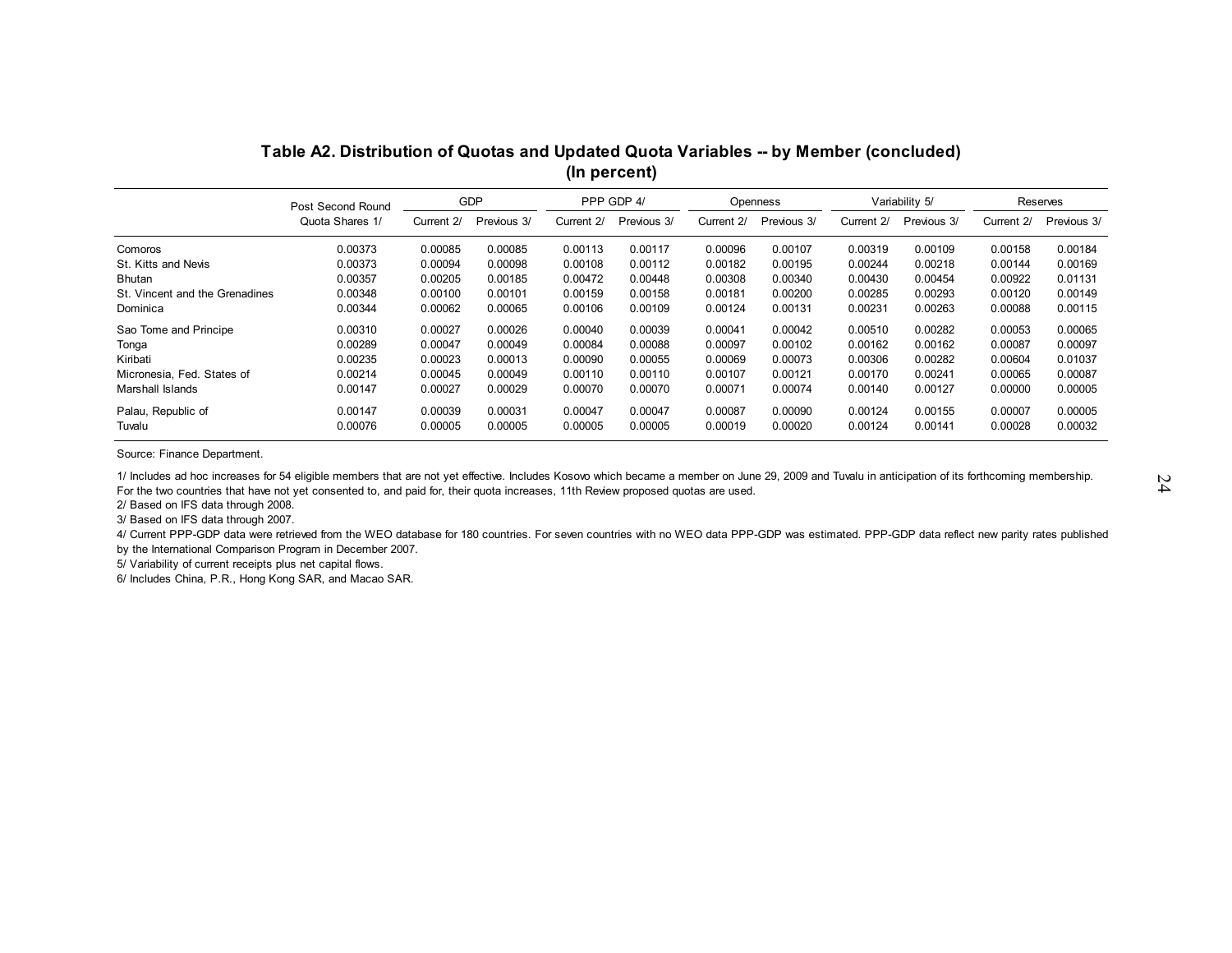|                       | Table A3. Updated GDP Blend Variable -- by Member |            | (In percent) |            |                           |            |                             |
|-----------------------|---------------------------------------------------|------------|--------------|------------|---------------------------|------------|-----------------------------|
|                       | Post Second Round<br>Quota Shares 1/              |            | <b>GDP</b>   |            | PPP GDP 4/<br>Previous 3/ |            | GDP Blend 5/<br>Previous 3/ |
|                       |                                                   | Current 2/ | Previous 3/  | Current 2/ |                           | Current 2/ |                             |
| <b>United States</b>  | 17.670                                            | 25.478     | 26.657       | 21.530     | 21.822                    | 23.899     | 24.723                      |
| Japan                 | 6.556                                             | 8.294      | 9.008        | 6.540      | 6.789                     | 7.592      | 8.121                       |
| Germany               | 6.110                                             | 5.997      | 6.096        | 4.323      | 4.428                     | 5.328      | 5.429                       |
| France                | 4.505                                             | 4.681      | 4.734        | 3.177      | 3.271                     | 4.079      | 4.149                       |
| <b>United Kingdom</b> | 4.505                                             | 4.795      | 5.079        | 3.311      | 3.404                     | 4.201      | 4.409                       |
| China 6/              | 3.996                                             | 6.676      | 6.038        | 11.297     | 10.663                    | 8.524      | 7.888                       |
| Italy                 | 3.306                                             | 3.811      | 3.877        | 2.742      | 2.844                     | 3.383      | 3.464                       |
| Saudi Arabia          | 2.930                                             | 0.733      | 0.713        | 0.858      | 0.868                     | 0.783      | 0.775                       |
| Canada                | 2.672                                             | 2.548      | 2.585        | 1.937      | 1.996                     | 2.303      | 2.349                       |
| Russia                | 2.494                                             | 2.394      | 2.053        | 3.207      | 3.138                     | 2.720      | 2.487                       |
| India                 | 2.442                                             | 1.953      | 1.836        | 4.605      | 4.437                     | 3.014      | 2.876                       |
| Netherlands           | 2.166                                             | 1.413      | 1.414        | 0.995      | 1.013                     | 1.246      | 1.254                       |
| Belgium               | 1.932                                             | 0.826      | 0.834        | 0.578      | 0.593                     | 0.727      | 0.737                       |
| Brazil                | 1.783                                             | 2.479      | 2.232        | 2.840      | 2.834                     | 2.624      | 2.472                       |
| Spain                 | 1.688                                             | 2.596      | 2.568        | 2.065      | 2.107                     | 2.383      | 2.383                       |
| Mexico                | 1.521                                             | 1.858      | 1.902        | 2.289      | 2.316                     | 2.031      | 2.068                       |
| Switzerland           | 1.451                                             | 0.804      | 0.803        | 0.464      | 0.471                     | 0.668      | 0.670                       |
| Korea                 | 1.412                                             | 1.783      | 1.791        | 1.963      | 1.851                     | 1.855      | 1.815                       |
| Australia             | 1.358                                             | 1.682      | 1.605        | 1.169      | 1.190                     | 1.477      | 1.439                       |
| Venezuela             | 1.115                                             | 0.443      | 0.377        | 0.511      | 0.498                     | 0.470      | 0.425                       |
| Sweden                | 1.005                                             | 0.804      | 0.819        | 0.512      | 0.526                     | 0.687      | 0.702                       |
| Argentina             | 0.888                                             | 0.488      | 0.446        | 0.804      | 0.782                     | 0.615      | 0.580                       |
| Austria               | 0.887                                             | 0.670      | 0.674        | 0.486      | 0.495                     | 0.597      | 0.603                       |
| Indonesia             | 0.872                                             | 0.792      | 0.732        | 1.292      | 1.279                     | 0.992      | 0.951                       |
| Denmark               | 0.793                                             | 0.561      | 0.569        | 0.308      | 0.321                     | 0.460      | 0.470                       |
| Norway                | 0.790                                             | 0.712      | 0.694        | 0.378      | 0.388                     | 0.579      | 0.572                       |
| South Africa          | 0.784                                             | 0.501      | 0.530        | 0.717      | 0.719                     | 0.587      | 0.605                       |
| Malaysia              | 0.744                                             | 0.342      | 0.325        | 0.551      | 0.548                     | 0.425      | 0.414                       |
| Nigeria               | 0.735                                             | 0.310      | 0.283        | 0.453      | 0.445                     | 0.367      | 0.348                       |
| Poland                | 0.708                                             | 0.782      | 0.721        | 0.955      | 0.945                     | 0.851      | 0.811                       |
| Iran                  | 0.628                                             | 0.529      | 0.461        | 1.164      | 1.154                     | 0.783      | 0.738                       |
| Turkey                | 0.611                                             | 1.156      | 1.129        | 1.349      | 1.361                     | 1.234      | 1.221                       |
| Thailand              | 0.604                                             | 0.441      | 0.424        | 0.797      | 0.802                     | 0.583      | 0.575                       |
| Singapore             | 0.591                                             | 0.296      | 0.282        | 0.349      | 0.343                     | 0.317      | 0.306                       |
| Kuwait                | 0.579                                             | 0.221      | 0.199        | 0.197      | 0.200                     | 0.211      | 0.200                       |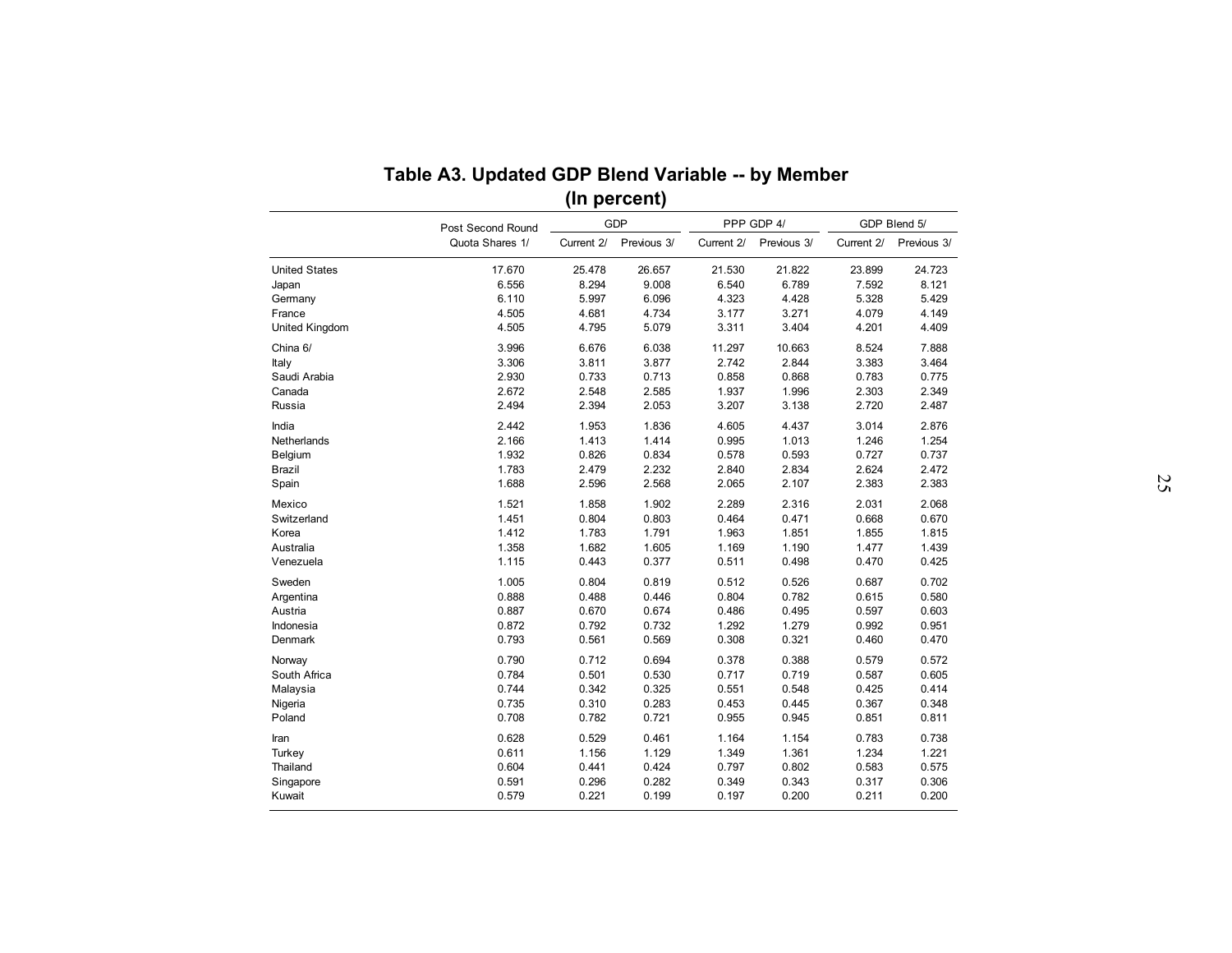|                             | Post Second Round |            | <b>GDP</b>  |            | PPP GDP 4/  |            | GDP Blend 5/ |
|-----------------------------|-------------------|------------|-------------|------------|-------------|------------|--------------|
|                             | Quota Shares 1/   | Current 2/ | Previous 3/ | Current 2/ | Previous 3/ | Current 2/ | Previous 3/  |
| Ukraine                     | 0.576             | 0.261      | 0.226       | 0.489      | 0.485       | 0.352      | 0.330        |
| Finland                     | 0.530             | 0.442      | 0.440       | 0.282      | 0.287       | 0.378      | 0.379        |
| Ireland                     | 0.528             | 0.454      | 0.463       | 0.281      | 0.288       | 0.385      | 0.393        |
| Algeria                     | 0.526             | 0.249      | 0.240       | 0.341      | 0.351       | 0.286      | 0.284        |
| Iraq                        | 0.499             | 0.131      | 0.110       | 0.149      | 0.160       | 0.138      | 0.130        |
| Libya                       | 0.471             | 0.128      | 0.108       | 0.127      | 0.125       | 0.128      | 0.115        |
| Greece                      | 0.462             | 0.560      | 0.558       | 0.498      | 0.505       | 0.535      | 0.537        |
| <b>Israel</b>               | 0.445             | 0.312      | 0.298       | 0.292      | 0.290       | 0.304      | 0.295        |
| Hungary                     | 0.436             | 0.246      | 0.245       | 0.293      | 0.303       | 0.265      | 0.268        |
| Pakistan                    | 0.434             | 0.263      | 0.271       | 0.616      | 0.623       | 0.404      | 0.412        |
| Romania                     | 0.432             | 0.293      | 0.264       | 0.382      | 0.373       | 0.329      | 0.308        |
| Portugal                    | 0.432             | 0.402      | 0.408       | 0.353      | 0.367       | 0.382      | 0.391        |
| Philippines                 | 0.428             | 0.260      | 0.243       | 0.457      | 0.455       | 0.339      | 0.328        |
| <b>Czech Republic</b>       | 0.420             | 0.323      | 0.298       | 0.380      | 0.380       | 0.345      | 0.330        |
| Egypt                       | 0.396             | 0.262      | 0.241       | 0.624      | 0.612       | 0.407      | 0.389        |
| New Zealand                 | 0.375             | 0.222      | 0.236       | 0.172      | 0.177       | 0.202      | 0.213        |
| Chile                       | 0.359             | 0.292      | 0.290       | 0.354      | 0.356       | 0.316      | 0.316        |
| Colombia                    | 0.325             | 0.372      | 0.291       | 0.574      | 0.571       | 0.453      | 0.403        |
| <b>United Arab Emirates</b> | 0.316             | 0.393      | 0.321       | 0.261      | 0.255       | 0.340      | 0.295        |
| Bulgaria                    | 0.269             | 0.073      | 0.066       | 0.133      | 0.132       | 0.097      | 0.093        |
| Peru                        | 0.268             | 0.198      | 0.189       | 0.339      | 0.327       | 0.255      | 0.244        |
| Morocco                     | 0.247             | 0.137      | 0.135       | 0.197      | 0.197       | 0.161      | 0.160        |
| Bangladesh                  | 0.224             | 0.132      | 0.131       | 0.321      | 0.317       | 0.207      | 0.206        |
| Congo, Dem. Republic of     | 0.224             | 0.018      | 0.018       | 0.029      | 0.029       | 0.023      | 0.022        |
| Zambia                      | 0.205             | 0.022      | 0.020       | 0.025      | 0.024       | 0.023      | 0.022        |
| Serbia                      | 0.196             | 0.073      | 0.067       | 0.114      | 0.113       | 0.089      | 0.086        |
| Vietnam                     | 0.193             | 0.135      | 0.125       | 0.339      | 0.331       | 0.217      | 0.207        |
| Kazakhstan                  | 0.179             | 0.193      | 0.164       | 0.255      | 0.249       | 0.218      | 0.198        |
| Slovak Republic             | 0.179             | 0.137      | 0.121       | 0.167      | 0.162       | 0.149      | 0.137        |
| Luxembourg                  | 0.176             | 0.090      | 0.088       | 0.059      | 0.059       | 0.077      | 0.076        |
| Sri Lanka                   | 0.173             | 0.061      | 0.057       | 0.131      | 0.129       | 0.089      | 0.086        |
| <b>Belarus</b>              | 0.162             | 0.086      | 0.076       | 0.164      | 0.157       | 0.117      | 0.108        |
| Ghana                       | 0.155             | 0.027      | 0.026       | 0.048      | 0.048       | 0.035      | 0.035        |
|                             |                   |            |             |            |             |            |              |
| Croatia                     | 0.153             | 0.107      | 0.090       | 0.120      | 0.106       | 0.112      | 0.096        |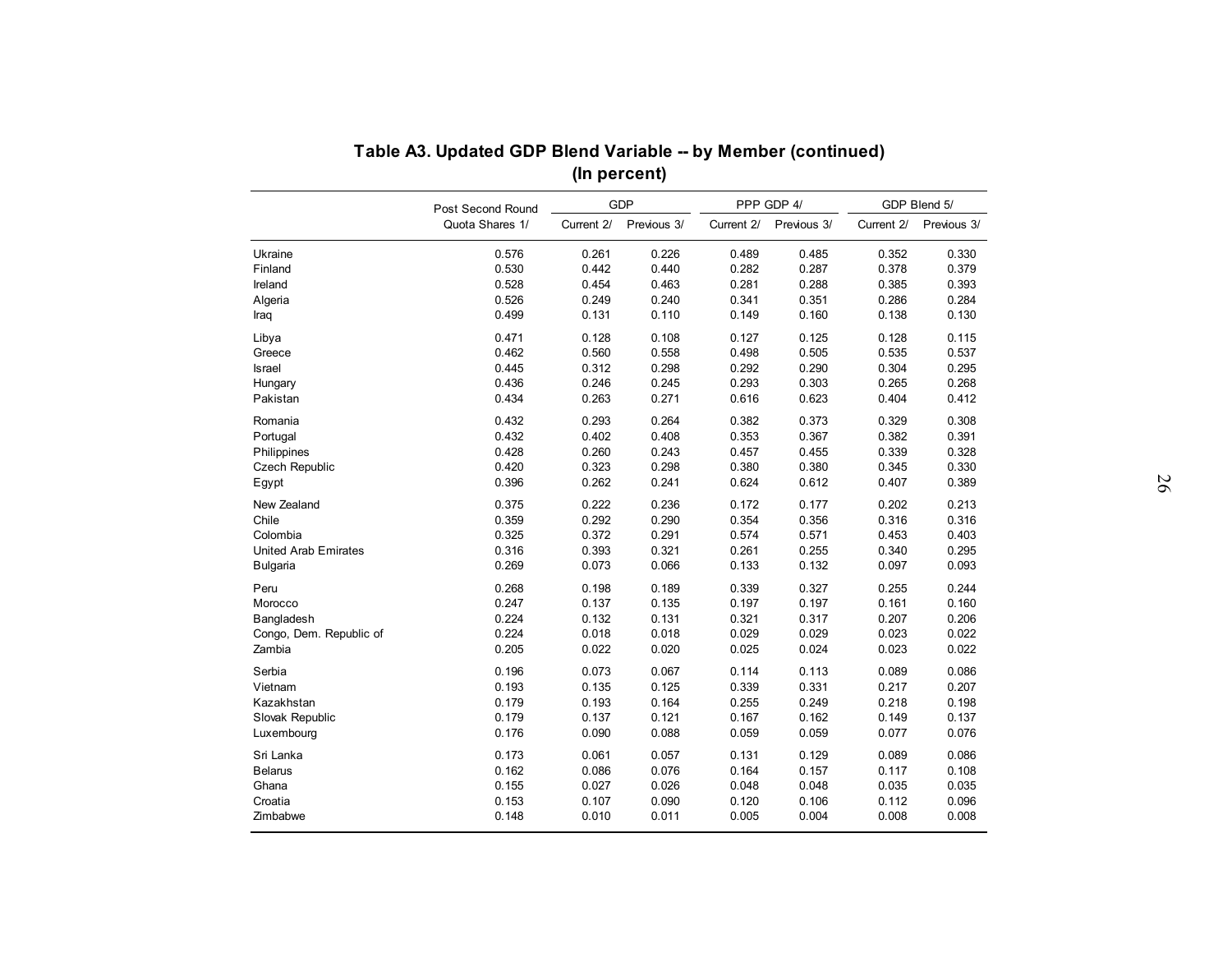|                                 | Table A3. Updated GDP Blend Variable -- by Member (continued) |            | (In percent) |            |             |            |              |
|---------------------------------|---------------------------------------------------------------|------------|--------------|------------|-------------|------------|--------------|
|                                 | Post Second Round                                             |            | <b>GDP</b>   |            | PPP GDP 4/  |            | GDP Blend 5/ |
|                                 | Quota Shares 1/                                               | Current 2/ | Previous 3/  | Current 2/ | Previous 3/ | Current 2/ | Previous 3/  |
| Ecuador                         | 0.146                                                         | 0.086      | 0.084        | 0.155      | 0.156       | 0.114      | 0.113        |
| Syrian Arab Republic            | 0.145                                                         | 0.340      | 0.307        | 0.136      | 0.135       | 0.258      | 0.239        |
| Trinidad and Tobago             | 0.141                                                         | 0.040      | 0.036        | 0.039      | 0.036       | 0.039      | 0.036        |
| Cote d'Ivoire                   | 0.136                                                         | 0.039      | 0.038        | 0.050      | 0.052       | 0.043      | 0.044        |
| Sudan                           | 0.132                                                         | 0.081      | 0.071        | 0.123      | 0.118       | 0.098      | 0.090        |
| Uruguay                         | 0.129                                                         | 0.044      | 0.040        | 0.059      | 0.056       | 0.050      | 0.046        |
| Qatar                           | 0.127                                                         | 0.139      | 0.110        | 0.123      | 0.112       | 0.133      | 0.111        |
| Tunisia                         | 0.120                                                         | 0.065      | 0.064        | 0.118      | 0.118       | 0.086      | 0.085        |
| Angola                          | 0.120                                                         | 0.108      | 0.087        | 0.138      | 0.124       | 0.120      | 0.102        |
| Uzbekistan                      | 0.116                                                         | 0.041      | 0.036        | 0.099      | 0.096       | 0.064      | 0.060        |
| Slovenia                        | 0.115                                                         | 0.085      | 0.081        | 0.086      | 0.084       | 0.085      | 0.082        |
| Jamaica                         | 0.115                                                         | 0.024      | 0.024        | 0.036      | 0.033       | 0.029      | 0.028        |
| Kenya                           | 0.114                                                         | 0.049      | 0.047        | 0.088      | 0.088       | 0.064      | 0.063        |
| Lebanon                         | 0.112                                                         | 0.047      | 0.047        | 0.069      | 0.067       | 0.056      | 0.055        |
| Myanmar                         | 0.108                                                         | 0.034      | 0.030        | 0.096      | 0.090       | 0.059      | 0.054        |
| Yemen, Republic of              | 0.102                                                         | 0.044      | 0.037        | 0.081      | 0.082       | 0.059      | 0.055        |
| Oman                            | 0.099                                                         | 0.084      | 0.072        | 0.096      | 0.094       | 0.088      | 0.081        |
| Dominican Republic              | 0.092                                                         | 0.074      | 0.074        | 0.109      | 0.106       | 0.088      | 0.087        |
| Brunei Darussalam               | 0.090                                                         | 0.016      | 0.020        | 0.030      | 0.031       | 0.021      | 0.025        |
| Guatemala                       | 0.088                                                         | 0.063      | 0.062        | 0.097      | 0.096       | 0.076      | 0.075        |
| Panama                          | 0.087                                                         | 0.036      | 0.035        | 0.053      | 0.051       | 0.043      | 0.041        |
| Tanzania                        | 0.083                                                         | 0.028      | 0.027        | 0.076      | 0.074       | 0.047      | 0.046        |
| Costa Rica                      | 0.078                                                         | 0.048      | 0.046        | 0.070      | 0.069       | 0.057      | 0.055        |
| Cameroon                        | 0.078                                                         | 0.038      | 0.037        | 0.061      | 0.062       | 0.047      | 0.047        |
| Lithuania                       | 0.077                                                         | 0.070      | 0.064        | 0.092      | 0.089       | 0.079      | 0.074        |
| Uganda                          | 0.076                                                         | 0.025      | 0.021        | 0.051      | 0.049       | 0.035      | 0.032        |
| Bahrain                         | 0.074                                                         | 0.034      | 0.032        | 0.038      | 0.037       | 0.036      | 0.034        |
| Bolivia                         | 0.072                                                         | 0.025      | 0.023        | 0.062      | 0.062       | 0.040      | 0.039        |
| El Salvador                     | 0.072                                                         | 0.037      | 0.038        | 0.064      | 0.065       | 0.048      | 0.049        |
| Jordan                          | 0.072                                                         | 0.032      | 0.030        | 0.045      | 0.043       | 0.037      | 0.035        |
| Bosnia-Herzegovina              | 0.071                                                         | 0.027      | 0.025        | 0.043      | 0.043       | 0.034      | 0.032        |
| Islamic Republic of Afghanistan | 0.068                                                         | 0.018      | 0.016        | 0.030      | 0.030       | 0.023      | 0.021        |
| Senegal                         | 0.068                                                         | 0.022      | 0.021        | 0.032      | 0.032       | 0.026      | 0.025        |
|                                 |                                                               |            |              |            |             |            |              |
| Azerbaijan                      | 0.067                                                         | 0.057      | 0.043        | 0.098      | 0.086       | 0.073      | 0.060        |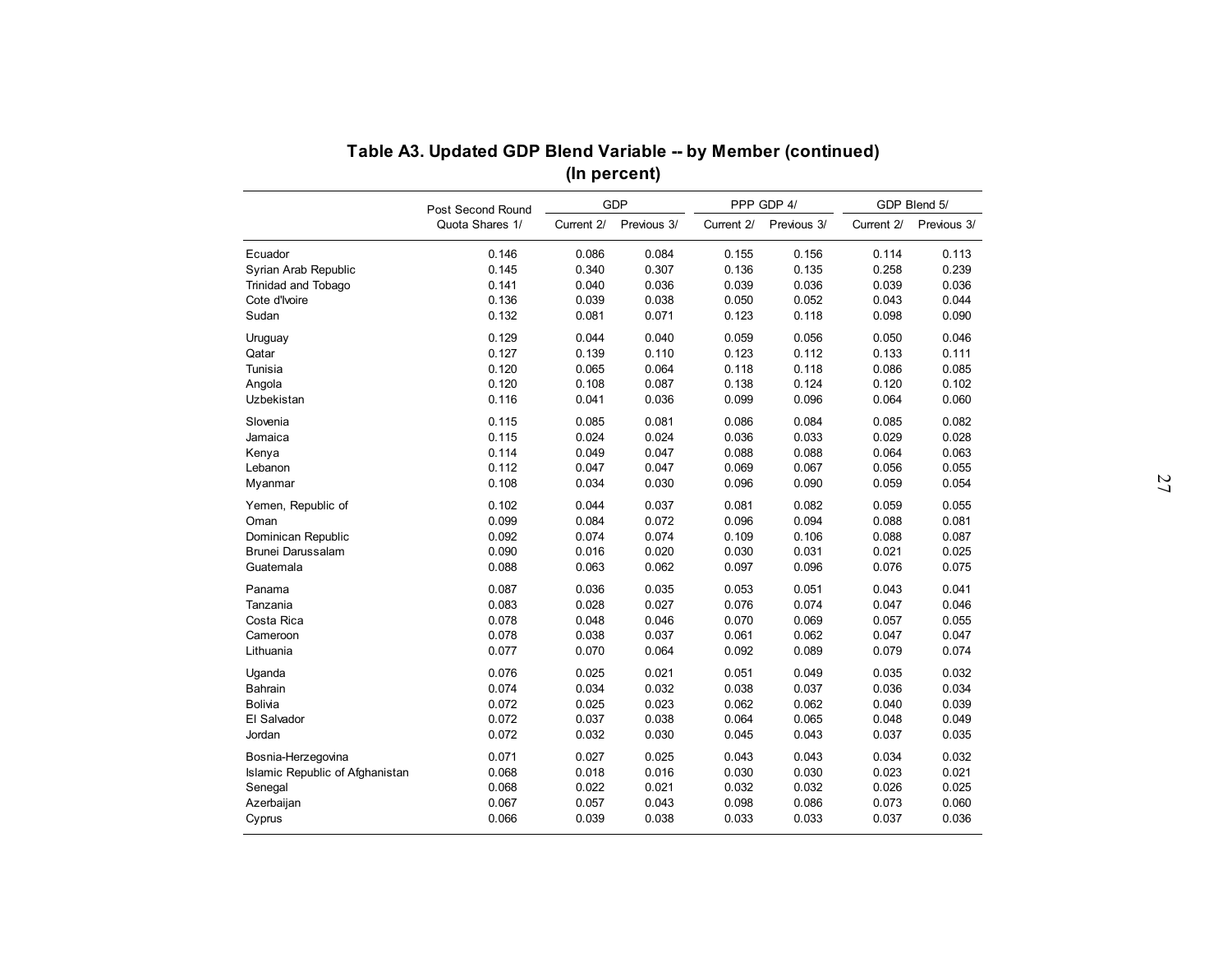|                    | Table A3. Updated GDP Blend Variable -- by Member (continued) |            | (In percent) |            |             |            |              |
|--------------------|---------------------------------------------------------------|------------|--------------|------------|-------------|------------|--------------|
|                    | Post Second Round                                             |            | GDP          |            | PPP GDP 4/  |            | GDP Blend 5/ |
|                    | Quota Shares 1/                                               | Current 2/ | Previous 3/  | Current 2/ | Previous 3/ | Current 2/ | Previous 3/  |
| Gabon              | 0.065                                                         | 0.023      | 0.021        | 0.031      | 0.031       | 0.026      | 0.025        |
| Georgia            | 0.063                                                         | 0.019      | 0.016        | 0.031      | 0.030       | 0.023      | 0.022        |
| Latvia             | 0.060                                                         | 0.050      | 0.043        | 0.059      | 0.058       | 0.053      | 0.049        |
| Namibia            | 0.057                                                         | 0.013      | 0.014        | 0.020      | 0.017       | 0.016      | 0.015        |
| Ethiopia           | 0.056                                                         | 0.031      | 0.032        | 0.096      | 0.091       | 0.057      | 0.055        |
| Papua New Guinea   | 0.055                                                         | 0.013      | 0.012        | 0.018      | 0.018       | 0.015      | 0.015        |
| Bahamas, The       | 0.055                                                         | 0.014      | 0.014        | 0.014      | 0.013       | 0.014      | 0.014        |
| Nicaragua          | 0.055                                                         | 0.011      | 0.011        | 0.024      | 0.025       | 0.016      | 0.016        |
| Honduras           | 0.054                                                         | 0.023      | 0.022        | 0.047      | 0.047       | 0.033      | 0.032        |
| Liberia            | 0.054                                                         | 0.001      | 0.001        | 0.002      | 0.002       | 0.002      | 0.002        |
| Moldova            | 0.052                                                         | 0.008      | 0.007        | 0.015      | 0.015       | 0.011      | 0.010        |
| Madagascar         | 0.051                                                         | 0.013      | 0.012        | 0.028      | 0.029       | 0.019      | 0.019        |
| Iceland            | 0.049                                                         | 0.033      | 0.036        | 0.019      | 0.019       | 0.027      | 0.029        |
| Mozambique         | 0.048                                                         | 0.015      | 0.014        | 0.026      | 0.026       | 0.020      | 0.019        |
| Guinea             | 0.045                                                         | 0.007      | 0.007        | 0.015      | 0.015       | 0.010      | 0.010        |
| Sierra Leone       | 0.044                                                         | 0.003      | 0.003        | 0.006      | 0.006       | 0.004      | 0.004        |
| Malta              | 0.043                                                         | 0.013      | 0.013        | 0.015      | 0.015       | 0.014      | 0.014        |
| Mauritius          | 0.043                                                         | 0.014      | 0.014        | 0.022      | 0.022       | 0.017      | 0.017        |
| Paraguay           | 0.042                                                         | 0.023      | 0.019        | 0.042      | 0.042       | 0.031      | 0.028        |
| Turkmenistan       | 0.041                                                         | 0.040      | 0.044        | 0.041      | 0.039       | 0.041      | 0.042        |
| Estonia            | 0.039                                                         | 0.037      | 0.035        | 0.042      | 0.042       | 0.039      | 0.037        |
| Mali               | 0.039                                                         | 0.014      | 0.013        | 0.022      | 0.021       | 0.017      | 0.017        |
| Suriname           | 0.039                                                         | 0.003      | 0.004        | 0.006      | 0.006       | 0.004      | 0.005        |
| Armenia            | 0.039                                                         | 0.017      | 0.014        | 0.026      | 0.025       | 0.020      | 0.018        |
| Guyana             | 0.038                                                         | 0.002      | 0.002        | 0.004      | 0.004       | 0.003      | 0.003        |
| Kyrgyz Republic    | 0.037                                                         | 0.007      | 0.006        | 0.016      | 0.016       | 0.011      | 0.010        |
| Botswana           | 0.037                                                         | 0.022      | 0.021        | 0.039      | 0.040       | 0.028      | 0.028        |
| Cambodia           | 0.037                                                         | 0.016      | 0.015        | 0.040      | 0.038       | 0.026      | 0.024        |
| Tajikistan         | 0.036                                                         | 0.007      | 0.006        | 0.018      | 0.018       | 0.012      | 0.011        |
| Congo, Republic of | 0.035                                                         | 0.017      | 0.014        | 0.021      | 0.021       | 0.018      | 0.017        |
| Haiti              | 0.034                                                         | 0.011      | 0.010        | 0.017      | 0.018       | 0.014      | 0.013        |
| Somalia            | 0.034                                                         | 0.001      | 0.001        | 0.001      | 0.001       | 0.001      | 0.001        |
| Rwanda             | 0.034                                                         | 0.007      | 0.006        | 0.014      | 0.013       | 0.010      | 0.009        |
| Burundi            | 0.032                                                         | 0.002      | 0.002        | 0.004      | 0.005       | 0.003      | 0.003        |
| Togo               | 0.031                                                         | 0.005      | 0.005        | 0.008      | 0.008       | 0.006      | 0.006        |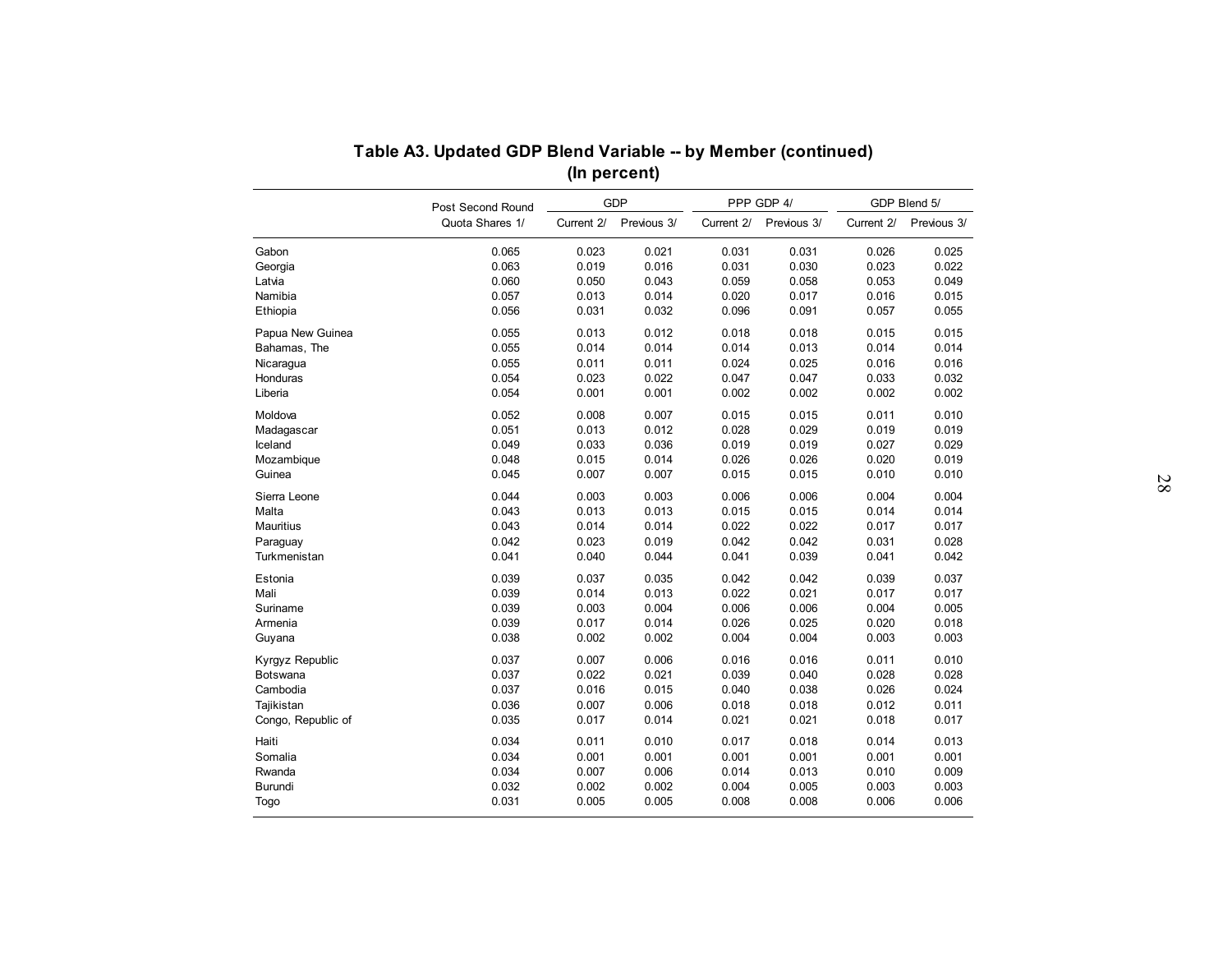|                                | Post Second Round |                | <b>GDP</b>     |                | PPP GDP 4/     |                | GDP Blend 5/   |
|--------------------------------|-------------------|----------------|----------------|----------------|----------------|----------------|----------------|
|                                | Quota Shares 1/   | Current 2/     | Previous 3/    | Current 2/     | Previous 3/    | Current 2/     | Previous 3/    |
| Nepal                          | 0.030             | 0.015          | 0.015          | 0.046          | 0.046          | 0.027          | 0.028          |
| Fiji                           | 0.029             | 0.006          | 0.006          | 0.006          | 0.006          | 0.006          | 0.006          |
| Malawi                         | 0.029             | 0.005          | 0.006          | 0.016          | 0.016          | 0.009          | 0.010          |
| Macedonia, FYR                 | 0.029             | 0.014          | 0.013          | 0.027          | 0.027          | 0.019          | 0.019          |
| <b>Barbados</b>                | 0.028             | 0.006          | 0.006          | 0.008          | 0.008          | 0.007          | 0.007          |
| Chad                           | 0.028             | 0.014          | 0.014          | 0.024          | 0.026          | 0.018          | 0.019          |
| Niger                          | 0.028             | 0.008          | 0.008          | 0.014          | 0.014          | 0.011          | 0.010          |
| Mauritania                     | 0.027             | 0.005          | 0.005          | 0.009          | 0.009          | 0.007          | 0.007          |
| Benin                          | 0.026             | 0.011          | 0.011          | 0.019          | 0.019          | 0.014          | 0.014          |
| <b>Burkina Faso</b>            | 0.025             | 0.013          | 0.013          | 0.026          | 0.026          | 0.018          | 0.018          |
| Albania                        | 0.025             | 0.020          | 0.019          | 0.031          | 0.030          | 0.024          | 0.024          |
| Kosovo                         | 0.025             | 0.009          | 0.009          | 0.016          | 0.016          | 0.012          | 0.011          |
| Central African Republic       | 0.023             | 0.003          | 0.003          | 0.005          | 0.005          | 0.004          | 0.004          |
| Lao, People's Dem. Republic    | 0.022             | 0.008          | 0.007          | 0.019          | 0.019          | 0.012          | 0.012          |
| <b>Equatorial Guinea</b>       | 0.022             | 0.019          | 0.016          | 0.030          | 0.028          | 0.023          | 0.021          |
| Mongolia                       | 0.021             | 0.007          | 0.005          | 0.013          | 0.012          | 0.010          | 0.008          |
| Swaziland                      | 0.021             | 0.006          | 0.006          | 0.009          | 0.009          | 0.007          | 0.007          |
| Lesotho                        | 0.015             | 0.003          | 0.003          | 0.005          | 0.005          | 0.004          | 0.004          |
| Gambia, The                    | 0.013             | 0.002          | 0.001          | 0.003          | 0.003          | 0.002          | 0.002          |
| Montenegro                     | 0.012             | 0.007          | 0.006          | 0.010          | 0.007          | 0.008          | 0.006          |
| San Marino                     | 0.009             | 0.003          | 0.003          | 0.003          | 0.003          | 0.003          | 0.003          |
| Belize                         | 0.008             | 0.002          | 0.002          | 0.004          | 0.004          | 0.003          | 0.003          |
| Eritrea                        | 0.008             | 0.002          | 0.002          | 0.006          | 0.006          | 0.004          | 0.004          |
| Vanuatu                        | 0.007             | 0.001          | 0.001          | 0.001          | 0.001          | 0.001          | 0.001          |
| Djibouti                       | 0.007             | 0.002          | 0.002          | 0.003          | 0.003          | 0.002          | 0.002          |
|                                | 0.006             |                | 0.002          |                | 0.003          |                | 0.002          |
| St. Lucia                      |                   | 0.002          |                | 0.003          |                | 0.002          |                |
| Guinea-Bissau                  | 0.006             | 0.001<br>0.002 | 0.001<br>0.002 | 0.001<br>0.002 | 0.001          | 0.001          | 0.001          |
| Antigua and Barbuda<br>Grenada | 0.006<br>0.005    | 0.001          | 0.001          | 0.002          | 0.002<br>0.002 | 0.002<br>0.001 | 0.002<br>0.001 |
| Samoa                          | 0.005             | 0.001          | 0.001          | 0.002          | 0.002          | 0.001          | 0.001          |
|                                |                   |                |                |                |                |                |                |
| Cape Verde                     | 0.005             | 0.003          | 0.003          | 0.002          | 0.002          | 0.003          | 0.002          |
| Seychelles                     | 0.005             | 0.001          | 0.001          | 0.003          | 0.002          | 0.002          | 0.002          |
| <b>Timor Leste</b>             | 0.005             | 0.001          | 0.001          | 0.003          | 0.004          | 0.002          | 0.002          |
|                                |                   |                |                |                |                |                |                |
| Solomon Islands<br>Maldives    | 0.004<br>0.004    | 0.001<br>0.002 | 0.001<br>0.002 | 0.002<br>0.002 | 0.001<br>0.002 | 0.001<br>0.002 | 0.001<br>0.002 |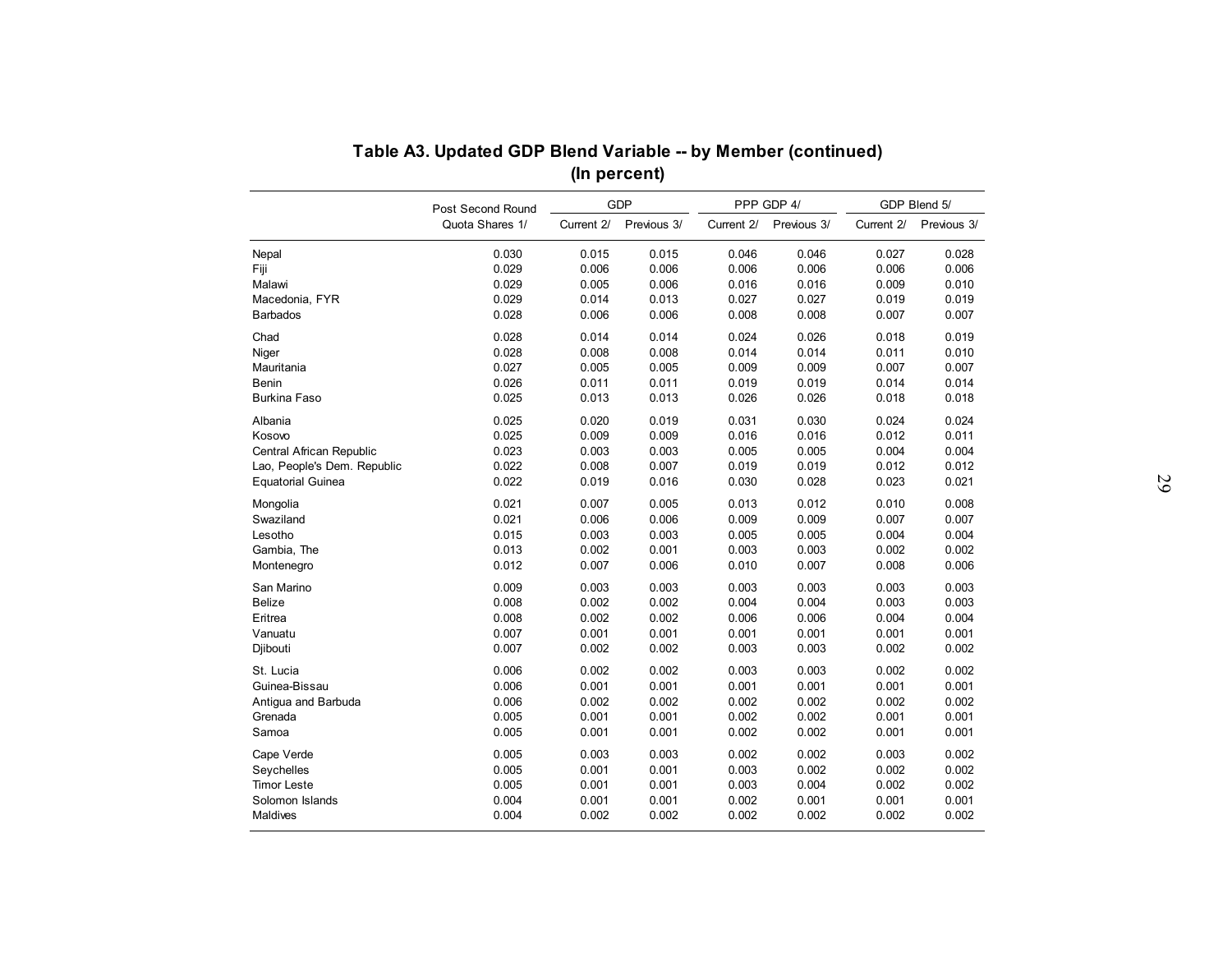| Quota Shares 1/<br>Current 2/<br>Previous 3/<br>Current 2/<br>Previous 3/<br>Current 2/<br>0.00373<br>0.00113<br>Comoros<br>0.00085<br>0.00085<br>0.00117<br>0.00096<br>St. Kitts and Nevis<br>0.00373<br>0.00094<br>0.00098<br>0.00108<br>0.00100<br>0.00112<br>0.00357<br>0.00312<br><b>Bhutan</b><br>0.00205<br>0.00185<br>0.00472<br>0.00448<br>0.00348<br>St. Vincent and the Grenadines<br>0.00100<br>0.00101<br>0.00159<br>0.00158<br>0.00124<br>0.00344<br>Dominica<br>0.00062<br>0.00065<br>0.00106<br>0.00109<br>0.00080<br>Sao Tome and Principe<br>0.00310<br>0.00027<br>0.00026<br>0.00040<br>0.00039<br>0.00032<br>0.00289<br>0.00047<br>0.00049<br>0.00084<br>0.00061<br>0.00088<br>Tonga<br>0.00235<br>0.00023<br>0.00013<br>0.00090<br>Kiribati<br>0.00055<br>0.00049<br>0.00214<br>0.00045<br>0.00049<br>0.00110<br>0.00071<br>Micronesia, Fed. States of<br>0.00110<br>Marshall Islands<br>0.00147<br>0.00027<br>0.00029<br>0.00070<br>0.00070<br>0.00044 |                    | Post Second Round |         | <b>GDP</b> |         | PPP GDP 4/ |         | GDP Blend 5/                                        |
|------------------------------------------------------------------------------------------------------------------------------------------------------------------------------------------------------------------------------------------------------------------------------------------------------------------------------------------------------------------------------------------------------------------------------------------------------------------------------------------------------------------------------------------------------------------------------------------------------------------------------------------------------------------------------------------------------------------------------------------------------------------------------------------------------------------------------------------------------------------------------------------------------------------------------------------------------------------------------|--------------------|-------------------|---------|------------|---------|------------|---------|-----------------------------------------------------|
|                                                                                                                                                                                                                                                                                                                                                                                                                                                                                                                                                                                                                                                                                                                                                                                                                                                                                                                                                                              |                    |                   |         |            |         |            |         | Previous 3/                                         |
|                                                                                                                                                                                                                                                                                                                                                                                                                                                                                                                                                                                                                                                                                                                                                                                                                                                                                                                                                                              |                    |                   |         |            |         |            |         | 0.00098<br>0.00104<br>0.00290                       |
|                                                                                                                                                                                                                                                                                                                                                                                                                                                                                                                                                                                                                                                                                                                                                                                                                                                                                                                                                                              |                    |                   |         |            |         |            |         | 0.00124<br>0.00082                                  |
|                                                                                                                                                                                                                                                                                                                                                                                                                                                                                                                                                                                                                                                                                                                                                                                                                                                                                                                                                                              |                    |                   |         |            |         |            |         | 0.00031<br>0.00065<br>0.00030<br>0.00074<br>0.00046 |
| 0.00076<br>0.00005<br>0.00005<br>0.00005<br>0.00005<br>0.00005<br>Tuvalu                                                                                                                                                                                                                                                                                                                                                                                                                                                                                                                                                                                                                                                                                                                                                                                                                                                                                                     | Palau, Republic of | 0.00147           | 0.00039 | 0.00031    | 0.00047 | 0.00047    | 0.00042 | 0.00038<br>0.00005                                  |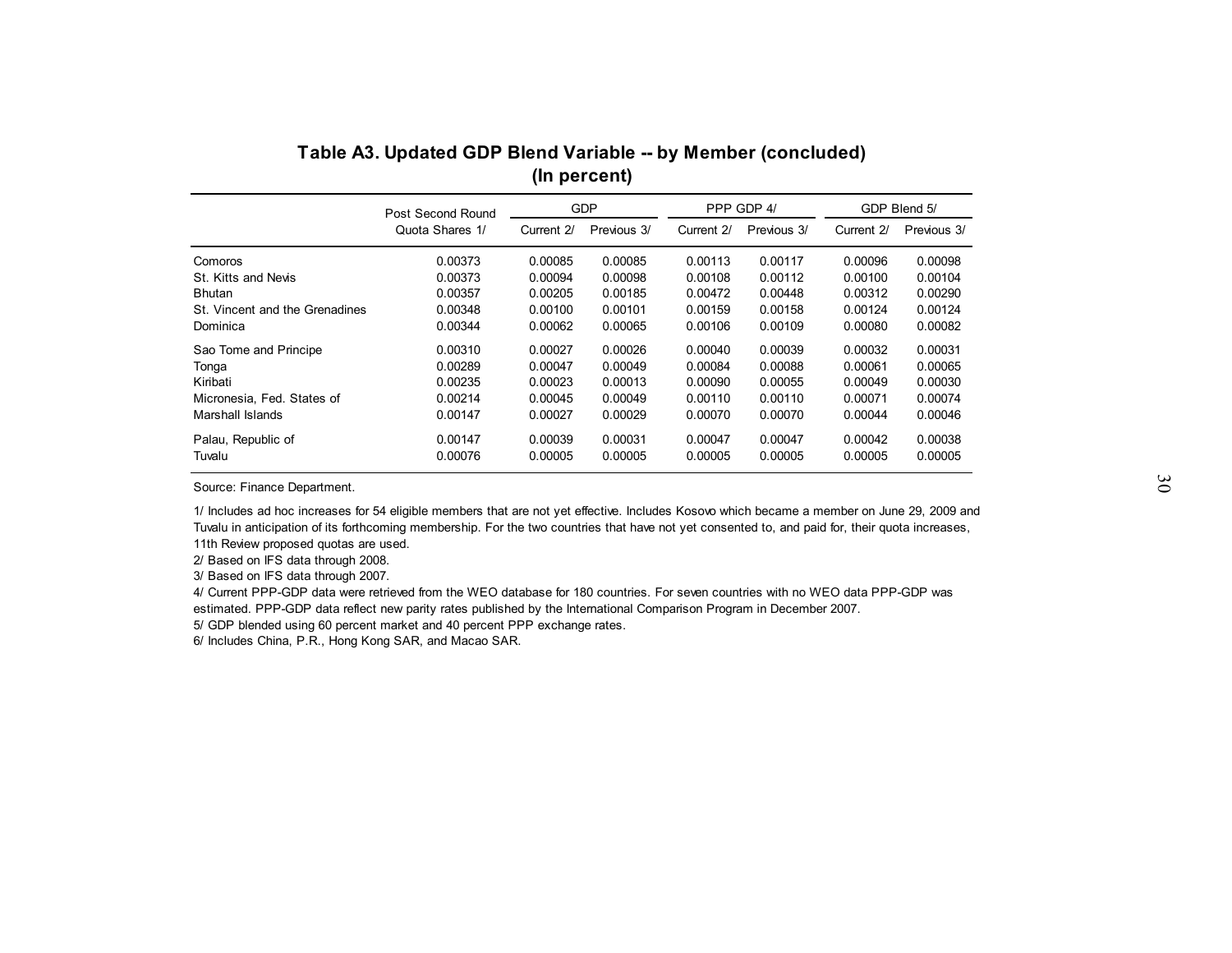| Table A4. Contributions to Changes in Calculated Quota Shares (CQS)  |
|----------------------------------------------------------------------|
| for Members with the 10 Largest Positive and Negative Changes in CQS |
| (In percentage points)                                               |

|                                                                                                                 |                                                                                                                                                                                                                                                                                             |                                                                                                                                                                                   |                                                                                                                                                                                                                |                                                                                                                                                                                                                      | Contribution of Variables to Change in CQS 4/                                                                                                                                                               |                                                                                                                                                                                                                |                                                                                                                                                                                                                         |                                                                                                                                                                                                                | Total                                                                                                                                                                                                          |
|-----------------------------------------------------------------------------------------------------------------|---------------------------------------------------------------------------------------------------------------------------------------------------------------------------------------------------------------------------------------------------------------------------------------------|-----------------------------------------------------------------------------------------------------------------------------------------------------------------------------------|----------------------------------------------------------------------------------------------------------------------------------------------------------------------------------------------------------------|----------------------------------------------------------------------------------------------------------------------------------------------------------------------------------------------------------------------|-------------------------------------------------------------------------------------------------------------------------------------------------------------------------------------------------------------|----------------------------------------------------------------------------------------------------------------------------------------------------------------------------------------------------------------|-------------------------------------------------------------------------------------------------------------------------------------------------------------------------------------------------------------------------|----------------------------------------------------------------------------------------------------------------------------------------------------------------------------------------------------------------|----------------------------------------------------------------------------------------------------------------------------------------------------------------------------------------------------------------|
|                                                                                                                 | Difference between<br><b>Current and Previous</b><br>Calculated Quota Shares 1/2/                                                                                                                                                                                                           | Post Second Round<br>Quota Shares 3/                                                                                                                                              | <b>GDP</b><br>(1)                                                                                                                                                                                              | PPP<br>(2)                                                                                                                                                                                                           | Openness<br>(3)                                                                                                                                                                                             | Variability<br>(4)                                                                                                                                                                                             | Reserves<br>(5)                                                                                                                                                                                                         | Cols (1 - 5)                                                                                                                                                                                                   | cos<br>Change 5/                                                                                                                                                                                               |
|                                                                                                                 | Top 10: Positive Change                                                                                                                                                                                                                                                                     |                                                                                                                                                                                   |                                                                                                                                                                                                                |                                                                                                                                                                                                                      |                                                                                                                                                                                                             |                                                                                                                                                                                                                |                                                                                                                                                                                                                         |                                                                                                                                                                                                                |                                                                                                                                                                                                                |
| 1<br>$\overline{c}$<br>3<br>4<br>5<br>6<br>7<br>8<br>9<br>10<br>1<br>2<br>3<br>4<br>5<br>6<br>7<br>8<br>9<br>10 | Russia<br>Saudi Arabia<br>China 6/<br>India<br><b>United Arab Emirates</b><br><b>Brazil</b><br>United Kingdom<br>Australia<br>Iraq<br>Angola<br>Top 10: Negative Change<br><b>United States</b><br>Japan<br>France<br>Germany<br>Canada<br>Italy<br>Mexico<br>Korea<br>Denmark<br>Singapore | 2.494<br>2.930<br>3.996<br>2.442<br>0.316<br>1.783<br>4.505<br>1.358<br>0.499<br>0.120<br>17.670<br>6.556<br>4.505<br>6.110<br>2.672<br>3.306<br>1.521<br>1.412<br>0.793<br>0.591 | 0.103<br>0.006<br>0.191<br>0.035<br>0.022<br>0.074<br>$-0.085$<br>0.023<br>0.006<br>0.006<br>$-0.354$<br>$-0.214$<br>$-0.016$<br>$-0.030$<br>$-0.011$<br>$-0.020$<br>$-0.013$<br>$-0.002$<br>$-0.002$<br>0.004 | 0.014<br>$-0.002$<br>0.127<br>0.033<br>0.001<br>0.001<br>$-0.019$<br>$-0.004$<br>$-0.002$<br>0.003<br>$-0.058$<br>$-0.050$<br>$-0.019$<br>$-0.021$<br>$-0.012$<br>$-0.021$<br>$-0.005$<br>0.022<br>$-0.003$<br>0.001 | 0.056<br>0.030<br>0.037<br>0.034<br>0.024<br>0.018<br>$-0.078$<br>0.009<br>0.008<br>0.010<br>$-0.152$<br>$-0.045$<br>$-0.033$<br>$-0.026$<br>$-0.048$<br>$-0.035$<br>$-0.019$<br>0.006<br>$-0.003$<br>0.015 | 0.354<br>0.199<br>0.080<br>0.129<br>0.156<br>0.089<br>0.282<br>0.072<br>0.032<br>0.027<br>$-0.355$<br>$-0.093$<br>$-0.370$<br>$-0.134$<br>$-0.044$<br>$-0.029$<br>$-0.027$<br>$-0.035$<br>$-0.036$<br>$-0.053$ | 0.008<br>0.257<br>0.073<br>0.001<br>$-0.001$<br>0.012<br>$-0.007$<br>$-0.026$<br>0.010<br>0.003<br>$-0.009$<br>$-0.130$<br>$-0.011$<br>$-0.008$<br>$-0.005$<br>$-0.003$<br>$-0.007$<br>$-0.057$<br>$-0.006$<br>$-0.011$ | 0.535<br>0.490<br>0.508<br>0.233<br>0.202<br>0.195<br>0.094<br>0.074<br>0.054<br>0.050<br>$-0.928$<br>$-0.532$<br>$-0.448$<br>$-0.219$<br>$-0.121$<br>$-0.107$<br>$-0.070$<br>$-0.067$<br>$-0.050$<br>$-0.044$ | 0.503<br>0.486<br>0.443<br>0.220<br>0.205<br>0.184<br>0.078<br>0.071<br>0.058<br>0.054<br>$-0.829$<br>$-0.494$<br>$-0.424$<br>$-0.210$<br>$-0.119$<br>$-0.106$<br>$-0.071$<br>$-0.068$<br>$-0.052$<br>$-0.046$ |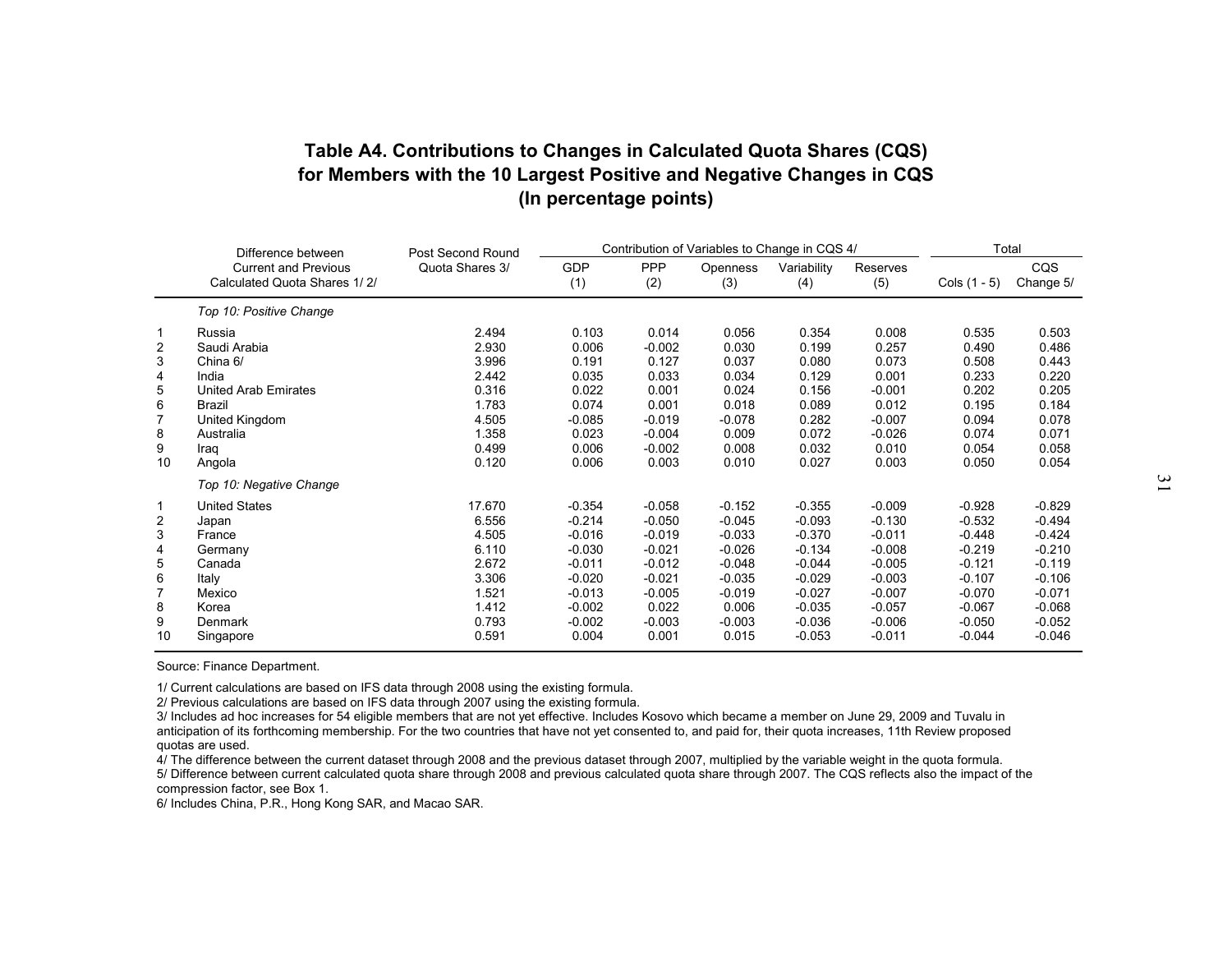|                             | Current / Post<br>Second Round<br>Quotas 1/2/<br>(1) |                             | Previous / Post<br>Second Round<br>Quotas 1/3/<br>(2) |
|-----------------------------|------------------------------------------------------|-----------------------------|-------------------------------------------------------|
| Luxembourg                  | 2.861                                                | Luxembourg                  | 2.768                                                 |
| <b>United Arab Emirates</b> | 2.428                                                | <b>Equatorial Guinea</b>    | 2.246                                                 |
| <b>Equatorial Guinea</b>    | 2.350                                                | Singapore                   | 2.101                                                 |
| Ireland                     | 2.041                                                | Ireland                     | 2.088                                                 |
| Iceland                     | 2.031                                                | Turkey                      | 1.908                                                 |
| Singapore                   | 2.023                                                | China 5/                    | 1.871                                                 |
| China 5/                    | 1.981                                                | <b>United Arab Emirates</b> | 1.779                                                 |
| Turkey                      | 1.880                                                | Kazakhstan                  | 1.773                                                 |
| Kazakhstan                  | 1.826                                                | Lebanon                     | 1.772                                                 |
| Estonia                     | 1.792                                                | Estonia                     | 1.767                                                 |
| Angola                      | 1.780                                                | Turkmenistan                | 1.559                                                 |
| Vietnam                     | 1.568                                                | Korea                       | 1.541                                                 |
| Qatar                       | 1.532                                                | Montenegro                  | 1.484                                                 |
| Lebanon                     | 1.504                                                | Qatar                       | 1.479                                                 |
| Turkmenistan                | 1.503                                                | <b>Bhutan</b>               | 1.451                                                 |
| Korea                       | 1.493                                                | Vietnam                     | 1.447                                                 |
| <b>Timor Leste</b>          | 1.488                                                | Botswana                    | 1.428                                                 |
| Slovak Republic             | 1.455                                                | Lithuania                   | 1.401                                                 |
| Latvia                      | 1.451                                                | Iceland                     | 1.393                                                 |
| Lithuania                   | 1.438                                                | Slovak Republic             | 1.391                                                 |
| Syrian Arab Republic        | 1.428                                                | Thailand                    | 1.335                                                 |
| <b>Bhutan</b>               | 1.401                                                | Angola                      | 1.332                                                 |
| Oman                        | 1.396                                                | Spain                       | 1.329                                                 |
| Poland                      | 1.340                                                | Bahrain                     | 1.310                                                 |
| <b>Botswana</b>             | 1.328                                                | Poland                      | 1.285                                                 |
| Spain                       | 1.325                                                | Oman                        | 1.279                                                 |
| <b>Bahrain</b>              | 1.319                                                | Syrian Arab Republic        | 1.275                                                 |
| Thailand                    | 1.306                                                | Latvia                      | 1.269                                                 |
| San Marino                  | 1.300                                                | Albania                     | 1.254                                                 |
| Azerbaijan                  | 1.276                                                | Greece                      | 1.253                                                 |
| Montenegro                  | 1.268                                                | Cape Verde                  | 1.249                                                 |
| Greece                      | 1.238                                                | Mexico                      | 1.226                                                 |
| Czech Republic              | 1.234                                                | Czech Republic              | 1.213                                                 |
| Albania                     | 1.214                                                | Seychelles                  | 1.175                                                 |
| <b>Brazil</b>               | 1.207                                                | Chad                        | 1.174                                                 |

**Table A5. Out-of-Lineness—by Member 1/**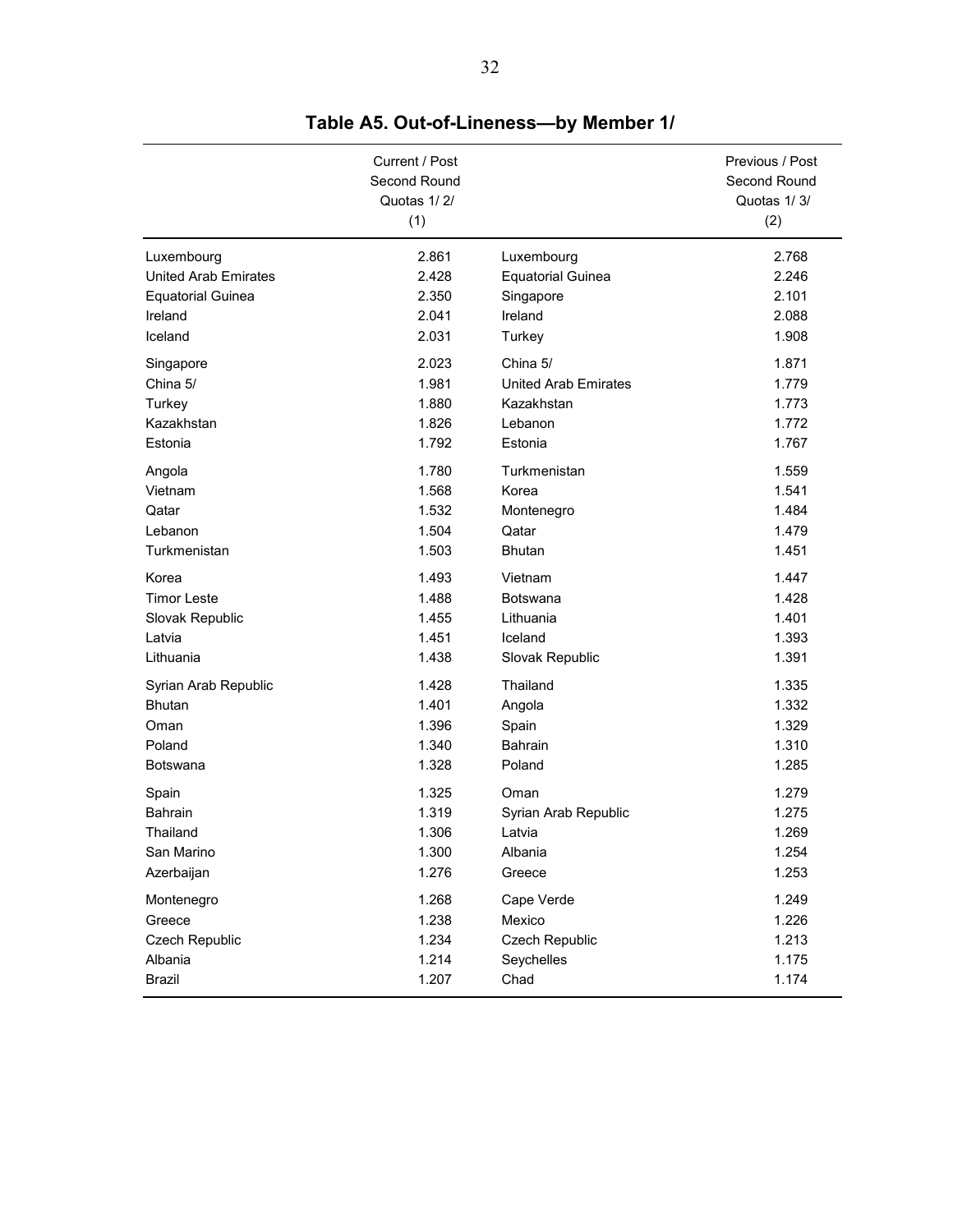|                    | Current / Post<br>Second Round<br>Quotas 1/2/<br>(1) |                      | Previous / Post<br>Second Round<br>Quotas 1/3/<br>(2) |
|--------------------|------------------------------------------------------|----------------------|-------------------------------------------------------|
| Mexico             | 1.179                                                | Maldives             | 1.156                                                 |
| Russia             | 1.178                                                | San Marino           | 1.139                                                 |
| Slovenia           | 1.177                                                | Slovenia             | 1.129                                                 |
| Colombia           | 1.172                                                | <b>Brazil</b>        | 1.104                                                 |
| <b>Maldives</b>    | 1.166                                                | Dominican Republic   | 1.103                                                 |
| Cape Verde         | 1.157                                                | <b>Timor Leste</b>   | 1.101                                                 |
| Chad               | 1.139                                                | Malaysia             | 1.096                                                 |
| Seychelles         | 1.135                                                | Colombia             | 1.095                                                 |
| Nepal              | 1.066                                                | Azerbaijan           | 1.088                                                 |
| Malaysia           | 1.065                                                | Portugal             | 1.079                                                 |
| Dominican Republic | 1.060                                                | Japan                | 1.066                                                 |
| Chile              | 1.050                                                | Nepal                | 1.057                                                 |
| Macedonia, FYR     | 1.049                                                | Macedonia, FYR       | 1.053                                                 |
| Iran               | 1.047                                                | Indonesia            | 1.036                                                 |
| Portugal           | 1.037                                                | Congo, Republic of   | 1.028                                                 |
| United Kingdom     | 1.035                                                | Chile                | 1.028                                                 |
| Indonesia          | 1.034                                                | Philippines          | 1.027                                                 |
| Australia          | 1.028                                                | Ecuador              | 1.025                                                 |
| Norway             | 1.027                                                | Yemen, Republic of   | 1.025                                                 |
| Paraguay           | 1.022                                                | Cyprus               | 1.024                                                 |
| Egypt              | 1.019                                                | United Kingdom       | 1.018                                                 |
| Jordan             | 1.016                                                | Jordan               | 1.017                                                 |
| Peru               | 1.009                                                | Egypt                | 1.015                                                 |
| Ecuador            | 1.008                                                | Costa Rica           | 1.014                                                 |
| Philippines        | 1.006                                                | <b>United States</b> | 1.008                                                 |
| Malawi             | 0.995                                                | Iran                 | 1.008                                                 |
| Japan              | 0.990                                                | Norway               | 1.005                                                 |
| Costa Rica         | 0.987                                                | Honduras             | 1.005                                                 |
| India              | 0.984                                                | Guatemala            | 1.002                                                 |
| Yemen, Republic of | 0.983                                                | Paraguay             | 0.988                                                 |
| Croatia            | 0.982                                                | Denmark              | 0.987                                                 |
| Guatemala          | 0.979                                                | Malawi               | 0.985                                                 |
| Cyprus             | 0.973                                                | Finland              | 0.983                                                 |
| Finland            | 0.967                                                | Australia            | 0.976                                                 |
| Honduras           | 0.964                                                | Russia               | 0.976                                                 |

**Table A5. Out-of-Lineness -- by Member (continued) 1/**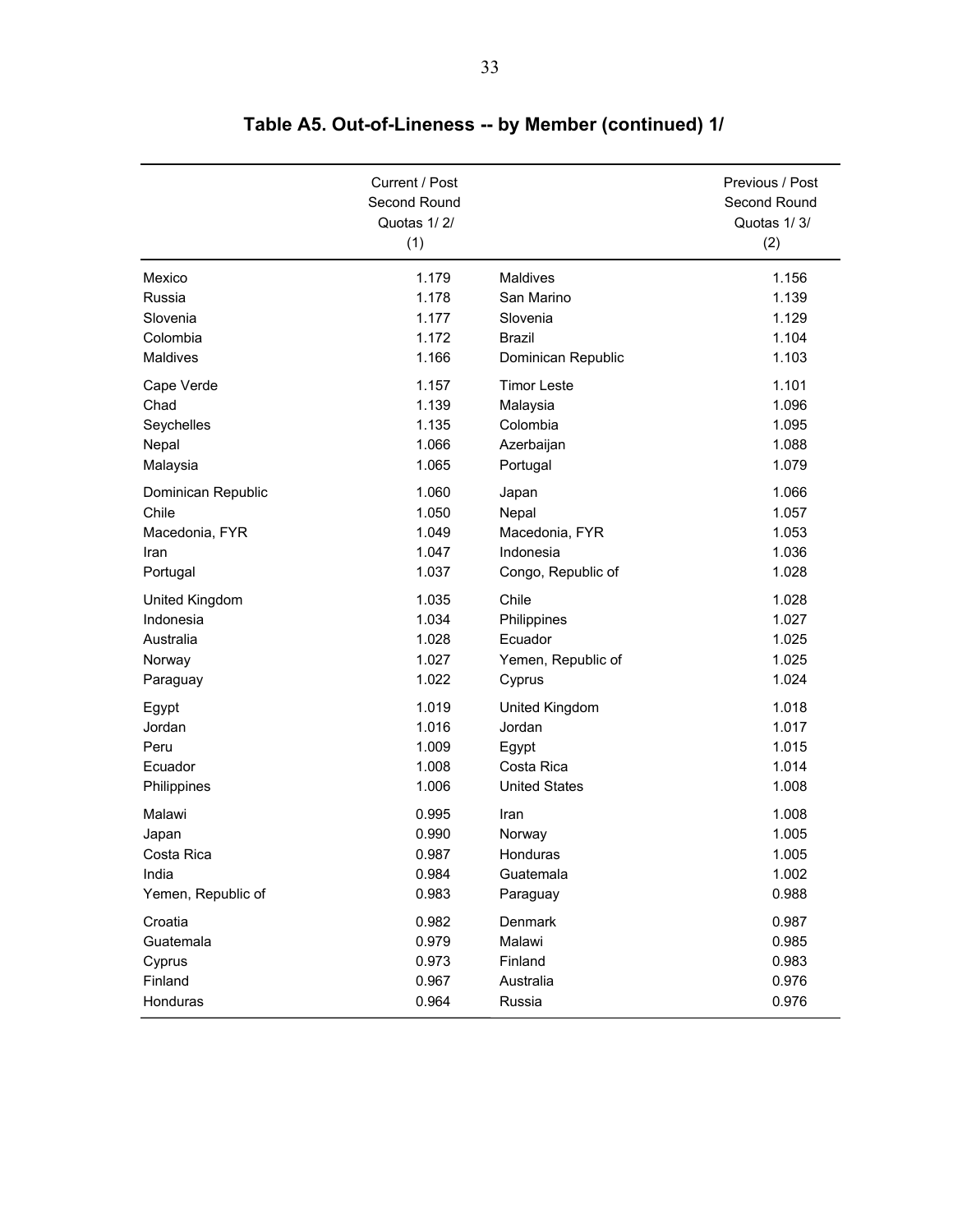|                      | Current / Post<br>Second Round<br>Quotas 1/2/<br>(1) |                            | Previous / Post<br>Second Round<br>Quotas 1/3/<br>(2) |
|----------------------|------------------------------------------------------|----------------------------|-------------------------------------------------------|
| <b>United States</b> | 0.961                                                | Croatia                    | 0.966                                                 |
| Ethiopia             | 0.958                                                | Ethiopia                   | 0.965                                                 |
| Congo, Republic of   | 0.957                                                | Germany                    | 0.964                                                 |
| Tunisia              | 0.952                                                | Austria                    | 0.955                                                 |
| Austria              | 0.943                                                | Sweden                     | 0.951                                                 |
| Sweden               | 0.937                                                | Israel                     | 0.948                                                 |
| Hungary              | 0.934                                                | Panama                     | 0.945                                                 |
| Germany              | 0.929                                                | Peru                       | 0.944                                                 |
| Denmark              | 0.922                                                | Tunisia                    | 0.941                                                 |
| Israel               | 0.918                                                | Eritrea                    | 0.940                                                 |
| Cambodia             | 0.914                                                | Italy                      | 0.937                                                 |
| Panama               | 0.912                                                | Hungary                    | 0.936                                                 |
| Italy                | 0.905                                                | France                     | 0.935                                                 |
| Benin                | 0.889                                                | Canada                     | 0.907                                                 |
| <b>Belarus</b>       | 0.882                                                | India                      | 0.894                                                 |
| Romania              | 0.879                                                | Cambodia                   | 0.892                                                 |
| Canada               | 0.862                                                | Malta                      | 0.883                                                 |
| Netherlands          | 0.858                                                | El Salvador                | 0.880                                                 |
| Switzerland          | 0.846                                                | Netherlands                | 0.877                                                 |
| Eritrea              | 0.845                                                | Benin                      | 0.862                                                 |
| France               | 0.841                                                | Switzerland                | 0.851                                                 |
| El Salvador          | 0.838                                                | <b>Belarus</b>             | 0.835                                                 |
| Mali                 | 0.827                                                | Mali                       | 0.829                                                 |
| Malta                | 0.825                                                | Pakistan                   | 0.821                                                 |
| Pakistan             | 0.788                                                | Kiribati                   | 0.817                                                 |
| Bosnia-Herzegovina   | 0.784                                                | Romania                    | 0.813                                                 |
| Algeria              | 0.781                                                | Cameroon                   | 0.809                                                 |
| Swaziland            | 0.774                                                | Swaziland                  | 0.807                                                 |
| Kiribati             | 0.761                                                | Bosnia-Herzegovina         | 0.802                                                 |
| Bangladesh           | 0.754                                                | Micronesia, Fed. States of | 0.784                                                 |
| Morocco              | 0.750                                                | Antigua and Barbuda        | 0.777                                                 |
| Burkina Faso         | 0.743                                                | Algeria                    | 0.770                                                 |
| Cameroon             | 0.742                                                | Morocco                    | 0.761                                                 |
| Antigua and Barbuda  | 0.739                                                | Bangladesh                 | 0.756                                                 |
| South Africa         | 0.737                                                | Uganda                     | 0.751                                                 |

**Table A5. Out-of-Lineness -- by Member (continued) 1/**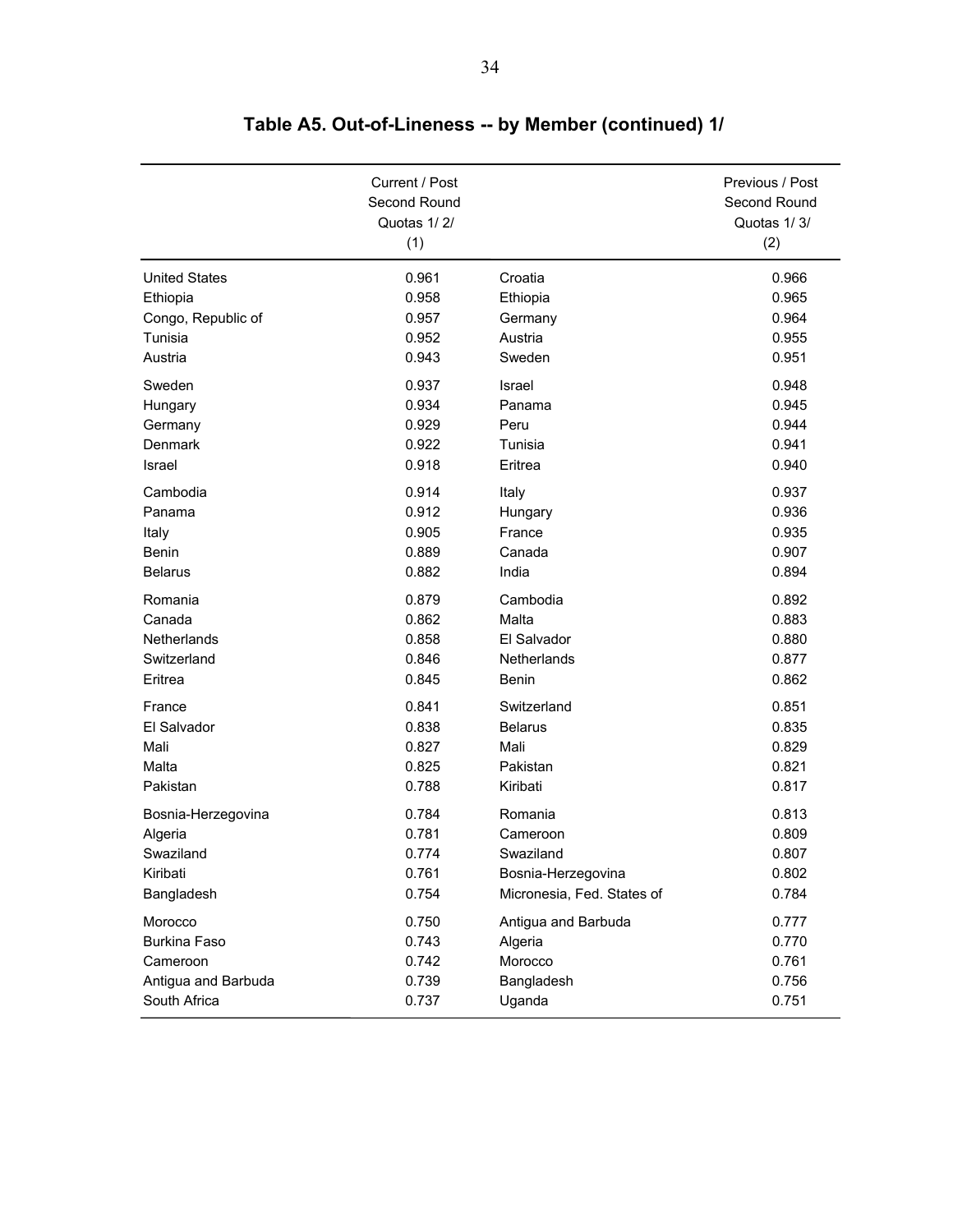|                                 | Current / Post<br>Second Round<br>Quotas 1/2/<br>(1) |                                 | Previous / Post<br>Second Round<br>Quotas 1/3/<br>(2) |
|---------------------------------|------------------------------------------------------|---------------------------------|-------------------------------------------------------|
| Ukraine                         | 0.733                                                | <b>Burkina Faso</b>             | 0.751                                                 |
| Uganda                          | 0.731                                                | South Africa                    | 0.748                                                 |
| <b>Belize</b>                   | 0.701                                                | <b>Belize</b>                   | 0.745                                                 |
| New Zealand                     | 0.698                                                | St. Vincent and the Grenadines  | 0.721                                                 |
| Mongolia                        | 0.693                                                | Brunei Darussalam               | 0.717                                                 |
| St. Vincent and the Grenadines  | 0.686                                                | Palau, Republic of              | 0.715                                                 |
| Belgium                         | 0.685                                                | Ukraine                         | 0.707                                                 |
| Palau, Republic of              | 0.680                                                | Belgium                         | 0.705                                                 |
| Sudan                           | 0.675                                                | New Zealand                     | 0.683                                                 |
| Lesotho                         | 0.673                                                | Lesotho                         | 0.677                                                 |
| Argentina                       | 0.672                                                | Mongolia                        | 0.668                                                 |
| Micronesia, Fed. States of      | 0.671                                                | Kenya                           | 0.667                                                 |
| Kenya                           | 0.666                                                | Marshall Islands                | 0.667                                                 |
| Marshall Islands                | 0.665                                                | Argentina                       | 0.666                                                 |
| Serbia                          | 0.658                                                | <b>Mauritius</b>                | 0.665                                                 |
| Kosovo                          | 0.655                                                | Serbia                          | 0.662                                                 |
| Mozambique                      | 0.650                                                | St. Lucia                       | 0.655                                                 |
| Samoa                           | 0.649                                                | Tuvalu                          | 0.648                                                 |
| Nigeria                         | 0.648                                                | Mozambique                      | 0.643                                                 |
| <b>Bolivia</b>                  | 0.647                                                | Kosovo                          | 0.632                                                 |
| Armenia                         | 0.643                                                | Sudan                           | 0.631                                                 |
| Lao, People's Dem. Republic     | 0.639                                                | Islamic Republic of Afghanistan | 0.627                                                 |
| <b>Mauritius</b>                | 0.631                                                | Nigeria                         | 0.626                                                 |
| Gabon                           | 0.615                                                | <b>Bolivia</b>                  | 0.622                                                 |
| Uzbekistan                      | 0.615                                                | Lao, People's Dem. Republic     | 0.601                                                 |
| <b>Bulgaria</b>                 | 0.612                                                | Uzbekistan                      | 0.595                                                 |
| Islamic Republic of Afghanistan | 0.601                                                | St. Kitts and Nevis             | 0.591                                                 |
| St. Lucia                       | 0.598                                                | Gabon                           | 0.587                                                 |
| Uruguay                         | 0.598                                                | Uruguay                         | 0.573                                                 |
| Tuvalu                          | 0.588                                                | Djibouti                        | 0.571                                                 |
| Solomon Islands                 | 0.584                                                | Grenada                         | 0.571                                                 |
| St. Kitts and Nevis             | 0.578                                                | Armenia                         | 0.567                                                 |
| Tanzania                        | 0.556                                                | Papua New Guinea                | 0.560                                                 |
| Djibouti                        | 0.549                                                | Tanzania                        | 0.557                                                 |
| Papua New Guinea                | 0.546                                                | Solomon Islands                 | 0.545                                                 |

**Table A5. Out-of-Lineness -- by Member (continued) 1/**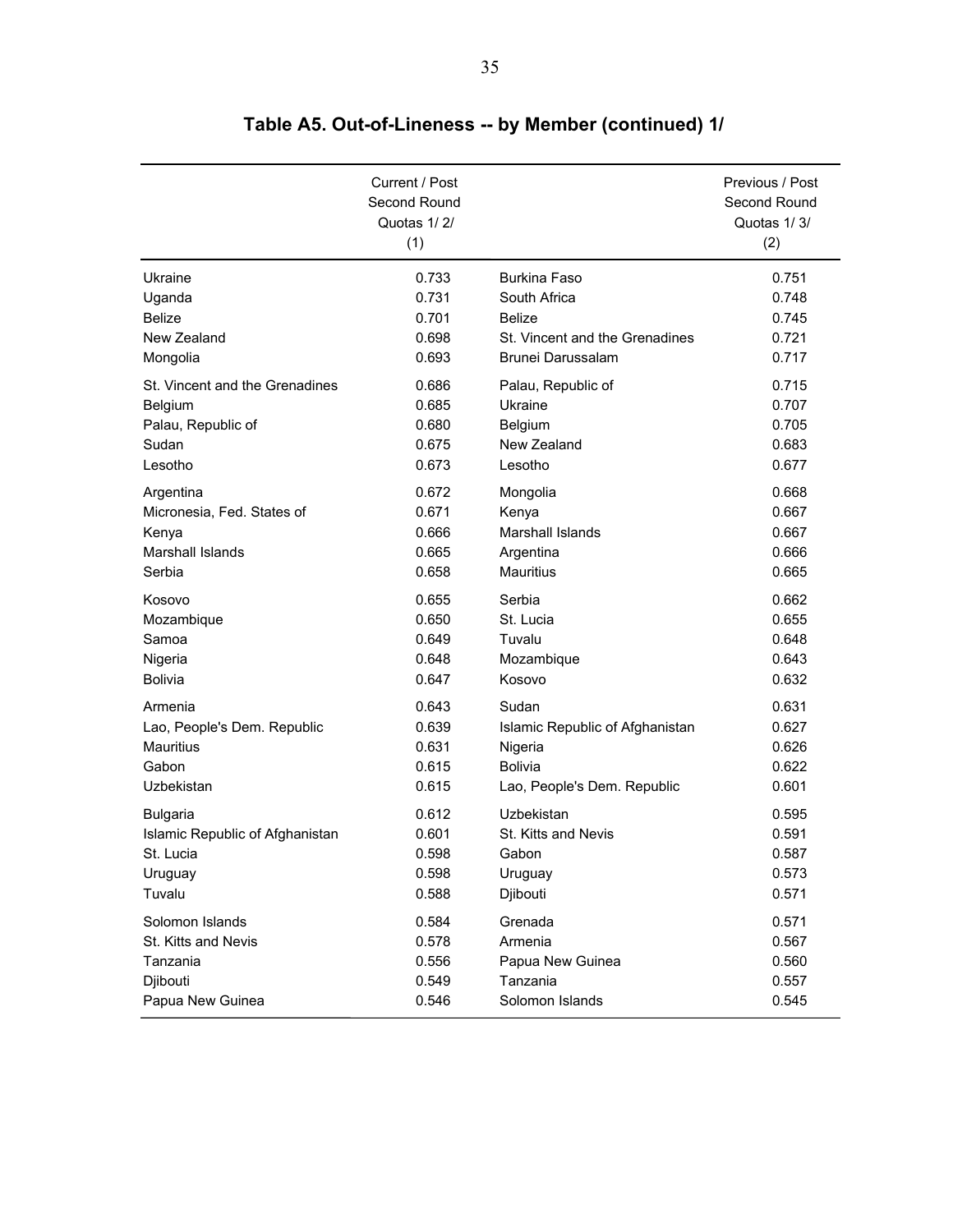|                            | Current / Post<br>Second Round<br>Quotas 1/2/<br>(1) |                            | Previous / Post<br>Second Round<br>Quotas 1/3/<br>(2) |
|----------------------------|------------------------------------------------------|----------------------------|-------------------------------------------------------|
| Kuwait                     | 0.543                                                | Dominica                   | 0.536                                                 |
| Grenada                    | 0.536                                                | <b>Barbados</b>            | 0.533                                                 |
| Libya                      | 0.536                                                | <b>Bulgaria</b>            | 0.526                                                 |
| Iraq                       | 0.535                                                | Libya                      | 0.525                                                 |
| Myanmar                    | 0.524                                                | Sri Lanka                  | 0.522                                                 |
| Tajikistan                 | 0.520                                                | Nicaragua                  | 0.510                                                 |
| Comoros                    | 0.519                                                | Kuwait                     | 0.505                                                 |
| Sri Lanka                  | 0.516                                                | Madagascar                 | 0.504                                                 |
| Sao Tome and Principe      | 0.512                                                | Myanmar                    | 0.497                                                 |
| Madagascar                 | 0.500                                                | Samoa                      | 0.484                                                 |
| Dominica                   | 0.497                                                | Haiti                      | 0.482                                                 |
| Nicaragua                  | 0.485                                                | Tonga                      | 0.475                                                 |
| Georgia                    | 0.483                                                | Senegal                    | 0.475                                                 |
| <b>Barbados</b>            | 0.477                                                | <b>Trinidad and Tobago</b> | 0.470                                                 |
| Senegal                    | 0.476                                                | Niger                      | 0.465                                                 |
| Haiti                      | 0.469                                                | Georgia                    | 0.452                                                 |
| Niger                      | 0.468                                                | Tajikistan                 | 0.445                                                 |
| Brunei Darussalam          | 0.468                                                | Kyrgyz Republic            | 0.432                                                 |
| Tonga                      | 0.456                                                | Bahamas, The               | 0.428                                                 |
| Saudi Arabia               | 0.456                                                | Cote d'Ivoire              | 0.427                                                 |
| <b>Trinidad and Tobago</b> | 0.454                                                | Jamaica                    | 0.425                                                 |
| Kyrgyz Republic            | 0.453                                                | Comoros                    | 0.423                                                 |
| Venezuela                  | 0.434                                                | Iraq                       | 0.419                                                 |
| Jamaica                    | 0.412                                                | Mauritania                 | 0.411                                                 |
| Mauritania                 | 0.409                                                | Venezuela                  | 0.408                                                 |
| Fiji                       | 0.408                                                | Fiji                       | 0.391                                                 |
| Cote d'Ivoire              | 0.408                                                | Namibia                    | 0.390                                                 |
| Bahamas. The               | 0.408                                                | Moldova                    | 0.381                                                 |
| Namibia                    | 0.398                                                | Sao Tome and Principe      | 0.359                                                 |
| Moldova                    | 0.398                                                | Togo                       | 0.351                                                 |
| Guinea-Bissau              | 0.389                                                | Vanuatu                    | 0.341                                                 |
| Rwanda                     | 0.336                                                | Guinea-Bissau              | 0.338                                                 |
| Togo                       | 0.328                                                | Ghana                      | 0.326                                                 |
| Ghana                      | 0.322                                                | Rwanda                     | 0.325                                                 |
| Vanuatu                    | 0.322                                                | Guinea                     | 0.295                                                 |

**Table A5. Out-of-Lineness -- by Member (continued) 1/**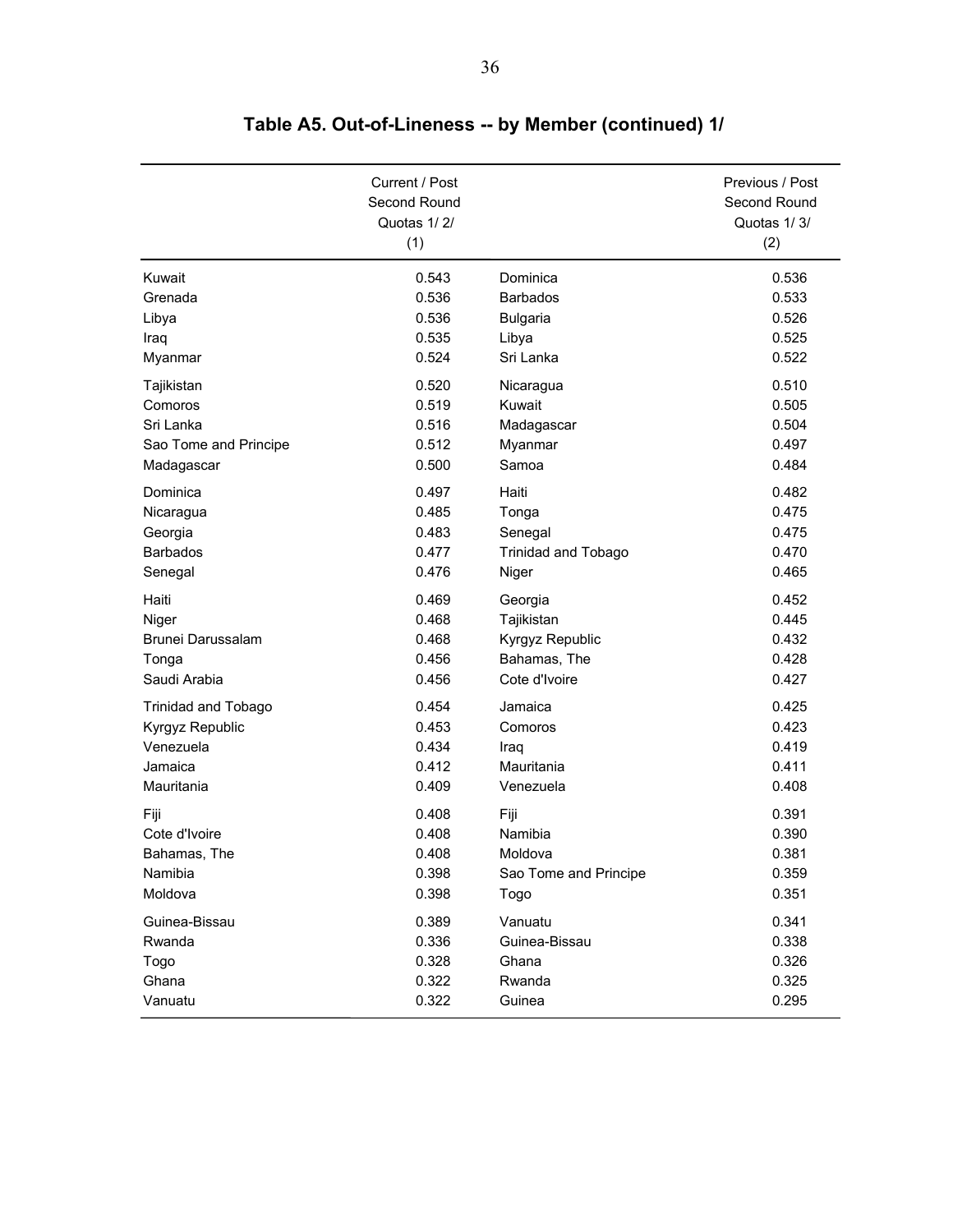|                          | Current / Post<br>Second Round<br>Quotas 1/2/<br>Ŧ<br>(1) |                          | Previous / Post<br>Second Round<br>Quotas 1/3/<br>r<br>(2) |
|--------------------------|-----------------------------------------------------------|--------------------------|------------------------------------------------------------|
| Guinea                   | 0.309                                                     | Saudi Arabia             | 0.290                                                      |
| Suriname                 | 0.270                                                     | Suriname                 | 0.287                                                      |
| Gambia, The              | 0.247                                                     | Gambia, The              | 0.235                                                      |
| Central African Republic | 0.246                                                     | Central African Republic | 0.228                                                      |
| Liberia                  | 0.237                                                     | Guyana                   | 0.180                                                      |
| Zambia                   | 0.189                                                     | Zambia                   | 0.176                                                      |
| Guyana                   | 0.172                                                     | Sierra Leone             | 0.146                                                      |
| Congo, Dem. Republic of  | 0.157                                                     | Liberia                  | 0.141                                                      |
| Sierra Leone             | 0.145                                                     | Congo, Dem. Republic of  | 0.136                                                      |
| Zimbabwe                 | 0.105                                                     | Burundi                  | 0.110                                                      |
| Burundi                  | 0.103                                                     | Zimbabwe                 | 0.109                                                      |
| Somalia                  | 0.046                                                     | Somalia                  | 0.050                                                      |

# **Table A5. Out-of-Lineness -- by Member (concluded) 1/**

Source: Finance Department.

1/ Out-of-lineness is measured as the calculated quota share based on the quota formula divided by the post second round quota share under the 2008 Quota and Voice Reform which has not yet been implemented; also includes Kosovo which became a member on June 29, 2009 and Tuvalu in anticipation of its forthcoming membership. 2/ Based on IFS data through 2008.

3/ Based on IFS data through 2007.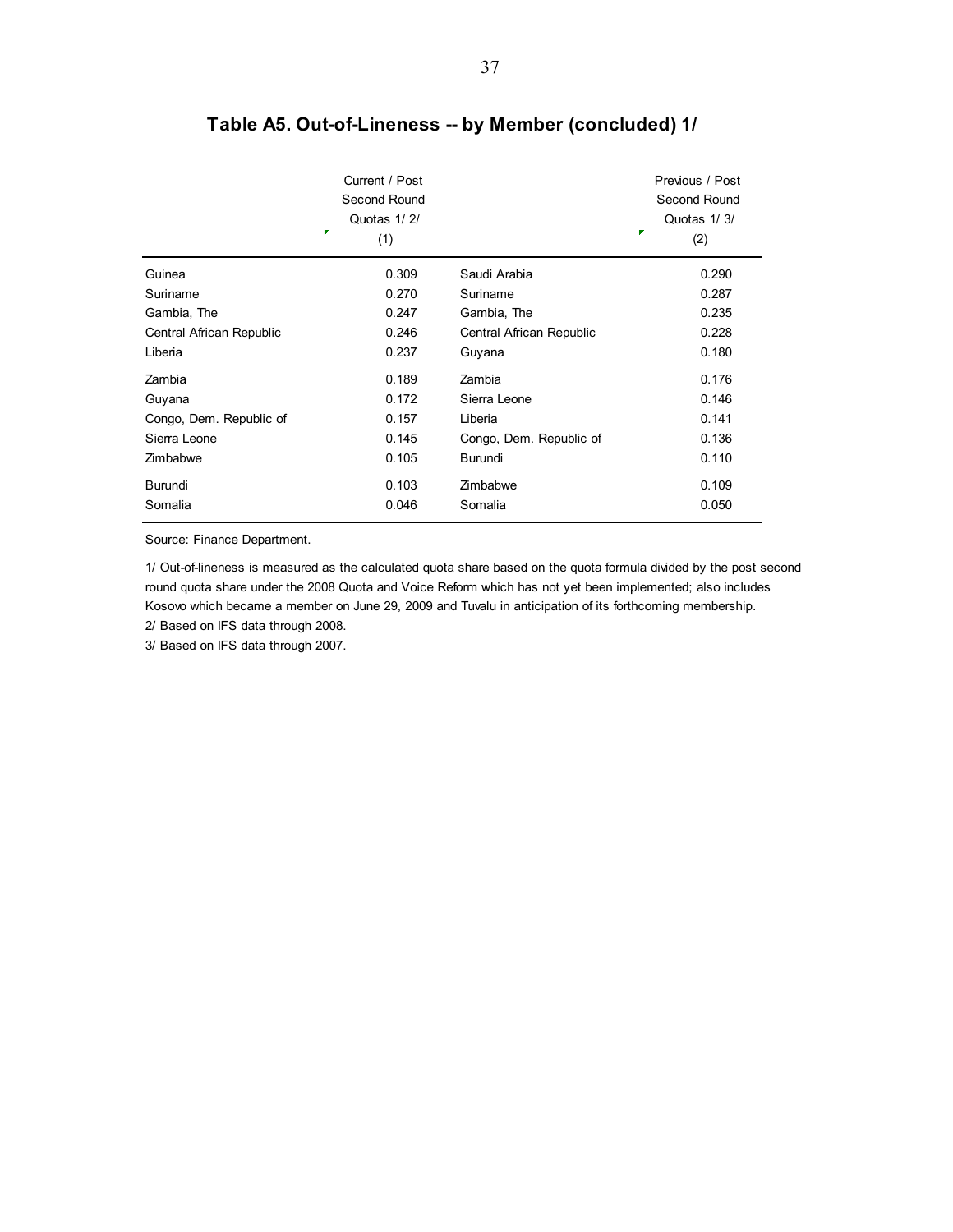|                      | Table A6. Distribution of Quotas and Updated Quota Variables-by Member |            |                    |            | (In SDR millions)         |            |                         |            |                               |            |                         |    |
|----------------------|------------------------------------------------------------------------|------------|--------------------|------------|---------------------------|------------|-------------------------|------------|-------------------------------|------------|-------------------------|----|
|                      | Post Second<br>Round Quotas 1/                                         | Current 2/ | GDP<br>Previous 3/ | Current 2/ | PPP GDP 4/<br>Previous 3/ | Current 2/ | Openness<br>Previous 3/ | Current 2/ | Variability 5/<br>Previous 3/ | Current 2/ | Reserves<br>Previous 3/ |    |
| <b>United States</b> | 42,122                                                                 | 9,147,981  | 8,795,458          | 9,147,989  | 8,795,455                 | 3,312,471  | 3,018,025               | 72,930     | 73,028                        | 48,874     | 45,995                  |    |
| Japan                | 15,629                                                                 | 2,977,882  | 2,972,367          | 2,778,953  | 2,736,238                 | 1,110,179  | 1,007,247               | 25,937     | 25,173                        | 621,239    | 594,770                 |    |
| Germany              | 14,566                                                                 | 2,153,428  | 2,011,422          | 1,836,632  | 1,784,755                 | 2,064,110  | 1,831,784               | 18,279     | 19,410                        | 32,811     | 32,124                  |    |
| France               | 10,739                                                                 | 1,680,750  | 1,562,049          | 1,349,856  | 1,318,399                 | 1,153,218  | 1,036,289               | 10,010     | 17,863                        | 31,042     | 32,918                  |    |
| United Kingdom       | 10,739                                                                 | 1,721,827  | 1,675,889          | 1,406,601  | 1,371,859                 | 1,521,434  | 1,392,132               | 21,851     | 12,389                        | 29,975     | 29,213                  |    |
| China 6/             | 9,526                                                                  | 2,396,904  | 1,992,167          | 4,799,844  | 4,297,667                 | 1,688,834  | 1,457,282               | 20,680     | 16,301                        | 1,143,426  | 871,714                 |    |
| Italy                | 7,882                                                                  | 1,368,441  | 1,279,122          | 1,164,994  | 1,146,475                 | 877,907    | 795,966                 | 5,760      | 5,782                         | 23,628     | 21,397                  |    |
| Saudi Arabia         | 6,986                                                                  | 263,349    | 235,137            | 364,589    | 349,947                   | 250,169    | 198,291                 | 8,500      | 2,641                         | 249,208    | 17,859                  |    |
| Canada               | 6,369                                                                  | 914,778    | 852,824            | 822,843    | 804,420                   | 673,266    | 625,498                 | 7,544      | 7,742                         | 27,078     | 25,763                  |    |
| Russia               | 5,945                                                                  | 859,739    | 677,310            | 1,362,801  | 1,264,651                 | 455,635    | 360,670                 | 18,508     | 7,677                         | 320,672    | 253,387                 |    |
| India                | 5,822                                                                  | 701,324    | 605,634            | 1,956,484  | 1,788,482                 | 325,700    | 262,030                 | 7,763      | 3,695                         | 178,134    | 142,872                 |    |
| Netherlands          | 5,162                                                                  | 507,174    | 466,539            | 422,796    | 408,244                   | 807,051    | 718,526                 | 5,393      | 5,246                         | 7,716      | 7,399                   |    |
| Belgium              | 4,605                                                                  | 296,555    | 275,043            | 245.687    | 238.918                   | 595.321    | 528,339                 | 4.713      | 4.707                         | 6,400      | 6,292                   |    |
| Brazil               | 4,251                                                                  | 890,166    | 736,373            | 1,206,739  | 1,142,115                 | 229,290    | 188,330                 | 10,891     | 7,435                         | 124,408    | 92,198                  |    |
| Spain                | 4,023                                                                  | 931,952    | 847,335            | 877,479    | 849,098                   | 641,656    | 564,033                 | 6,189      | 5,473                         | 7,740      | 7,524                   |    |
| Mexico               | 3,626                                                                  | 667,298    | 627,458            | 972,603    | 933,658                   | 388,683    | 354,691                 | 5,383      | 5,402                         | 58,599     | 52,002                  | 38 |
| Switzerland          | 3,459                                                                  | 288,706    | 264.844            | 197,341    | 189,913                   | 445,554    | 396,848                 | 7,195      | 6,162                         | 30,002     | 27,198                  |    |
| Korea                | 3,366                                                                  | 640,140    | 591,003            | 833,947    | 746,144                   | 549,606    | 478,474                 | 8,413      | 8,290                         | 152,886    | 164,293                 |    |
| Australia            | 3,236                                                                  | 603,979    | 529,640            | 496,824    | 479,451                   | 288,239    | 246,790                 | 6,471      | 3,964                         | 19,121     | 33,692                  |    |
| Venezuela            | 2,659                                                                  | 159,132    | 124,304            | 217,021    | 200,660                   | 80,644     | 64,985                  | 2,482      | 2,197                         | 16,292     | 14,330                  |    |
| Sweden               | 2,396                                                                  | 288,740    | 270,301            | 217,638    | 211,843                   | 326,752    | 287,463                 | 3,439      | 3,059                         | 18,113     | 17,244                  |    |
| Argentina            | 2,117                                                                  | 175,357    | 147,035            | 341,648    | 315,241                   | 81,234     | 69,264                  | 3,080      | 2,973                         | 29,217     | 25,929                  |    |
| Austria              | 2,114                                                                  | 240,747    | 222,447            | 206,331    | 199,597                   | 294,169    | 260,390                 | 3,251      | 2,944                         | 6,798      | 5,838                   |    |
| Indonesia            | 2,079                                                                  | 284,439    | 241,387            | 548,842    | 515,706                   | 162,356    | 139,895                 | 3,236      | 3,302                         | 34,357     | 32,022                  |    |
| Denmark              | 1,891                                                                  | 201,562    | 187,712            | 131,040    | 129,504                   | 230,363    | 204,414                 | 4,026      | 4,428                         | 20,581     | 21,040                  |    |
| Norway               | 1,884                                                                  | 255,811    | 229,035            | 160,637    | 156,436                   | 218,558    | 187,734                 | 4,631      | 3,463                         | 32,047     | 37,630                  |    |
| South Africa         | 1,869                                                                  | 179,803    | 174,723            | 304,451    | 289,680                   | 121,151    | 105,266                 | 1,879      | 1,615                         | 19,482     | 17,203                  |    |
| Malaysia             | 1,774                                                                  | 122,724    | 107,226            | 234,031    | 220,758                   | 238,719    | 215,075                 | 4,287      | 4,130                         | 71,723     | 61,841                  |    |
| Nigeria              | 1,753                                                                  | 111,142    | 93,465             | 192,495    | 179,492                   | 81,356     | 62,236                  | 3,034      | 2,828                         | 36,996     | 29,607                  |    |
| Poland               | 1,688                                                                  | 280,850    | 237,845            | 405,658    | 380,995                   | 232,262    | 189,836                 | 3,751      | 3,354                         | 44,991     | 35,422                  |    |
| Iran                 | 1,497                                                                  | 190,061    | 152,048            | 494,553    | 465,220                   | 96,016     | 82,571                  | 1,106      | 936                           | 53,950     | 44,561                  |    |
| Turkey               | 1,456                                                                  | 415,213    | 372,402            | 573,359    | 548,368                   | 196,167    | 166,102                 | 5,163      | 5,044                         | 47,063     | 45,134                  |    |
| Thailand             | 1,441                                                                  | 158,235    | 140,006            | 338,697    | 323,160                   | 217,795    | 188,901                 | 2,954      | 3,329                         | 64,821     | 47,916                  |    |
| Singapore            | 1,408                                                                  | 106,271    | 93,107             | 148,172    | 138,188                   | 478,470    | 410,020                 | 7,570      | 7,979                         | 108,551    | 95,645                  |    |
| Kuwait               | 1,381                                                                  | 79,200     | 65,657             | 83,734     | 80,776                    | 73,437     | 60,208                  | 2,041      | 1,435                         | 9,851      | 11,989                  |    |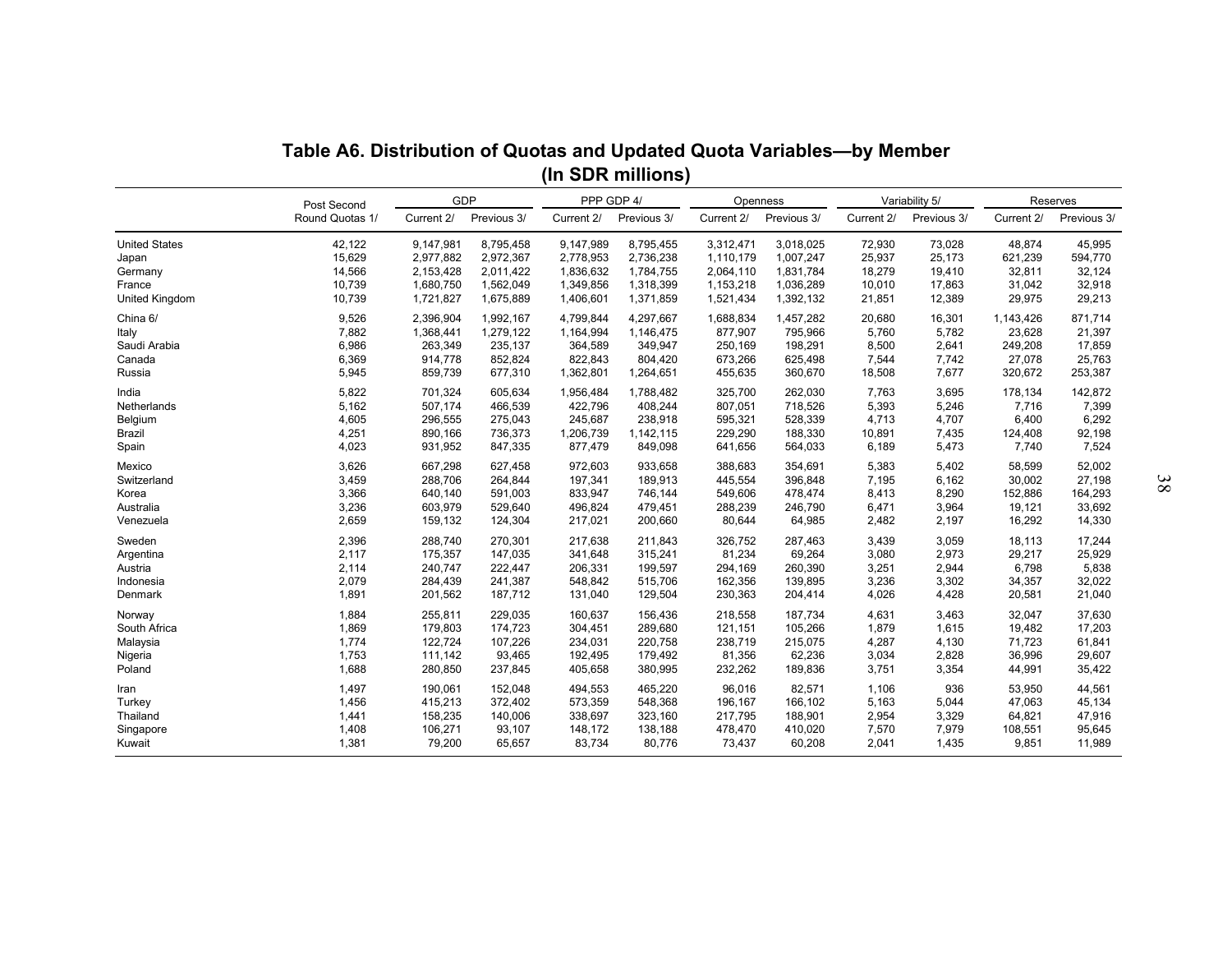| Table A6. Distribution of Quotas and Updated Quota Variables -- by Member (continued)<br>(In SDR millions)<br><b>GDP</b><br>PPP GDP 4/<br>Variability 5/<br>Reserves<br>Openness<br>Post Second<br>Current 2/<br>Previous 3/<br>Previous 3/<br>Previous 3/<br>Previous 3/<br>Round Quotas 1/<br>Current 2/<br>Current 2/<br>Current 2/<br>Current 2/<br>Previous 3/<br>1,372<br>207,603<br>195,437<br>2,067<br>21,181<br>17,331<br>93,536<br>74,594<br>84,171<br>67,033<br>2,195<br>1,264<br>158,544<br>119,973<br>115,802<br>152,334<br>134,307<br>2,432<br>2,276<br>4,349<br>145,196<br>4,523<br>1,258<br>162,980<br>152,702<br>119,293<br>115,995<br>367,364<br>320,787<br>10,524<br>9,811<br>498<br>500<br>1,255<br>145,046<br>141,304<br>89,246<br>79,111<br>58,028<br>48,046<br>1,766<br>1,740<br>83,512<br>61,213<br>1,188<br>47,126<br>36,236<br>63,406<br>64,340<br>47,705<br>36,037<br>2,212<br>1,176<br>13,487<br>25,123<br>46,074<br>35,765<br>50,582<br>46,439<br>Libya<br>1,124<br>53,872<br>41,796<br>33,303<br>1,197<br>1,192<br>56,957<br>1,102<br>122,929<br>106,091<br>2,982<br>340<br>507<br>201,207<br>184,068<br>211,669<br>203,491<br>2,814<br>Greece<br>1,061<br>116,993<br>19,016<br>112,044<br>98,342<br>124,186<br>104,044<br>94,062<br>1,825<br>1,854<br>20,885<br>Israel<br>1,038<br>88,249<br>80,675<br>124,656<br>122,087<br>144,917<br>1,063<br>1,096<br>14,961<br>Hungary<br>120,265<br>16,737<br>1,034<br>94,394<br>251,226<br>Pakistan<br>89,500<br>261,875<br>46,491<br>40,650<br>1,127<br>1,077<br>5,670<br>8,843<br>1,030<br>87,041<br>162,365<br>150,443<br>79,727<br>63,794<br>20,984<br>Romania<br>105,269<br>1,465<br>1,041<br>24,099<br>1,030<br>144,211<br>147,807<br>1,479<br>Portugal<br>134,501<br>150,140<br>129,904<br>115,786<br>1,520<br>1,568<br>1,382<br>1,019<br>93,328<br>80,308<br>194,035<br>183,405<br>89,211<br>83,581<br>2,427<br>2,298<br>20,815<br>16,461<br>Philippines<br>Czech Republic<br>1,002<br>115,835<br>98,229<br>161,368<br>152,992<br>23,049<br>20,939<br>169,302<br>140,361<br>1,886<br>1,829<br>944<br>79,535<br>265,088<br>246,552<br>61,984<br>51,035<br>1,754<br>17,813<br>94,102<br>1,724<br>20,575<br>Egypt<br>895<br>79,549<br>55,753<br>830<br>10,364<br>New Zealand<br>77,918<br>73,230<br>71,435<br>50,866<br>1,402<br>10,113<br>143,554<br>Chile<br>856<br>104,691<br>95,555<br>150,232<br>88,617<br>74,174<br>1,605<br>1,334<br>12,958<br>10,905<br>$\mathfrak{F}9$<br>230,059<br>42,393<br>992<br>12,741<br>Colombia<br>774<br>133,452<br>95,929<br>244,097<br>50,171<br>1,081<br>14,310<br><b>United Arab Emirates</b><br>753<br>141,242<br>106,069<br>110,850<br>102,897<br>200,468<br>159,122<br>7,170<br>2,522<br>36,487<br>30,049<br>640<br>26,313<br>21,920<br>36,969<br>29,654<br>955<br>513<br>8,580<br><b>Bulgaria</b><br>56,582<br>53,054<br>11,598<br>638<br>927<br>14,118<br>Peru<br>71,199<br>62,202<br>144,185<br>131,963<br>37,726<br>30,784<br>1,173<br>20,627<br>588<br>49,279<br>44,660<br>83,889<br>79,322<br>41,107<br>34,751<br>334<br>345<br>15,425<br>14,366<br>Morocco<br>533<br>47,229<br>127.835<br>21,929<br>198<br>Bangladesh<br>43,311<br>136.481<br>25,400<br>189<br>3,502<br>3,059<br>Congo, Dem. Republic of<br>533<br>6,579<br>5,926<br>12,506<br>11,701<br>7,272<br>5,093<br>134<br>124<br>117<br>206<br>489<br>10,523<br>9,874<br>4,773<br>251<br>784<br>595<br>Zambia<br>8,040<br>6,582<br>5,901<br>310<br>821<br>468<br>26,072<br>22,195<br>48,241<br>45,605<br>21,403<br>17,309<br>780<br>8,465<br>8,176<br>461<br>48,388<br>41,210<br>144,225<br>133,512<br>72,112<br>58,524<br>1,058<br>15,106<br>13,388<br>1,545<br>428<br>69,430<br>53,976<br>108,382<br>100,511<br>62,834<br>47,574<br>2,589<br>2,463<br>11,771<br>12,452<br>428<br>49,031<br>39,806<br>65,298<br>61,444<br>10,841<br>71,073<br>76,127<br>1,375<br>1,215<br>11,433<br>274,589<br>222,090<br>2,275<br>2,280<br>139<br>419<br>32,202<br>28,938<br>25,110<br>23,758<br>316<br>225<br>233<br>413<br>22,041<br>18,958<br>55,558<br>51,804<br>15,961<br>14,423<br>2,041<br>2,131<br>386<br>31,050<br>24,941<br>69,691<br>63,246<br>27,343<br>523<br>520<br>2,434<br>1,223<br>34,138<br>9,128<br>1,240<br>369<br>9,672<br>8,604<br>20,527<br>19,224<br>10,726<br>221<br>218<br>1,307<br>365<br>32,631<br>519<br>8,309<br>38,495<br>29,666<br>51,011<br>42,674<br>36,822<br>484<br>9,054<br>353<br>2,219<br>3,124<br>90<br>20<br>37<br>3,430<br>3,778<br>1,531<br>3,046<br>116 |                 |  |  |  |  |  |  |
|---------------------------------------------------------------------------------------------------------------------------------------------------------------------------------------------------------------------------------------------------------------------------------------------------------------------------------------------------------------------------------------------------------------------------------------------------------------------------------------------------------------------------------------------------------------------------------------------------------------------------------------------------------------------------------------------------------------------------------------------------------------------------------------------------------------------------------------------------------------------------------------------------------------------------------------------------------------------------------------------------------------------------------------------------------------------------------------------------------------------------------------------------------------------------------------------------------------------------------------------------------------------------------------------------------------------------------------------------------------------------------------------------------------------------------------------------------------------------------------------------------------------------------------------------------------------------------------------------------------------------------------------------------------------------------------------------------------------------------------------------------------------------------------------------------------------------------------------------------------------------------------------------------------------------------------------------------------------------------------------------------------------------------------------------------------------------------------------------------------------------------------------------------------------------------------------------------------------------------------------------------------------------------------------------------------------------------------------------------------------------------------------------------------------------------------------------------------------------------------------------------------------------------------------------------------------------------------------------------------------------------------------------------------------------------------------------------------------------------------------------------------------------------------------------------------------------------------------------------------------------------------------------------------------------------------------------------------------------------------------------------------------------------------------------------------------------------------------------------------------------------------------------------------------------------------------------------------------------------------------------------------------------------------------------------------------------------------------------------------------------------------------------------------------------------------------------------------------------------------------------------------------------------------------------------------------------------------------------------------------------------------------------------------------------------------------------------------------------------------------------------------------------------------------------------------------------------------------------------------------------------------------------------------------------------------------------------------------------------------------------------------------------------------------------------------------------------------------------------------------------------------------------------------------------------------------------------------------------------------------------------------------------------------------------------------------------------------------------------------------------------------------------------------------------------------------------------------------------|-----------------|--|--|--|--|--|--|
|                                                                                                                                                                                                                                                                                                                                                                                                                                                                                                                                                                                                                                                                                                                                                                                                                                                                                                                                                                                                                                                                                                                                                                                                                                                                                                                                                                                                                                                                                                                                                                                                                                                                                                                                                                                                                                                                                                                                                                                                                                                                                                                                                                                                                                                                                                                                                                                                                                                                                                                                                                                                                                                                                                                                                                                                                                                                                                                                                                                                                                                                                                                                                                                                                                                                                                                                                                                                                                                                                                                                                                                                                                                                                                                                                                                                                                                                                                                                                                                                                                                                                                                                                                                                                                                                                                                                                                                                                                                                           |                 |  |  |  |  |  |  |
|                                                                                                                                                                                                                                                                                                                                                                                                                                                                                                                                                                                                                                                                                                                                                                                                                                                                                                                                                                                                                                                                                                                                                                                                                                                                                                                                                                                                                                                                                                                                                                                                                                                                                                                                                                                                                                                                                                                                                                                                                                                                                                                                                                                                                                                                                                                                                                                                                                                                                                                                                                                                                                                                                                                                                                                                                                                                                                                                                                                                                                                                                                                                                                                                                                                                                                                                                                                                                                                                                                                                                                                                                                                                                                                                                                                                                                                                                                                                                                                                                                                                                                                                                                                                                                                                                                                                                                                                                                                                           |                 |  |  |  |  |  |  |
|                                                                                                                                                                                                                                                                                                                                                                                                                                                                                                                                                                                                                                                                                                                                                                                                                                                                                                                                                                                                                                                                                                                                                                                                                                                                                                                                                                                                                                                                                                                                                                                                                                                                                                                                                                                                                                                                                                                                                                                                                                                                                                                                                                                                                                                                                                                                                                                                                                                                                                                                                                                                                                                                                                                                                                                                                                                                                                                                                                                                                                                                                                                                                                                                                                                                                                                                                                                                                                                                                                                                                                                                                                                                                                                                                                                                                                                                                                                                                                                                                                                                                                                                                                                                                                                                                                                                                                                                                                                                           |                 |  |  |  |  |  |  |
|                                                                                                                                                                                                                                                                                                                                                                                                                                                                                                                                                                                                                                                                                                                                                                                                                                                                                                                                                                                                                                                                                                                                                                                                                                                                                                                                                                                                                                                                                                                                                                                                                                                                                                                                                                                                                                                                                                                                                                                                                                                                                                                                                                                                                                                                                                                                                                                                                                                                                                                                                                                                                                                                                                                                                                                                                                                                                                                                                                                                                                                                                                                                                                                                                                                                                                                                                                                                                                                                                                                                                                                                                                                                                                                                                                                                                                                                                                                                                                                                                                                                                                                                                                                                                                                                                                                                                                                                                                                                           |                 |  |  |  |  |  |  |
|                                                                                                                                                                                                                                                                                                                                                                                                                                                                                                                                                                                                                                                                                                                                                                                                                                                                                                                                                                                                                                                                                                                                                                                                                                                                                                                                                                                                                                                                                                                                                                                                                                                                                                                                                                                                                                                                                                                                                                                                                                                                                                                                                                                                                                                                                                                                                                                                                                                                                                                                                                                                                                                                                                                                                                                                                                                                                                                                                                                                                                                                                                                                                                                                                                                                                                                                                                                                                                                                                                                                                                                                                                                                                                                                                                                                                                                                                                                                                                                                                                                                                                                                                                                                                                                                                                                                                                                                                                                                           |                 |  |  |  |  |  |  |
|                                                                                                                                                                                                                                                                                                                                                                                                                                                                                                                                                                                                                                                                                                                                                                                                                                                                                                                                                                                                                                                                                                                                                                                                                                                                                                                                                                                                                                                                                                                                                                                                                                                                                                                                                                                                                                                                                                                                                                                                                                                                                                                                                                                                                                                                                                                                                                                                                                                                                                                                                                                                                                                                                                                                                                                                                                                                                                                                                                                                                                                                                                                                                                                                                                                                                                                                                                                                                                                                                                                                                                                                                                                                                                                                                                                                                                                                                                                                                                                                                                                                                                                                                                                                                                                                                                                                                                                                                                                                           |                 |  |  |  |  |  |  |
|                                                                                                                                                                                                                                                                                                                                                                                                                                                                                                                                                                                                                                                                                                                                                                                                                                                                                                                                                                                                                                                                                                                                                                                                                                                                                                                                                                                                                                                                                                                                                                                                                                                                                                                                                                                                                                                                                                                                                                                                                                                                                                                                                                                                                                                                                                                                                                                                                                                                                                                                                                                                                                                                                                                                                                                                                                                                                                                                                                                                                                                                                                                                                                                                                                                                                                                                                                                                                                                                                                                                                                                                                                                                                                                                                                                                                                                                                                                                                                                                                                                                                                                                                                                                                                                                                                                                                                                                                                                                           |                 |  |  |  |  |  |  |
|                                                                                                                                                                                                                                                                                                                                                                                                                                                                                                                                                                                                                                                                                                                                                                                                                                                                                                                                                                                                                                                                                                                                                                                                                                                                                                                                                                                                                                                                                                                                                                                                                                                                                                                                                                                                                                                                                                                                                                                                                                                                                                                                                                                                                                                                                                                                                                                                                                                                                                                                                                                                                                                                                                                                                                                                                                                                                                                                                                                                                                                                                                                                                                                                                                                                                                                                                                                                                                                                                                                                                                                                                                                                                                                                                                                                                                                                                                                                                                                                                                                                                                                                                                                                                                                                                                                                                                                                                                                                           |                 |  |  |  |  |  |  |
|                                                                                                                                                                                                                                                                                                                                                                                                                                                                                                                                                                                                                                                                                                                                                                                                                                                                                                                                                                                                                                                                                                                                                                                                                                                                                                                                                                                                                                                                                                                                                                                                                                                                                                                                                                                                                                                                                                                                                                                                                                                                                                                                                                                                                                                                                                                                                                                                                                                                                                                                                                                                                                                                                                                                                                                                                                                                                                                                                                                                                                                                                                                                                                                                                                                                                                                                                                                                                                                                                                                                                                                                                                                                                                                                                                                                                                                                                                                                                                                                                                                                                                                                                                                                                                                                                                                                                                                                                                                                           |                 |  |  |  |  |  |  |
|                                                                                                                                                                                                                                                                                                                                                                                                                                                                                                                                                                                                                                                                                                                                                                                                                                                                                                                                                                                                                                                                                                                                                                                                                                                                                                                                                                                                                                                                                                                                                                                                                                                                                                                                                                                                                                                                                                                                                                                                                                                                                                                                                                                                                                                                                                                                                                                                                                                                                                                                                                                                                                                                                                                                                                                                                                                                                                                                                                                                                                                                                                                                                                                                                                                                                                                                                                                                                                                                                                                                                                                                                                                                                                                                                                                                                                                                                                                                                                                                                                                                                                                                                                                                                                                                                                                                                                                                                                                                           | Ukraine         |  |  |  |  |  |  |
|                                                                                                                                                                                                                                                                                                                                                                                                                                                                                                                                                                                                                                                                                                                                                                                                                                                                                                                                                                                                                                                                                                                                                                                                                                                                                                                                                                                                                                                                                                                                                                                                                                                                                                                                                                                                                                                                                                                                                                                                                                                                                                                                                                                                                                                                                                                                                                                                                                                                                                                                                                                                                                                                                                                                                                                                                                                                                                                                                                                                                                                                                                                                                                                                                                                                                                                                                                                                                                                                                                                                                                                                                                                                                                                                                                                                                                                                                                                                                                                                                                                                                                                                                                                                                                                                                                                                                                                                                                                                           | Finland         |  |  |  |  |  |  |
|                                                                                                                                                                                                                                                                                                                                                                                                                                                                                                                                                                                                                                                                                                                                                                                                                                                                                                                                                                                                                                                                                                                                                                                                                                                                                                                                                                                                                                                                                                                                                                                                                                                                                                                                                                                                                                                                                                                                                                                                                                                                                                                                                                                                                                                                                                                                                                                                                                                                                                                                                                                                                                                                                                                                                                                                                                                                                                                                                                                                                                                                                                                                                                                                                                                                                                                                                                                                                                                                                                                                                                                                                                                                                                                                                                                                                                                                                                                                                                                                                                                                                                                                                                                                                                                                                                                                                                                                                                                                           | Ireland         |  |  |  |  |  |  |
|                                                                                                                                                                                                                                                                                                                                                                                                                                                                                                                                                                                                                                                                                                                                                                                                                                                                                                                                                                                                                                                                                                                                                                                                                                                                                                                                                                                                                                                                                                                                                                                                                                                                                                                                                                                                                                                                                                                                                                                                                                                                                                                                                                                                                                                                                                                                                                                                                                                                                                                                                                                                                                                                                                                                                                                                                                                                                                                                                                                                                                                                                                                                                                                                                                                                                                                                                                                                                                                                                                                                                                                                                                                                                                                                                                                                                                                                                                                                                                                                                                                                                                                                                                                                                                                                                                                                                                                                                                                                           | Algeria         |  |  |  |  |  |  |
|                                                                                                                                                                                                                                                                                                                                                                                                                                                                                                                                                                                                                                                                                                                                                                                                                                                                                                                                                                                                                                                                                                                                                                                                                                                                                                                                                                                                                                                                                                                                                                                                                                                                                                                                                                                                                                                                                                                                                                                                                                                                                                                                                                                                                                                                                                                                                                                                                                                                                                                                                                                                                                                                                                                                                                                                                                                                                                                                                                                                                                                                                                                                                                                                                                                                                                                                                                                                                                                                                                                                                                                                                                                                                                                                                                                                                                                                                                                                                                                                                                                                                                                                                                                                                                                                                                                                                                                                                                                                           | Iraq            |  |  |  |  |  |  |
|                                                                                                                                                                                                                                                                                                                                                                                                                                                                                                                                                                                                                                                                                                                                                                                                                                                                                                                                                                                                                                                                                                                                                                                                                                                                                                                                                                                                                                                                                                                                                                                                                                                                                                                                                                                                                                                                                                                                                                                                                                                                                                                                                                                                                                                                                                                                                                                                                                                                                                                                                                                                                                                                                                                                                                                                                                                                                                                                                                                                                                                                                                                                                                                                                                                                                                                                                                                                                                                                                                                                                                                                                                                                                                                                                                                                                                                                                                                                                                                                                                                                                                                                                                                                                                                                                                                                                                                                                                                                           |                 |  |  |  |  |  |  |
|                                                                                                                                                                                                                                                                                                                                                                                                                                                                                                                                                                                                                                                                                                                                                                                                                                                                                                                                                                                                                                                                                                                                                                                                                                                                                                                                                                                                                                                                                                                                                                                                                                                                                                                                                                                                                                                                                                                                                                                                                                                                                                                                                                                                                                                                                                                                                                                                                                                                                                                                                                                                                                                                                                                                                                                                                                                                                                                                                                                                                                                                                                                                                                                                                                                                                                                                                                                                                                                                                                                                                                                                                                                                                                                                                                                                                                                                                                                                                                                                                                                                                                                                                                                                                                                                                                                                                                                                                                                                           |                 |  |  |  |  |  |  |
|                                                                                                                                                                                                                                                                                                                                                                                                                                                                                                                                                                                                                                                                                                                                                                                                                                                                                                                                                                                                                                                                                                                                                                                                                                                                                                                                                                                                                                                                                                                                                                                                                                                                                                                                                                                                                                                                                                                                                                                                                                                                                                                                                                                                                                                                                                                                                                                                                                                                                                                                                                                                                                                                                                                                                                                                                                                                                                                                                                                                                                                                                                                                                                                                                                                                                                                                                                                                                                                                                                                                                                                                                                                                                                                                                                                                                                                                                                                                                                                                                                                                                                                                                                                                                                                                                                                                                                                                                                                                           |                 |  |  |  |  |  |  |
|                                                                                                                                                                                                                                                                                                                                                                                                                                                                                                                                                                                                                                                                                                                                                                                                                                                                                                                                                                                                                                                                                                                                                                                                                                                                                                                                                                                                                                                                                                                                                                                                                                                                                                                                                                                                                                                                                                                                                                                                                                                                                                                                                                                                                                                                                                                                                                                                                                                                                                                                                                                                                                                                                                                                                                                                                                                                                                                                                                                                                                                                                                                                                                                                                                                                                                                                                                                                                                                                                                                                                                                                                                                                                                                                                                                                                                                                                                                                                                                                                                                                                                                                                                                                                                                                                                                                                                                                                                                                           |                 |  |  |  |  |  |  |
|                                                                                                                                                                                                                                                                                                                                                                                                                                                                                                                                                                                                                                                                                                                                                                                                                                                                                                                                                                                                                                                                                                                                                                                                                                                                                                                                                                                                                                                                                                                                                                                                                                                                                                                                                                                                                                                                                                                                                                                                                                                                                                                                                                                                                                                                                                                                                                                                                                                                                                                                                                                                                                                                                                                                                                                                                                                                                                                                                                                                                                                                                                                                                                                                                                                                                                                                                                                                                                                                                                                                                                                                                                                                                                                                                                                                                                                                                                                                                                                                                                                                                                                                                                                                                                                                                                                                                                                                                                                                           |                 |  |  |  |  |  |  |
|                                                                                                                                                                                                                                                                                                                                                                                                                                                                                                                                                                                                                                                                                                                                                                                                                                                                                                                                                                                                                                                                                                                                                                                                                                                                                                                                                                                                                                                                                                                                                                                                                                                                                                                                                                                                                                                                                                                                                                                                                                                                                                                                                                                                                                                                                                                                                                                                                                                                                                                                                                                                                                                                                                                                                                                                                                                                                                                                                                                                                                                                                                                                                                                                                                                                                                                                                                                                                                                                                                                                                                                                                                                                                                                                                                                                                                                                                                                                                                                                                                                                                                                                                                                                                                                                                                                                                                                                                                                                           |                 |  |  |  |  |  |  |
|                                                                                                                                                                                                                                                                                                                                                                                                                                                                                                                                                                                                                                                                                                                                                                                                                                                                                                                                                                                                                                                                                                                                                                                                                                                                                                                                                                                                                                                                                                                                                                                                                                                                                                                                                                                                                                                                                                                                                                                                                                                                                                                                                                                                                                                                                                                                                                                                                                                                                                                                                                                                                                                                                                                                                                                                                                                                                                                                                                                                                                                                                                                                                                                                                                                                                                                                                                                                                                                                                                                                                                                                                                                                                                                                                                                                                                                                                                                                                                                                                                                                                                                                                                                                                                                                                                                                                                                                                                                                           |                 |  |  |  |  |  |  |
|                                                                                                                                                                                                                                                                                                                                                                                                                                                                                                                                                                                                                                                                                                                                                                                                                                                                                                                                                                                                                                                                                                                                                                                                                                                                                                                                                                                                                                                                                                                                                                                                                                                                                                                                                                                                                                                                                                                                                                                                                                                                                                                                                                                                                                                                                                                                                                                                                                                                                                                                                                                                                                                                                                                                                                                                                                                                                                                                                                                                                                                                                                                                                                                                                                                                                                                                                                                                                                                                                                                                                                                                                                                                                                                                                                                                                                                                                                                                                                                                                                                                                                                                                                                                                                                                                                                                                                                                                                                                           |                 |  |  |  |  |  |  |
|                                                                                                                                                                                                                                                                                                                                                                                                                                                                                                                                                                                                                                                                                                                                                                                                                                                                                                                                                                                                                                                                                                                                                                                                                                                                                                                                                                                                                                                                                                                                                                                                                                                                                                                                                                                                                                                                                                                                                                                                                                                                                                                                                                                                                                                                                                                                                                                                                                                                                                                                                                                                                                                                                                                                                                                                                                                                                                                                                                                                                                                                                                                                                                                                                                                                                                                                                                                                                                                                                                                                                                                                                                                                                                                                                                                                                                                                                                                                                                                                                                                                                                                                                                                                                                                                                                                                                                                                                                                                           |                 |  |  |  |  |  |  |
|                                                                                                                                                                                                                                                                                                                                                                                                                                                                                                                                                                                                                                                                                                                                                                                                                                                                                                                                                                                                                                                                                                                                                                                                                                                                                                                                                                                                                                                                                                                                                                                                                                                                                                                                                                                                                                                                                                                                                                                                                                                                                                                                                                                                                                                                                                                                                                                                                                                                                                                                                                                                                                                                                                                                                                                                                                                                                                                                                                                                                                                                                                                                                                                                                                                                                                                                                                                                                                                                                                                                                                                                                                                                                                                                                                                                                                                                                                                                                                                                                                                                                                                                                                                                                                                                                                                                                                                                                                                                           |                 |  |  |  |  |  |  |
|                                                                                                                                                                                                                                                                                                                                                                                                                                                                                                                                                                                                                                                                                                                                                                                                                                                                                                                                                                                                                                                                                                                                                                                                                                                                                                                                                                                                                                                                                                                                                                                                                                                                                                                                                                                                                                                                                                                                                                                                                                                                                                                                                                                                                                                                                                                                                                                                                                                                                                                                                                                                                                                                                                                                                                                                                                                                                                                                                                                                                                                                                                                                                                                                                                                                                                                                                                                                                                                                                                                                                                                                                                                                                                                                                                                                                                                                                                                                                                                                                                                                                                                                                                                                                                                                                                                                                                                                                                                                           |                 |  |  |  |  |  |  |
|                                                                                                                                                                                                                                                                                                                                                                                                                                                                                                                                                                                                                                                                                                                                                                                                                                                                                                                                                                                                                                                                                                                                                                                                                                                                                                                                                                                                                                                                                                                                                                                                                                                                                                                                                                                                                                                                                                                                                                                                                                                                                                                                                                                                                                                                                                                                                                                                                                                                                                                                                                                                                                                                                                                                                                                                                                                                                                                                                                                                                                                                                                                                                                                                                                                                                                                                                                                                                                                                                                                                                                                                                                                                                                                                                                                                                                                                                                                                                                                                                                                                                                                                                                                                                                                                                                                                                                                                                                                                           |                 |  |  |  |  |  |  |
|                                                                                                                                                                                                                                                                                                                                                                                                                                                                                                                                                                                                                                                                                                                                                                                                                                                                                                                                                                                                                                                                                                                                                                                                                                                                                                                                                                                                                                                                                                                                                                                                                                                                                                                                                                                                                                                                                                                                                                                                                                                                                                                                                                                                                                                                                                                                                                                                                                                                                                                                                                                                                                                                                                                                                                                                                                                                                                                                                                                                                                                                                                                                                                                                                                                                                                                                                                                                                                                                                                                                                                                                                                                                                                                                                                                                                                                                                                                                                                                                                                                                                                                                                                                                                                                                                                                                                                                                                                                                           |                 |  |  |  |  |  |  |
|                                                                                                                                                                                                                                                                                                                                                                                                                                                                                                                                                                                                                                                                                                                                                                                                                                                                                                                                                                                                                                                                                                                                                                                                                                                                                                                                                                                                                                                                                                                                                                                                                                                                                                                                                                                                                                                                                                                                                                                                                                                                                                                                                                                                                                                                                                                                                                                                                                                                                                                                                                                                                                                                                                                                                                                                                                                                                                                                                                                                                                                                                                                                                                                                                                                                                                                                                                                                                                                                                                                                                                                                                                                                                                                                                                                                                                                                                                                                                                                                                                                                                                                                                                                                                                                                                                                                                                                                                                                                           |                 |  |  |  |  |  |  |
|                                                                                                                                                                                                                                                                                                                                                                                                                                                                                                                                                                                                                                                                                                                                                                                                                                                                                                                                                                                                                                                                                                                                                                                                                                                                                                                                                                                                                                                                                                                                                                                                                                                                                                                                                                                                                                                                                                                                                                                                                                                                                                                                                                                                                                                                                                                                                                                                                                                                                                                                                                                                                                                                                                                                                                                                                                                                                                                                                                                                                                                                                                                                                                                                                                                                                                                                                                                                                                                                                                                                                                                                                                                                                                                                                                                                                                                                                                                                                                                                                                                                                                                                                                                                                                                                                                                                                                                                                                                                           |                 |  |  |  |  |  |  |
|                                                                                                                                                                                                                                                                                                                                                                                                                                                                                                                                                                                                                                                                                                                                                                                                                                                                                                                                                                                                                                                                                                                                                                                                                                                                                                                                                                                                                                                                                                                                                                                                                                                                                                                                                                                                                                                                                                                                                                                                                                                                                                                                                                                                                                                                                                                                                                                                                                                                                                                                                                                                                                                                                                                                                                                                                                                                                                                                                                                                                                                                                                                                                                                                                                                                                                                                                                                                                                                                                                                                                                                                                                                                                                                                                                                                                                                                                                                                                                                                                                                                                                                                                                                                                                                                                                                                                                                                                                                                           |                 |  |  |  |  |  |  |
|                                                                                                                                                                                                                                                                                                                                                                                                                                                                                                                                                                                                                                                                                                                                                                                                                                                                                                                                                                                                                                                                                                                                                                                                                                                                                                                                                                                                                                                                                                                                                                                                                                                                                                                                                                                                                                                                                                                                                                                                                                                                                                                                                                                                                                                                                                                                                                                                                                                                                                                                                                                                                                                                                                                                                                                                                                                                                                                                                                                                                                                                                                                                                                                                                                                                                                                                                                                                                                                                                                                                                                                                                                                                                                                                                                                                                                                                                                                                                                                                                                                                                                                                                                                                                                                                                                                                                                                                                                                                           |                 |  |  |  |  |  |  |
|                                                                                                                                                                                                                                                                                                                                                                                                                                                                                                                                                                                                                                                                                                                                                                                                                                                                                                                                                                                                                                                                                                                                                                                                                                                                                                                                                                                                                                                                                                                                                                                                                                                                                                                                                                                                                                                                                                                                                                                                                                                                                                                                                                                                                                                                                                                                                                                                                                                                                                                                                                                                                                                                                                                                                                                                                                                                                                                                                                                                                                                                                                                                                                                                                                                                                                                                                                                                                                                                                                                                                                                                                                                                                                                                                                                                                                                                                                                                                                                                                                                                                                                                                                                                                                                                                                                                                                                                                                                                           |                 |  |  |  |  |  |  |
|                                                                                                                                                                                                                                                                                                                                                                                                                                                                                                                                                                                                                                                                                                                                                                                                                                                                                                                                                                                                                                                                                                                                                                                                                                                                                                                                                                                                                                                                                                                                                                                                                                                                                                                                                                                                                                                                                                                                                                                                                                                                                                                                                                                                                                                                                                                                                                                                                                                                                                                                                                                                                                                                                                                                                                                                                                                                                                                                                                                                                                                                                                                                                                                                                                                                                                                                                                                                                                                                                                                                                                                                                                                                                                                                                                                                                                                                                                                                                                                                                                                                                                                                                                                                                                                                                                                                                                                                                                                                           |                 |  |  |  |  |  |  |
|                                                                                                                                                                                                                                                                                                                                                                                                                                                                                                                                                                                                                                                                                                                                                                                                                                                                                                                                                                                                                                                                                                                                                                                                                                                                                                                                                                                                                                                                                                                                                                                                                                                                                                                                                                                                                                                                                                                                                                                                                                                                                                                                                                                                                                                                                                                                                                                                                                                                                                                                                                                                                                                                                                                                                                                                                                                                                                                                                                                                                                                                                                                                                                                                                                                                                                                                                                                                                                                                                                                                                                                                                                                                                                                                                                                                                                                                                                                                                                                                                                                                                                                                                                                                                                                                                                                                                                                                                                                                           |                 |  |  |  |  |  |  |
|                                                                                                                                                                                                                                                                                                                                                                                                                                                                                                                                                                                                                                                                                                                                                                                                                                                                                                                                                                                                                                                                                                                                                                                                                                                                                                                                                                                                                                                                                                                                                                                                                                                                                                                                                                                                                                                                                                                                                                                                                                                                                                                                                                                                                                                                                                                                                                                                                                                                                                                                                                                                                                                                                                                                                                                                                                                                                                                                                                                                                                                                                                                                                                                                                                                                                                                                                                                                                                                                                                                                                                                                                                                                                                                                                                                                                                                                                                                                                                                                                                                                                                                                                                                                                                                                                                                                                                                                                                                                           |                 |  |  |  |  |  |  |
|                                                                                                                                                                                                                                                                                                                                                                                                                                                                                                                                                                                                                                                                                                                                                                                                                                                                                                                                                                                                                                                                                                                                                                                                                                                                                                                                                                                                                                                                                                                                                                                                                                                                                                                                                                                                                                                                                                                                                                                                                                                                                                                                                                                                                                                                                                                                                                                                                                                                                                                                                                                                                                                                                                                                                                                                                                                                                                                                                                                                                                                                                                                                                                                                                                                                                                                                                                                                                                                                                                                                                                                                                                                                                                                                                                                                                                                                                                                                                                                                                                                                                                                                                                                                                                                                                                                                                                                                                                                                           | Serbia          |  |  |  |  |  |  |
|                                                                                                                                                                                                                                                                                                                                                                                                                                                                                                                                                                                                                                                                                                                                                                                                                                                                                                                                                                                                                                                                                                                                                                                                                                                                                                                                                                                                                                                                                                                                                                                                                                                                                                                                                                                                                                                                                                                                                                                                                                                                                                                                                                                                                                                                                                                                                                                                                                                                                                                                                                                                                                                                                                                                                                                                                                                                                                                                                                                                                                                                                                                                                                                                                                                                                                                                                                                                                                                                                                                                                                                                                                                                                                                                                                                                                                                                                                                                                                                                                                                                                                                                                                                                                                                                                                                                                                                                                                                                           | Vietnam         |  |  |  |  |  |  |
|                                                                                                                                                                                                                                                                                                                                                                                                                                                                                                                                                                                                                                                                                                                                                                                                                                                                                                                                                                                                                                                                                                                                                                                                                                                                                                                                                                                                                                                                                                                                                                                                                                                                                                                                                                                                                                                                                                                                                                                                                                                                                                                                                                                                                                                                                                                                                                                                                                                                                                                                                                                                                                                                                                                                                                                                                                                                                                                                                                                                                                                                                                                                                                                                                                                                                                                                                                                                                                                                                                                                                                                                                                                                                                                                                                                                                                                                                                                                                                                                                                                                                                                                                                                                                                                                                                                                                                                                                                                                           | Kazakhstan      |  |  |  |  |  |  |
|                                                                                                                                                                                                                                                                                                                                                                                                                                                                                                                                                                                                                                                                                                                                                                                                                                                                                                                                                                                                                                                                                                                                                                                                                                                                                                                                                                                                                                                                                                                                                                                                                                                                                                                                                                                                                                                                                                                                                                                                                                                                                                                                                                                                                                                                                                                                                                                                                                                                                                                                                                                                                                                                                                                                                                                                                                                                                                                                                                                                                                                                                                                                                                                                                                                                                                                                                                                                                                                                                                                                                                                                                                                                                                                                                                                                                                                                                                                                                                                                                                                                                                                                                                                                                                                                                                                                                                                                                                                                           | Slovak Republic |  |  |  |  |  |  |
|                                                                                                                                                                                                                                                                                                                                                                                                                                                                                                                                                                                                                                                                                                                                                                                                                                                                                                                                                                                                                                                                                                                                                                                                                                                                                                                                                                                                                                                                                                                                                                                                                                                                                                                                                                                                                                                                                                                                                                                                                                                                                                                                                                                                                                                                                                                                                                                                                                                                                                                                                                                                                                                                                                                                                                                                                                                                                                                                                                                                                                                                                                                                                                                                                                                                                                                                                                                                                                                                                                                                                                                                                                                                                                                                                                                                                                                                                                                                                                                                                                                                                                                                                                                                                                                                                                                                                                                                                                                                           | Luxembourg      |  |  |  |  |  |  |
|                                                                                                                                                                                                                                                                                                                                                                                                                                                                                                                                                                                                                                                                                                                                                                                                                                                                                                                                                                                                                                                                                                                                                                                                                                                                                                                                                                                                                                                                                                                                                                                                                                                                                                                                                                                                                                                                                                                                                                                                                                                                                                                                                                                                                                                                                                                                                                                                                                                                                                                                                                                                                                                                                                                                                                                                                                                                                                                                                                                                                                                                                                                                                                                                                                                                                                                                                                                                                                                                                                                                                                                                                                                                                                                                                                                                                                                                                                                                                                                                                                                                                                                                                                                                                                                                                                                                                                                                                                                                           | Sri Lanka       |  |  |  |  |  |  |
|                                                                                                                                                                                                                                                                                                                                                                                                                                                                                                                                                                                                                                                                                                                                                                                                                                                                                                                                                                                                                                                                                                                                                                                                                                                                                                                                                                                                                                                                                                                                                                                                                                                                                                                                                                                                                                                                                                                                                                                                                                                                                                                                                                                                                                                                                                                                                                                                                                                                                                                                                                                                                                                                                                                                                                                                                                                                                                                                                                                                                                                                                                                                                                                                                                                                                                                                                                                                                                                                                                                                                                                                                                                                                                                                                                                                                                                                                                                                                                                                                                                                                                                                                                                                                                                                                                                                                                                                                                                                           | <b>Belarus</b>  |  |  |  |  |  |  |
|                                                                                                                                                                                                                                                                                                                                                                                                                                                                                                                                                                                                                                                                                                                                                                                                                                                                                                                                                                                                                                                                                                                                                                                                                                                                                                                                                                                                                                                                                                                                                                                                                                                                                                                                                                                                                                                                                                                                                                                                                                                                                                                                                                                                                                                                                                                                                                                                                                                                                                                                                                                                                                                                                                                                                                                                                                                                                                                                                                                                                                                                                                                                                                                                                                                                                                                                                                                                                                                                                                                                                                                                                                                                                                                                                                                                                                                                                                                                                                                                                                                                                                                                                                                                                                                                                                                                                                                                                                                                           | Ghana           |  |  |  |  |  |  |
|                                                                                                                                                                                                                                                                                                                                                                                                                                                                                                                                                                                                                                                                                                                                                                                                                                                                                                                                                                                                                                                                                                                                                                                                                                                                                                                                                                                                                                                                                                                                                                                                                                                                                                                                                                                                                                                                                                                                                                                                                                                                                                                                                                                                                                                                                                                                                                                                                                                                                                                                                                                                                                                                                                                                                                                                                                                                                                                                                                                                                                                                                                                                                                                                                                                                                                                                                                                                                                                                                                                                                                                                                                                                                                                                                                                                                                                                                                                                                                                                                                                                                                                                                                                                                                                                                                                                                                                                                                                                           | Croatia         |  |  |  |  |  |  |
|                                                                                                                                                                                                                                                                                                                                                                                                                                                                                                                                                                                                                                                                                                                                                                                                                                                                                                                                                                                                                                                                                                                                                                                                                                                                                                                                                                                                                                                                                                                                                                                                                                                                                                                                                                                                                                                                                                                                                                                                                                                                                                                                                                                                                                                                                                                                                                                                                                                                                                                                                                                                                                                                                                                                                                                                                                                                                                                                                                                                                                                                                                                                                                                                                                                                                                                                                                                                                                                                                                                                                                                                                                                                                                                                                                                                                                                                                                                                                                                                                                                                                                                                                                                                                                                                                                                                                                                                                                                                           | Zimbabwe        |  |  |  |  |  |  |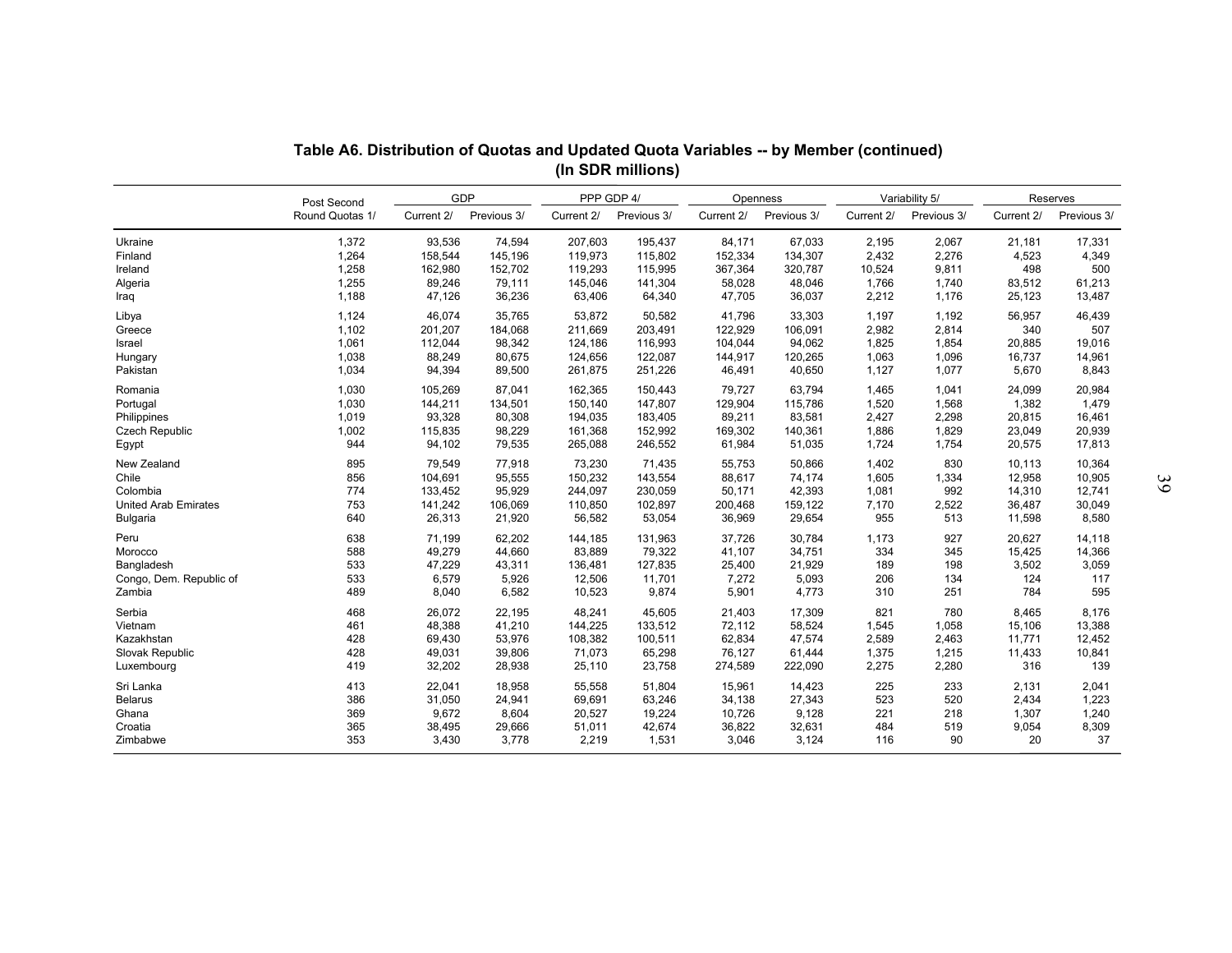|                                 | Table A6. Distribution of Quotas and Updated Quota Variables -- by Member (continued) |            |             |            | (In SDR millions) |            |             |            |                |            |             |          |
|---------------------------------|---------------------------------------------------------------------------------------|------------|-------------|------------|-------------------|------------|-------------|------------|----------------|------------|-------------|----------|
|                                 |                                                                                       | GDP        |             |            | PPP GDP 4/        |            | Openness    |            | Variability 5/ |            | Reserves    |          |
|                                 | Post Second<br>Round Quotas 1/                                                        | Current 2/ | Previous 3/ | Current 2/ | Previous 3/       | Current 2/ | Previous 3/ | Current 2/ | Previous 3/    | Current 2/ | Previous 3/ |          |
| Ecuador                         | 348                                                                                   | 30,970     | 27,743      | 65,976     | 62,937            | 22,314     | 19,104      | 1,063      | 1,043          | 2,994      | 1,660       |          |
| Syrian Arab Republic            | 347                                                                                   | 122,122    | 101,453     | 57,728     | 54,599            | 19,728     | 16,384      | 436        | 453            | 10,929     | 66          |          |
| <b>Trinidad and Tobago</b>      | 336                                                                                   | 14,214     | 11,831      | 16,477     | 14,520            | 14,328     | 11,978      | 257        | 338            | 5,219      | 4,074       |          |
| Cote d'Ivoire                   | 325                                                                                   | 13,986     | 12,657      | 21,375     | 20,938            | 12,873     | 11,761      | 168        | 175            | 1,477      | 1,407       |          |
| Sudan                           | 315                                                                                   | 29,241     | 23,447      | 52,272     | 47,635            | 14,448     | 11,397      | 180        | 178            | 1,128      | 789         |          |
| Uruguay                         | 307                                                                                   | 15,978     | 13,151      | 25,184     | 22,729            | 9,592      | 7,779       | 628        | 572            | 3,583      | 2,333       |          |
| Qatar                           | 303                                                                                   | 49,914     | 36,303      | 52,372     | 45,220            | 46,350     | 36,921      | 1,043      | 1,220          | 7,265      | 4,132       |          |
| Tunisia                         | 287                                                                                   | 23,190     | 21,136      | 50,282     | 47,387            | 26,755     | 23,173      | 408        | 336            | 5,390      | 4,675       |          |
| Angola                          | 286                                                                                   | 38,737     | 28,777      | 58,609     | 50,078            | 43,418     | 30,687      | 1,718      | 851            | 10,289     | 6,238       |          |
| Uzbekistan                      | 276                                                                                   | 14,605     | 11,944      | 42,058     | 38,548            | 10,013     | 8,794       | 222        | 190            | 5,639      | 4,691       |          |
| Slovenia                        | 275                                                                                   | 30,480     | 26,773      | 36,359     | 33,683            | 40,677     | 34,829      | 625        | 488            | 608        | 668         |          |
| Jamaica                         | 274                                                                                   | 8,473      | 8,040       | 15,505     | 13,242            | 10,562     | 9,611       | 259        | 247            | 1,317      | 1,379       |          |
| Kenya                           | 271                                                                                   | 17,472     | 15,432      | 37,345     | 35,408            | 11,217     | 9,441       | 403        | 379            | 2,062      | 1,803       |          |
| Lebanon                         | 266                                                                                   | 16,855     | 15,386      | 29,337     | 26,847            | 33,416     | 29,846      | 1,772      | 2,213          | 10,786     | 8,939       |          |
| Myanmar                         | 258                                                                                   | 12,345     | 9,762       | 40,861     | 36,341            | 6,274      | 5,526       | 174        | 188            | 2,442      | 1,025       |          |
| Yemen, Republic of              | 244                                                                                   | 15,959     | 12,161      | 34,234     | 32,946            | 12,708     | 10,926      | 928        | 939            | 5,160      | 4,948       | $\sharp$ |
| Oman                            | 237                                                                                   | 30,052     | 23,868      | 40,623     | 37,768            | 31,528     | 25,153      | 782        | 640            | 6,569      | 4,428       |          |
| Dominican Republic              | 219                                                                                   | 26,614     | 24,579      | 46,221     | 42,628            | 20,562     | 19,094      | 297        | 307            | 1,465      | 1,597       |          |
| Brunei Darussalam               | 215                                                                                   | 5,603      | 6,712       | 12,718     | 12,512            | 7,920      | 6,894       | 360        | 748            | 447        | 372         |          |
| Guatemala                       | 210                                                                                   | 22,483     | 20,315      | 41,008     | 38,671            | 17,367     | 15,402      | 260        | 261            | 2,793      | 2,685       |          |
| Panama                          | 207                                                                                   | 12,997     | 11,615      | 22,556     | 20,466            | 19,705     | 17,236      | 514        | 530            | 1,146      | 1,005       |          |
| Tanzania                        | 199                                                                                   | 9,993      | 8,959       | 32,099     | 29,832            | 7,671      | 6,681       | 73         | 69             | 1,711      | 1,653       |          |
| Costa Rica                      | 187                                                                                   | 17,082     | 15,308      | 29.866     | 27.870            | 17,413     | 15.875      | 318        | 309            | 2.669      | 2,395       |          |
| Cameroon                        | 186                                                                                   | 13,497     | 12,298      | 25,759     | 24,876            | 8,189      | 6,821       | 318        | 403            | 1,989      | 1,480       |          |
| Lithuania                       | 184                                                                                   | 25,281     | 21,145      | 38,882     | 36,021            | 30,260     | 24,461      | 341        | 338            | 4,209      | 4,164       |          |
| Uganda                          | 181                                                                                   | 8,920      | 6,982       | 21,640     | 19,672            | 5,250      | 4,651       | 532        | 534            | 1,606      | 1,353       |          |
| Bahrain                         | 176                                                                                   | 12,235     | 10,413      | 16,206     | 14,975            | 28,013     | 23,743      | 731        | 667            | 2,795      | 2,673       |          |
| <b>Bolivia</b>                  | 172                                                                                   | 8,969      | 7,606       | 26,416     | 25,002            | 7,019      | 5,716       | 126        | 132            | 3,967      | 2,334       |          |
| El Salvador                     | 171                                                                                   | 13,328     | 12,514      | 27,117     | 26,005            | 12,298     | 11,445      | 240        | 233            | 1,421      | 1,385       |          |
| Jordan                          | 171                                                                                   | 11,495     | 9,812       | 19,192     | 17,267            | 18,407     | 15,894      | 367        | 334            | 4,879      | 4,707       |          |
| Bosnia-Herzegovina              | 169                                                                                   | 9,738      | 8,400       | 18,398     | 17,208            | 12,061     | 10,455      | 301        | 292            | 2,480      | 2,545       |          |
| Islamic Republic of Afghanistan | 162                                                                                   | 6,323      | 5,304       | 12,901     | 11,902            | 10,017     | 8,946       | 188        | 216            | 2,005      | 1,478       |          |
| Senegal                         | 162                                                                                   | 7,749      | 6,877       | 13,497     | 12,969            | 6,351      | 5,439       | 107        | 92             | 961        | 1,003       |          |
| Azerbaijan                      | 161                                                                                   | 20,350     | 14,145      | 41,810     | 34,645            | 19,369     | 14,028      | 203        | 198            | 3,506      | 2,029       |          |
| Cyprus                          | 158                                                                                   | 14,087     | 12,667      | 14,000     | 13,379            | 18,562     | 15,251      | 310        | 285            | 543        | 3,352       |          |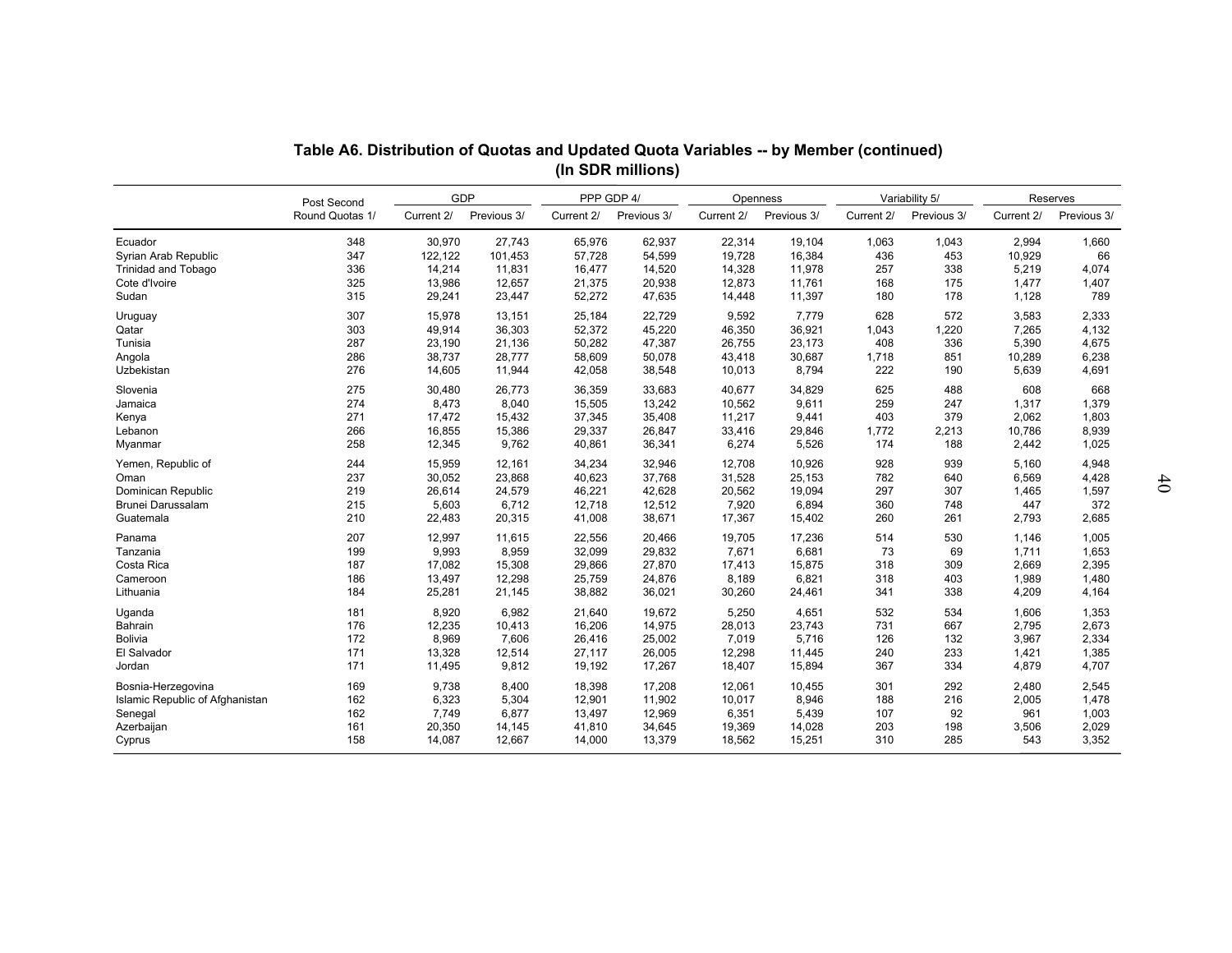|                    |                 |            |             |            | Table A6. Distribution of Quotas and Updated Quota Variables -- by Member (continued)<br>(In SDR millions) |            |             |                |                |            |             |               |
|--------------------|-----------------|------------|-------------|------------|------------------------------------------------------------------------------------------------------------|------------|-------------|----------------|----------------|------------|-------------|---------------|
|                    | Post Second     | GDP        |             |            | PPP GDP 4/                                                                                                 |            | Openness    |                | Variability 5/ |            | Reserves    |               |
|                    | Round Quotas 1/ | Current 2/ | Previous 3/ | Current 2/ | Previous 3/                                                                                                | Current 2/ | Previous 3/ | Current 2/     | Previous 3/    | Current 2/ | Previous 3/ |               |
| Gabon              | 154             | 8,287      | 6,937       | 13,090     | 12,644                                                                                                     | 7,659      | 6,437       | 231            | 186            | 903        | 764         |               |
| Georgia            | 150             | 6,669      | 5,417       | 13,025     | 12,048                                                                                                     | 5,783      | 4,634       | 117            | 95             | 888        | 798         |               |
| Latvia             | 142             | 17,921     | 14,052      | 24,858     | 23,528                                                                                                     | 19,285     | 15,902      | 487            | 277            | 3,655      | 3,204       |               |
| Namibia            | 137             | 4,831      | 4,644       | 8,421      | 6,688                                                                                                      | 5,175      | 4,561       | 68             | 64             | 816        | 551         |               |
| Ethiopia           | 134             | 11,050     | 10,445      | 40,912     | 36,538                                                                                                     | 7,219      | 5,741       | 158            | 180            | 580        | 705         |               |
| Papua New Guinea   | 132             | 4,785      | 4,032       | 7,833      | 7,422                                                                                                      | 5,650      | 5,023       | 210            | 208            | 1,413      | 1,074       |               |
| Bahamas, The       | 130             | 4,878      | 4,602       | 6,058      | 5,257                                                                                                      | 5,177      | 4,908       | 98             | 97             | 393        | 373         |               |
| Nicaragua          | 130             | 3,782      | 3,552       | 10,360     | 9,988                                                                                                      | 5,212      | 4,639       | 152            | 152            | 704        | 645         |               |
| Honduras           | 130             | 8,197      | 7,339       | 20,026     | 18,827                                                                                                     | 12,484     | 11,201      | 254            | 252            | 1,558      | 1,687       |               |
| Liberia            | 129             | 480        | 418         | 874        | 805                                                                                                        | 2,129      | 1,692       | 170            | 57             | 94         | 66          |               |
| Moldova            | 123             | 3,006      | 2,404       | 6,451      | 6,134                                                                                                      | 4,780      | 3,883       | 93             | 88             | 989        | 633         |               |
| Madagascar         | 122             | 4,842      | 3,997       | 12,075     | 11,813                                                                                                     | 3,827      | 3,351       | 137            | 130            | 580        | 462         |               |
| Iceland            | 118             | 11,737     | 11,796      | 7,978      | 7,642                                                                                                      | 12,334     | 11,270      | 1,477          | 587            | 1,934      | 1,563       |               |
| Mozambique         | 114             | 5,465      | 4,697       | 11,230     | 10,406                                                                                                     | 5,144      | 4,503       | 199            | 177            | 988        | 856         |               |
| Guinea             | 107             | 2,419      | 2,363       | 6,421      | 6,194                                                                                                      | 1,800      | 1,649       | 90             | 60             | 36         | 29          |               |
| Sierra Leone       | 104             | 1,028      | 917         | 2,583      | 2,424                                                                                                      | 685        | 690         | 42             | 35             | 133        | 120         | $\mathcal{L}$ |
| Malta              | 102             | 4,830      | 4,423       | 6.167      | 5.945                                                                                                      | 11,265     | 9,805       | 191            | 162            | 342        | 1,964       |               |
| Mauritius          | 102             | 5,080      | 4,530       | 9,243      | 8,789                                                                                                      | 6,654      | 5,917       | 81             | 98             | 1,218      | 1,039       |               |
| Paraguay           | 100             | 8,323      | 6,402       | 17,771     | 16,742                                                                                                     | 8,141      | 6,503       | 195            | 196            | 1,806      | 1,361       |               |
| Turkmenistan       | 99              | 14,509     | 14,428      | 17,556     | 15,736                                                                                                     | 9,054      | 7,379       | 238            | 242            | 9,609      | 8,367       |               |
| Estonia            | 94              | 13,314     | 11,389      | 17,691     | 16,763                                                                                                     | 21,446     | 18,189      | 266            | 251            | 2,464      | 2,018       |               |
| Mali               | 93              | 4,997      | 4,441       | 9,210      | 8,513                                                                                                      | 3,303      | 2,850       | 341            | 305            | 689        | 672         |               |
| Suriname           | 92              | 1,175      | 1,415       | 2,641      | 2,525                                                                                                      | 2,071      | 1,753       | 74             | 73             | 286        | 212         |               |
| Armenia            | 92              | 5,965      | 4,557       | 11,019     | 9.900                                                                                                      | 4,311      | 3,519       | 77             | 44             | 989        | 823         |               |
| Guyana             | 91              | 686        | 627         | 1,900      | 1,810                                                                                                      | 1,718      | 1,549       | 26             | 27             | 225        | 189         |               |
| Kyrgyz Republic    | 89              | 2,537      | 2,025       | 6,891      | 6,436                                                                                                      | 3,468      | 2,552       | 69             | 69             | 710        | 596         |               |
| <b>Botswana</b>    | 88              | 7,764      | 6,774       | 16,434     | 16,011                                                                                                     | 8,276      | 7,676       | 226            | 231            | 6,237      | 5,993       |               |
| Cambodia           | 88              | 5,884      | 4,947       | 16,912     | 15,439                                                                                                     | 7,835      | 6,741       | 69             | 73             | 1,421      | 946         |               |
| Tajikistan         | 87              | 2,528      | 1,967       | 7,758      | 7,180                                                                                                      | 3,827      | 3,060       | 112            | 63             | 88         | 132         |               |
| Congo, Republic of | 85              | 5,995      | 4,704       | 8,876      | 8,547                                                                                                      | 8,169      | 6,562       | 154            | 232            | 1,914      | 1,292       |               |
| Haiti              | 82              | 3,997      | 3,409       | 7,263      | 7,060                                                                                                      | 2,684      | 2,403       | 52             | 58             | 313        | 214         |               |
| Somalia            | 82              | 343        | 343         | 529        | 504                                                                                                        | 250        | 250         | 6              | 6              | 14         | 14          |               |
| Rwanda             | 80              | 2,477      | 1,915       | 5,825      | 5,205                                                                                                      | 1,343      | 1,096       | 44             | 45             | 371        | 316         |               |
| Burundi            | 77              | 655        | 601         | 1,903      | 1,814                                                                                                      | 404        | 335         | $\overline{7}$ | 12             | 128        | 81          |               |
| Togo               | 73              | 1,721      | 1,572       | 3,393      | 3,305                                                                                                      | 1,847      | 1,807       | 51             | 50             | 338        | 295         |               |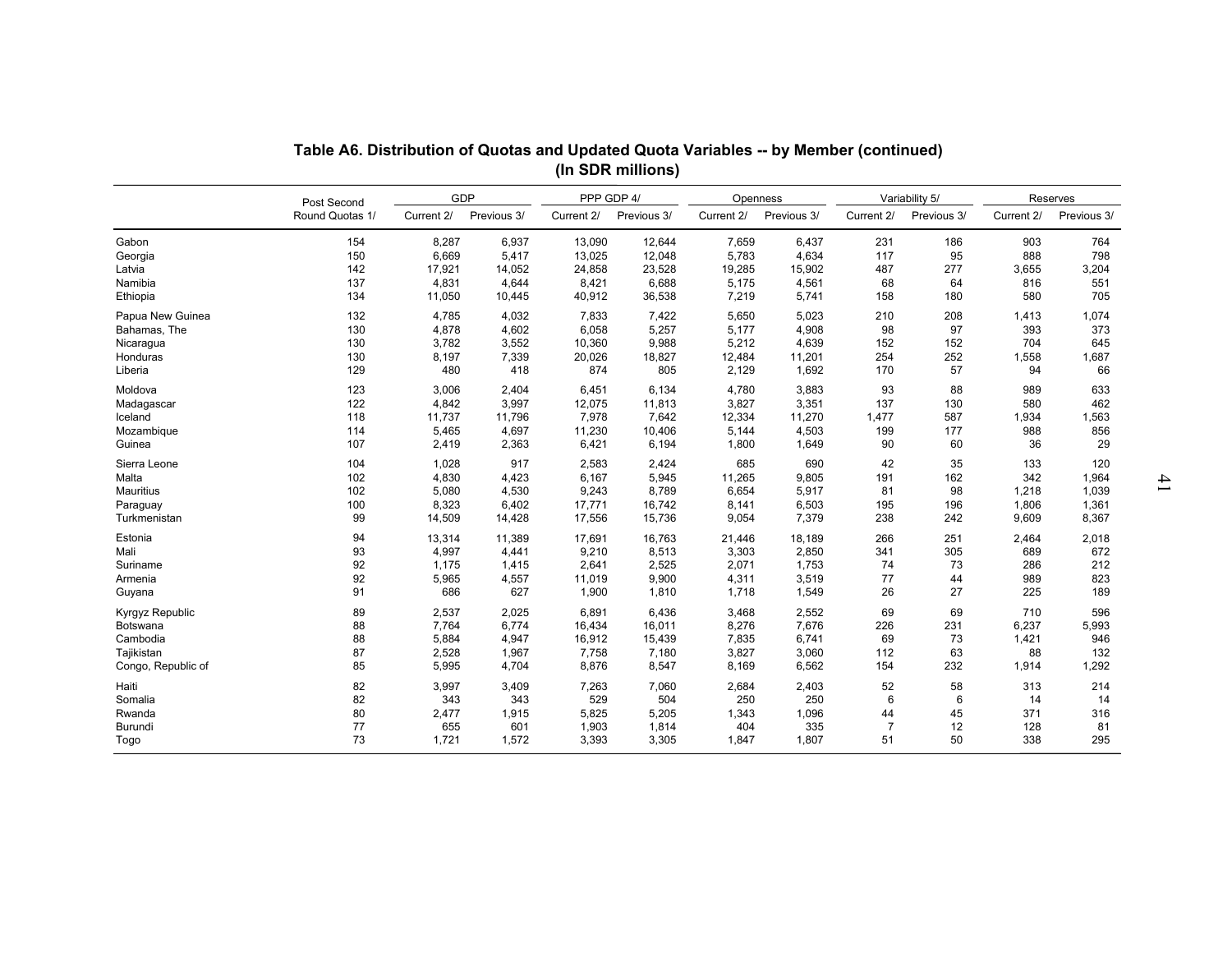|                             |                 |            |             | Table A6. Distribution of Quotas and Updated Quota Variables -- by Member (continued)<br>(In SDR millions) |             |            |             |                |             |            |             |    |
|-----------------------------|-----------------|------------|-------------|------------------------------------------------------------------------------------------------------------|-------------|------------|-------------|----------------|-------------|------------|-------------|----|
|                             | Post Second     |            | GDP         |                                                                                                            | PPP GDP 4/  | Openness   |             | Variability 5/ |             |            | Reserves    |    |
|                             | Round Quotas 1/ | Current 2/ | Previous 3/ | Current 2/                                                                                                 | Previous 3/ | Current 2/ | Previous 3/ | Current 2/     | Previous 3/ | Current 2/ | Previous 3/ |    |
| Nepal                       | 71              | 5,464      | 5,010       | 19,429                                                                                                     | 18,612      | 4,468      | 3,863       | 117            | 97          | 1,614      | 1,283       |    |
| Fiji                        | 70              | 2,236      | 2,135       | 2,405                                                                                                      | 2,447       | 2,868      | 2,667       | 56             | 34          | 446        | 252         |    |
| Malawi                      | 69              | 1,812      | 2,137       | 6,690                                                                                                      | 6,412       | 1,970      | 1,432       | 433            | 373         | 106        | 103         |    |
| Macedonia, FYR              | 69              | 5,176      | 4,405       | 11,457                                                                                                     | 10,837      | 6,560      | 5,453       | 128            | 128         | 1,344      | 1,241       |    |
| <b>Barbados</b>             | 68              | 2,281      | 2,135       | 3,306                                                                                                      | 3,218       | 3,079      | 2,917       | 65             | 77          | 533        | 492         |    |
| Chad                        | 67              | 5,200      | 4,560       | 10,360                                                                                                     | 10,299      | 5,711      | 4,690       | 227            | 228         | 661        | 569         |    |
| Niger                       | 66              | 2,981      | 2,604       | 6,070                                                                                                      | 5,592       | 1,703      | 1,451       | 51             | 51          | 425        | 294         |    |
| Mauritania                  | 64              | 1,885      | 1,639       | 3,916                                                                                                      | 3,724       | 2,242      | 1,855       | 54             | 54          | 123        | 122         |    |
| Benin                       | 62              | 3,929      | 3,477       | 7,956                                                                                                      | 7,595       | 2,074      | 1,701       | 206            | 173         | 818        | 703         |    |
| Burkina Faso                | 60              | 4,726      | 4,197       | 10,900                                                                                                     | 10,360      | 1,990      | 1,786       | 62             | 54          | 597        | 635         |    |
| Albania                     | 60              | 7,080      | 6,236       | 13,135                                                                                                     | 12,292      | 6,434      | 4,978       | 71             | 108         | 1,377      | 1,252       |    |
| Kosovo                      | 59              | 3,129      | 2,805       | 6,712                                                                                                      | 6,387       | 2,724      | 2,274       | 69             | 60          | 668        | 409         |    |
| Central African Republic    | 56              | 1,122      | 1,009       | 2,008                                                                                                      | 1,941       | 424        | 554         | 46             | 26          | 73         | 75          |    |
| Lao, People's Dem. Republic | 53              | 2,766      | 2,328       | 7,946                                                                                                      | 7,627       | 1,539      | 1,262       | 65             | 48          | 414        | 301         |    |
| <b>Equatorial Guinea</b>    | 52              | 6,888      | 5,284       | 12,585                                                                                                     | 11,254      | 11,694     | 9,214       | 351            | 328         | 2,735      | 2,222       |    |
| Mongolia                    | 51              | 2,611      | 1,736       | 5,522                                                                                                      | 5,030       | 3,063      | 2,473       | 53             | 55          | 735        | 751         | 42 |
| Swaziland                   | 51              | 2,033      | 2,012       | 3,660                                                                                                      | 3,471       | 3,570      | 3,510       | 116            | 100         | 504        | 410         |    |
| Lesotho                     | 35              | 1,022      | 993         | 1,967                                                                                                      | 1,911       | 2,185      | 2,015       | 61             | 48          | 599        | 511         |    |
| Gambia, The                 | 31              | 553        | 361         | 1,371                                                                                                      | 1,284       | 458        | 421         | 14             | 12          | 88         | 81          |    |
| Montenegro                  | 28              | 2,473      | 1,881       | 4,099                                                                                                      | 2,637       | 2,520      | 2,558       | 96             | 144         | 472        | 418         |    |
| San Marino                  | 22              | 1,089      | 1,048       | 1,472                                                                                                      | 1,402       | 4,037      | 2.957       | 57             | 41          | 507        | 379         |    |
| <b>Belize</b>               | 19              | 840        | 805         | 1,585                                                                                                      | 1,528       | 1,180      | 1,104       | 27             | 28          | 91         | 58          |    |
| Eritrea                     | 18              | 873        | 809         | 2,369                                                                                                      | 2.346       | 732        | 904         | 54             | 51          | 30         | 22          |    |
| Vanuatu                     | 17              | 292        | 256         | 599                                                                                                        | 557         | 370        | 332         | 14             | 15          | 76         | 71          |    |
| Djibouti                    | 16              | 566        | 519         | 1,140                                                                                                      | 1,079       | 627        | 524         | 19             | 20          | 99         | 83          |    |
| St. Lucia                   | 15              | 630        | 608         | 1,157                                                                                                      | 1,124       | 852        | 800         | 14             | 15          | 94         | 92          |    |
| Guinea-Bissau               | 14              | 263        | 234         | 526                                                                                                        | 515         | 245        | 221         | 20             | 12          | 84         | 63          |    |
| Antigua and Barbuda         | 14              | 736        | 679         | 1,000                                                                                                      | 923         | 1,045      | 980         | 14             | 13          | 97         | 96          |    |
| Grenada                     | 12              | 396        | 385         | 733                                                                                                        | 716         | 504        | 492         | 13             | 11          | 66         | 66          |    |
| Samoa                       | 12              | 310        | 345         | 670                                                                                                        | 642         | 377        | 389         | 31             | 9           | 62         | 55          |    |
| Cape Verde                  | 11              | 1,006      | 839         | 1,051                                                                                                      | 976         | 1,232      | 1,083       | 24             | 30          | 179        | 172         |    |
| Seychelles                  | 11              | 467        | 477         | 1,124                                                                                                      | 855         | 1,307      | 1,149       | 32             | 32          | 34         | 56          |    |
| <b>Timor Leste</b>          | 11              | 266        | 259         | 1,454                                                                                                      | 1,528       | 1,144      | 695         | 69             | 35          | 104        | 139         |    |
| Solomon Islands             | 10              | 357        | 269         | 904                                                                                                        | 585         | 426        | 352         | 12             | 12          | 63         | 75          |    |
| <b>Maldives</b>             | 10              | 703        | 606         | 1,032                                                                                                      | 938         | 1,401      | 1,204       | 14             | 13          | 177        | 165         |    |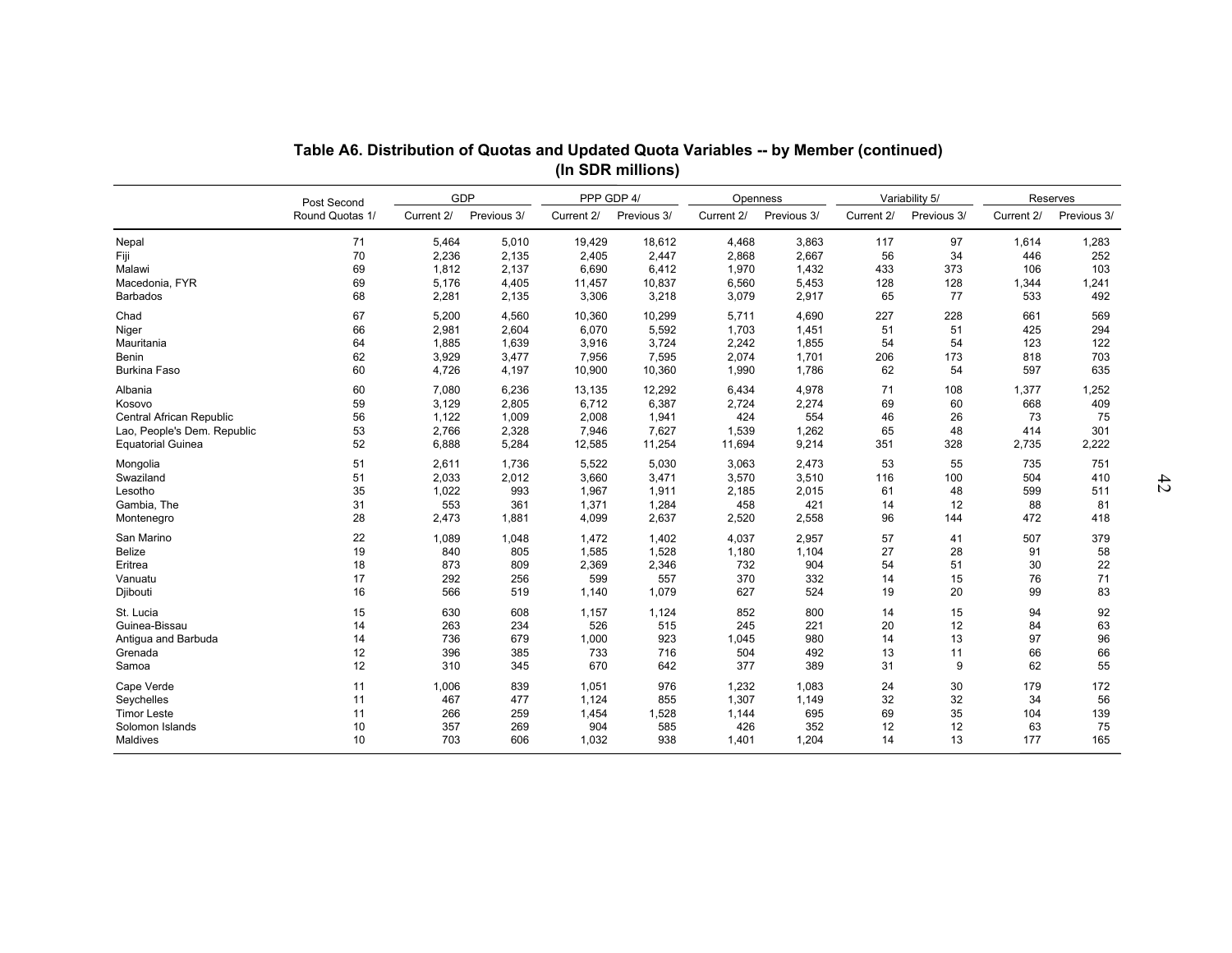|                                |                                | GDP |                        |       | PPP GDP 4/             |     | Openness               | Variability 5/ |                        | Reserves |                        |
|--------------------------------|--------------------------------|-----|------------------------|-------|------------------------|-----|------------------------|----------------|------------------------|----------|------------------------|
|                                | Post Second<br>Round Quotas 1/ |     | Current 2/ Previous 3/ |       | Current 2/ Previous 3/ |     | Current 2/ Previous 3/ |                | Current 2/ Previous 3/ |          | Current 2/ Previous 3/ |
| Comoros                        | 9                              | 305 | 280                    | 479   | 472                    | 233 | 228                    | 13             | 4                      | 70       | 66                     |
| St. Kitts and Nevis            |                                | 339 | 324                    | 460   | 451                    | 443 | 417                    | 10             | 8                      | 64       | 60                     |
| Bhutan                         |                                | 738 | 611                    | 2,004 | 1,804                  | 748 | 726                    | 18             | 17                     | 408      | 404                    |
| St. Vincent and the Grenadines |                                | 360 | 335                    | 677   | 638                    | 441 | 427                    | 12             | 11                     | 53       | 53                     |
| Dominica                       | 8                              | 222 | 213                    | 452   | 438                    | 302 | 280                    | 10             | 10                     | 39       | 41                     |
| Sao Tome and Principe          |                                | 97  | 86                     | 170   | 159                    | 101 | 90                     | 21             | 10                     | 23       | 23                     |
| Tonga                          |                                | 167 | 162                    | 355   | 355                    | 236 | 218                    | 7              | 6                      | 39       | 35                     |
| Kiribati                       | 6                              | 81  | 43                     | 382   | 222                    | 169 | 155                    | 13             | 10                     | 267      | 371                    |
| Micronesia, Fed. States of     | 5                              | 163 | 162                    | 467   | 444                    | 261 | 259                    |                |                        | 29       | 31                     |
| Marshall Islands               |                                | 98  | 97                     | 298   | 284                    | 172 | 158                    | 6              | 5                      | $\Omega$ | 2                      |
| Palau, Republic of             |                                | 139 | 104                    | 198   | 189                    | 211 | 193                    | 5              | 6                      | 3        | 2                      |
| Tuvalu                         | 2                              | 18  | 16                     | 21    | 20                     | 46  | 42                     | 5              | 5                      | 12       | 11                     |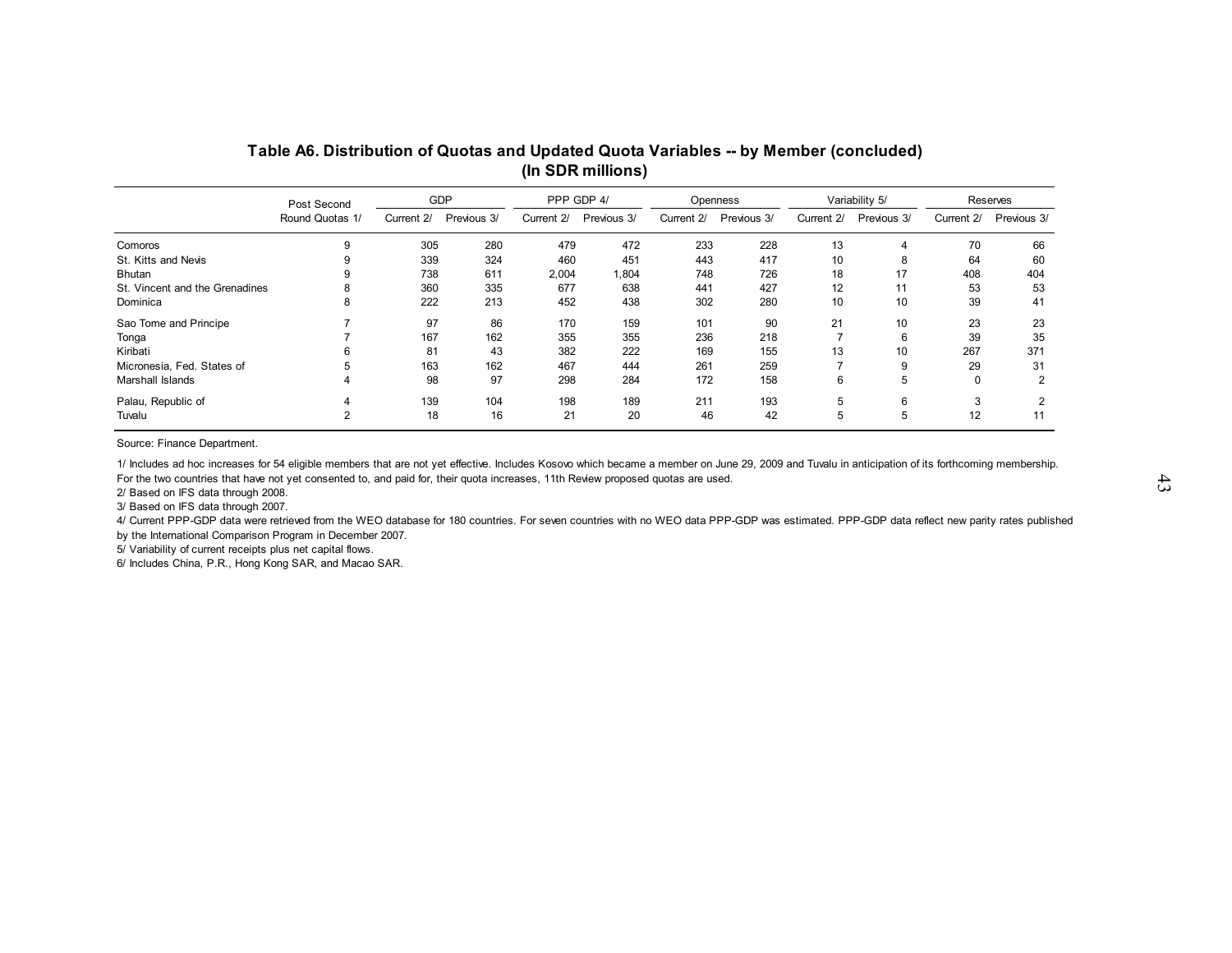15. This appendix discusses the required data, the selection of the database, and the derivation of the data series used for the quota calculations.

## **Required Data**

16. The quantification of existing and new quota variables used in this paper requires the following data for 18712 member countries (converted into SDRs as the common  $denominator$ :<sup>13</sup>

**GDP** at market prices for three years (2006–08).

 $\overline{a}$ 

- **PPP GDP** (GDP at purchasing power parity) for three years (2006–08). PPP GDP for a given economy is the volume of goods and services produced for final uses by that economy relative to other economies. It is calculated by deflating GDP at market prices by the PPP price level index, allowing comparisons across countries for a given period.
- **Current receipts** (goods, services, income, and transfers<sup>14</sup>) for 13 years (1996–2008). Current receipts are defined as the credit component of all economic transactions between resident and nonresident entities other than those relating to financial transactions and reserves.
- **Current payments** (goods, services, income, and transfers<sup>15</sup>) for five years (2004– 08). Current payments are defined as the debit component of all economic transactions between resident and nonresident entities other than those relating to financial account transactions and reserves.

 $12$  In anticipation of its forthcoming membership, Tuvalu has been included in the quota data set. Thus, the data set comprises information for 187 countries.

<sup>13</sup> The cutoff date for both *IFS* and *WEO* data was January 31, 2010; in the case of the latter, the cutoff date implied the use of the Fall 2009 *WEO* database.

<sup>14</sup> The balance of payments data are based on the Balance of Payments Manual, fifth edition (BPM5), which includes current transfers in the current account and capital transfers in the capital account, unlike the earlier fourth edition (BPM4), which included all transfers in the current account. Accordingly, to help ensure comparability with previous quota calculations, both current and capital transfers—excluding exceptional financing, to the extent possible—are included here in current receipts. In December 2009, the final version of the *Balance of Payments and International Investment Position Manual, sixth edition (BPM6)* was released in hard copy. In 2012 STA plans to start the dissemination of BPM6-based balance of payments data for 2011.

<sup>15</sup> Ibid; there are only exceptional financing transactions on the credit side of the current and capital accounts.

<sup>&</sup>lt;sup>11</sup> GDP and balance of payments data for the updated quota calculations were compiled by STA in coordination with FIN. The STA team comprised René Piché, Colleen Cardillo, Silvia Matei, Nataliya Ivanyk, Maria Arce, Selin Vurusaner, Mbaye Gueye, and Dwayne Raiford.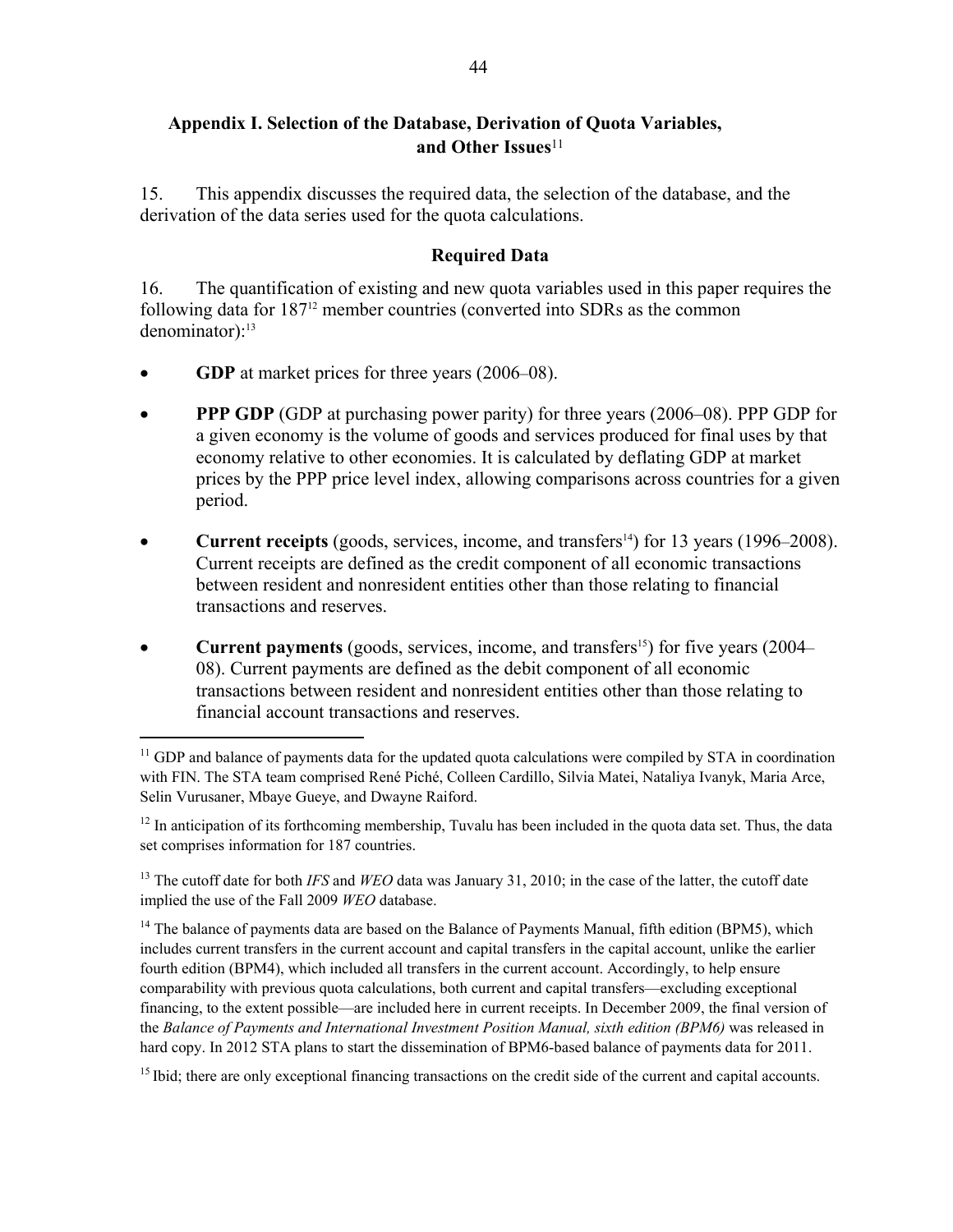- **Net capital flows** for 13 years (1996–2008). Net capital flows relate to cross-border transactions of the financial account in all external financial assets and liabilities except reserve assets, Fund credit and loans, and exceptional financing. This measures net financial flows.<sup>16</sup>
- **Official reserves** (average over the 12 months of 2008), defined as the sum of foreign exchange, SDR holdings, reserve position in the Fund, and monetary gold valued at SDR 35 per fine troy ounce.

17. Errors and omissions have not been included in the measure of variability of current receipts and net capital flows. Errors and omissions are, by definition, a residual item, which reflects recording errors that cannot be ascribed to any particular balance of payments category. Consistent with past practice, these recording errors are not incorporated into the variables of the quota data base.

18. Fund credit and loans, and exceptional financing have been excluded from the variability measure for the same reason that reserve asset changes have been excluded. Such transactions, including Fund borrowing, payment arrears, and debt forgiveness or rescheduling, represent exceptional measures undertaken to finance balance of payments needs. Exceptional financing flows are normally shown "below the line" because they are not autonomous balance of payments transactions. For these reasons, and consistent with past practice, these transactions are not included in the variability measure.

19. Along the same lines, transactions in both reserve assets and reserve-related liabilities should, in principle, be excluded from net financial flows (referred to as "net capital flows") so that only autonomous, and not financing, flows are captured. Data on transactions in reserve assets are available for most members in *IFS* and have been excluded from net capital flows. However, because of the continuing lack of data on reserve-related liabilities for many members (reserve-related liabilities are not a standard component in *BPM5*), changes in reserve-related liabilities have not been excluded from the measure of net capital flows in this data base.

## **Selection of the Database**

20. The database containing the variables used in the quota calculations would ideally have the following attributes: it should be comprehensive; i.e., contain all required data compiled in line with internationally accepted concepts and definitions—for all members; the data would be from official sources (central banks and national statistical agencies); and the data would be comparable (consistent and coherent) across time and countries. This would ensure similar treatment for all countries' data and facilitate the comparability of results in a transparent manner. It would also be helpful if the database could be updated without major additional use of staff resources.

 $\overline{a}$ 

<sup>&</sup>lt;sup>16</sup> The variable is referred to as "net capital flows" to maintain continuity with the term used in previous quota calculations.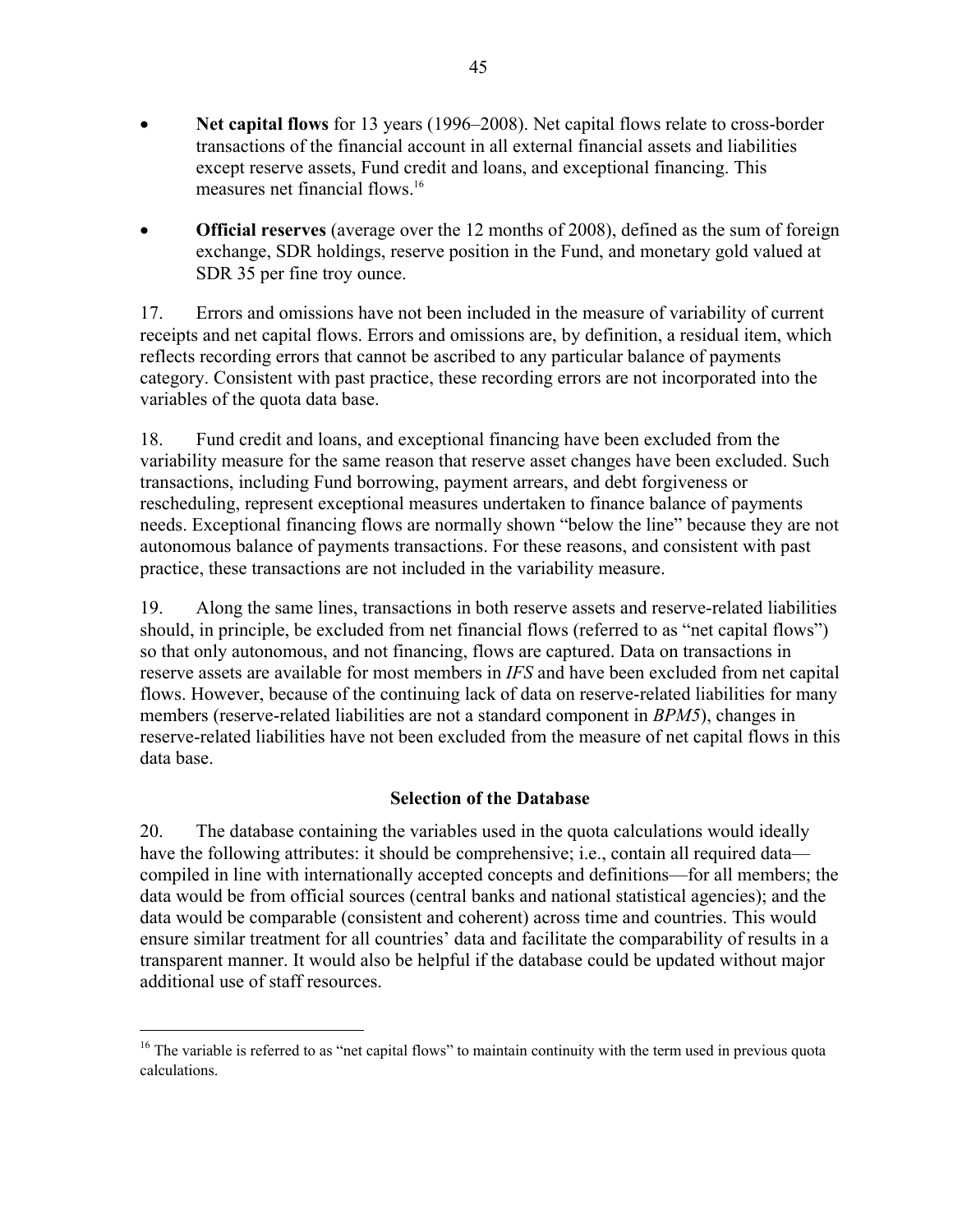21. As in past quota updates, the main source of data used in the quota calculations was the Fund's central macroeconomic database of country, regional, and global statistics. STA manages this database (also collectively known as the Data Management for Excel DMXplus) for international statistical cooperation and publication purposes, and to support the Fund's surveillance and use of Fund resources functions. 17 The database, which encompasses a number of component databases, embodies, to the extent possible, the application of international statistical methodologies for the compilation of economic and financial data. These international guidelines promote international comparability and methodological continuity in the database over time. The database is used to compile the Fund's *IFS* publication.

22. The *IFS* data are reported to STA by central banks and national statistical agencies, and are mostly based on internationally consistent definitions, such as the *BPM5* and the *1993 System of National Accounts (1993 SNA)*. STA makes an effort to compile these data into long time series that are consistent across time and countries. However, data gaps exist. For instance, there are some missing data for GDP and current account transactions for recent years and, as in the past, current receipts and current payments data of some former transition countries are not available.

23. Missing observations were largely supplemented using the *WEO* database. Although *WEO* data should reflect a presentation of the balance of payments that is consistent with the *BPM5*, the definition of balance of payments variables does not necessarily conform to *BPM5* unless (a) national compilers have updated the respective country's balance of payments accounts according to *BPM5* or (b) the staff report for the country reflects the *BPM5* definitions.

24. At the outset of the development of the database for the quota calculations, STA was aware that for some member countries there were large differences between the *IFS* and the *WEO* data sets. As noted above, some of these differences are related to the use of different classification systems, i.e., use of a national presentation in *WEO* while the standardized *BPM5* presentation was reported to STA. These data discrepancies between the two data sources may also have been influenced by the varying institutional, legal, and accounting contexts of data compilation across member countries (Box A1).

<u>.</u>

<sup>&</sup>lt;sup>17</sup> In this paper, the data drawn from the DMXplus are referred to as the *IFS* database, following the practice in past quota review papers.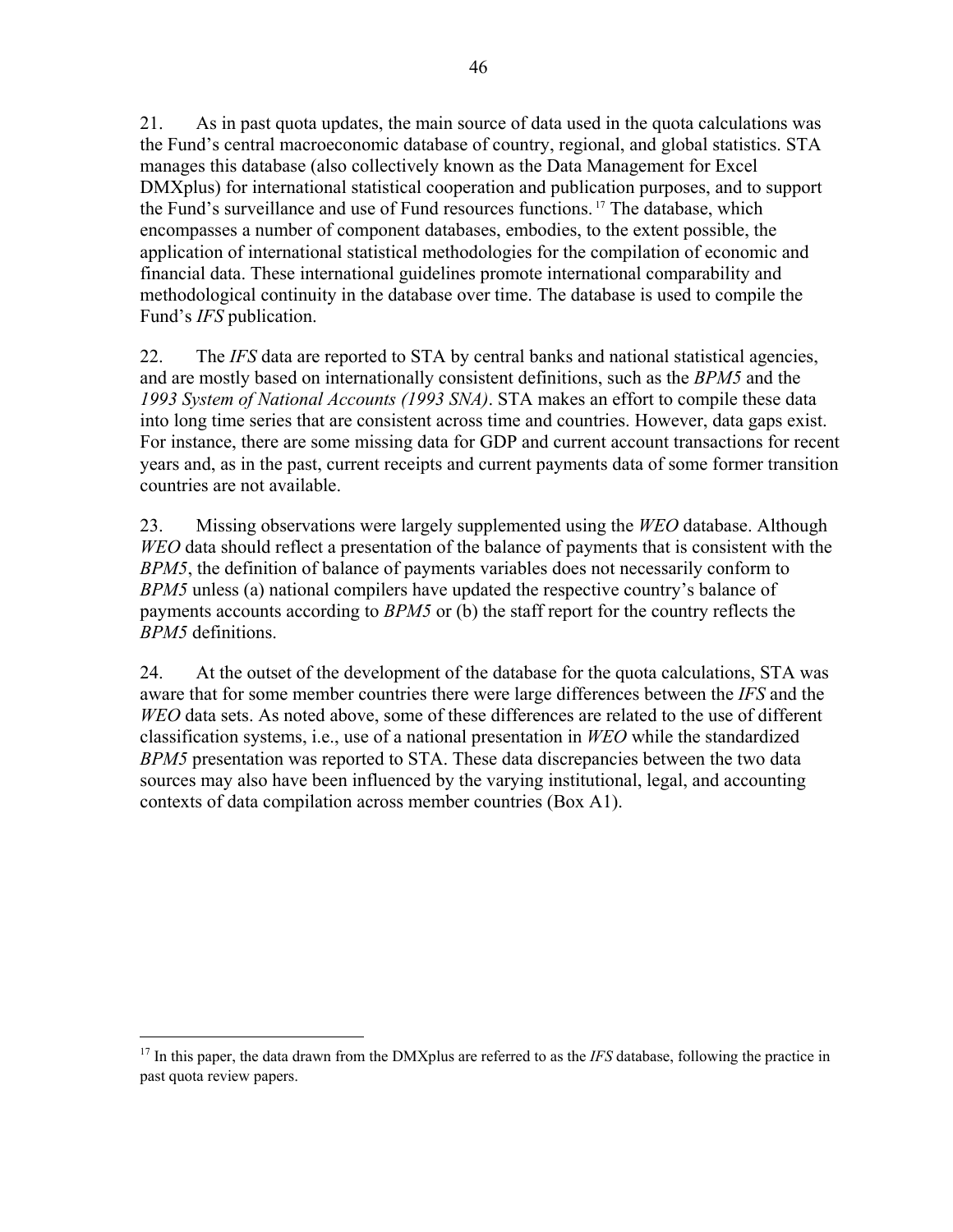### **Box A1. Methodological Issues**

With regard to GDP data, the *1993 SNA* extended the scope of GDP slightly, adding production of goods for own final use to output and mineral exploration, computer software, and artistic originals to capital formation. This has resulted in an increase in reported GDP levels of up to 5 percent. Most IMF members have adopted the *1993 SNA* for reporting GDP data to the *IFS* with some of them having revised historical data. By now, the size of data inconsistencies across countries due to the revisions related to the *1993 SNA* is likely to be smaller than other differences related to known measurement problems with GDP (e.g., under-coverage of surveys or differing adjustment methods for the size of the non-observed economic activity).

The *BPM5* introduced changes in the conceptual presentation of balance of payments accounts. It introduced a distinction between current and capital transfers, with current transfers remaining in the "current account" and capital transfers reclassified in the "capital account." The capital account also includes acquisitions/disposals of non-produced non-financial assets but excludes financial account transactions, which were reclassified in a newly named "financial account." Data are taken as reported by member countries and the changes in methodology may have contributed to slight breaks in some series.

With regard to quota calculations, the current receipts and payments cover goods, services, income, current transfers, and *BPM5's* capital account. While *BPM5* has been widely adopted by members, helping to ensure comparability with previous quota calculations, both current and capital transfers—excluding exceptional financing—are included here in current transactions.

With regard to financial account transactions, the accuracy of financial account data in many countries, including those in the *IFS* database, is uneven and the data are generally less comprehensive than the other data used for the quota formulas. This reflects classification and practical difficulties encountered by countries in compiling the data. Financial account data, particularly on the private nonbank sector, are generally difficult and resource intensive to compile. The switch from data collection systems based predominantly on government and balance sheet records to systems (particularly surveys) incorporating large nonbank private sector transactions has been slow. Many countries are still in the midst of adapting their collection and recording systems to take account of changes in the composition and magnitude of financial transactions, including new instruments such as financial derivatives. Institutional and accounting requirements for data compilation may differ across countries and data availability on the private nonbank sector varies. In the *IFS*, in some instances, only aggregates and not component series are reported.

With regard to official reserves, the *Data Template on International Reserves and Foreign Currency Liquidity* has been approved as the benchmark for the reporting of data to the Fund on official reserves. The Operational Guidelines for the *Data Template*, issued in 2001, clarify existing concepts on international reserves and provide guidelines for reporting the data on a consistent basis across countries.

### **Data Availability and Adjustments**

25. The bulk of Fund members that report balance of payments statistics to STA do so on the basis of the *BPM5*. Data were prepared for current receipts and payments and net capital flows (as defined above). Where members reported balance of payments statistics to STA, the data stored in the *IFS* database were used as reported. Of the 187 members, the number reporting data to *IFS* for at least some of the years are as follows: 167 for the period 1996–2008; and 160 for the period 2004–08. When data were not available for some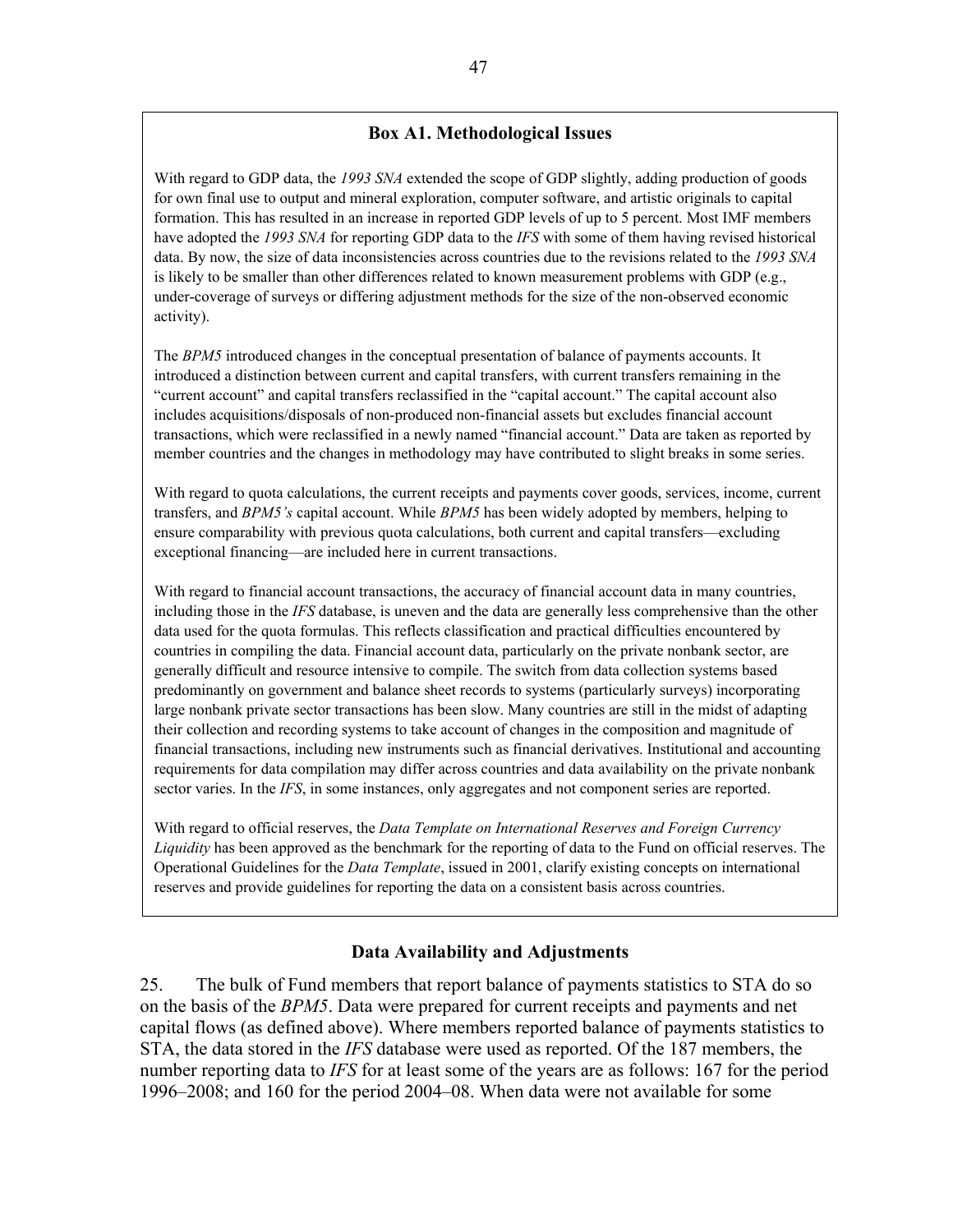members for the timeframe required for the quota calculations, estimates were made, largely on the basis of the *WEO*. <sup>18</sup> For members where neither *IFS* nor *WEO* data were available, FIN obtained data from staff reports, country desks and, in one case (see below), Eleventh Review data.

26. The data source breakdown for the period 1996–2008 is as follows: of the 167 members reporting data for *IFS*—122 are derived entirely from *IFS* reported data, 40 are derived from a combination of *IFS* and *WEO* estimates, 4 are derived from *IFS* and *WEO* but have missing data for some years, and 1 is derived from *IFS* but no *WEO* estimates are available for missing years data; for the 20 members not reporting any data to *IFS*—11 are derived entirely from *WEO* estimates, 2 are derived from *WEO* estimates but have missing data for some years, and 7 have neither *IFS* nor *WEO* data available.

27. The data source breakdown for the period 2004–08 is as follows: of the 160 members reporting data for *IFS*—133 are derived entirely from *IFS* reported data, 26 are obtained from a combination of *IFS* and *WEO* estimates, and 1 is derived from *IFS* and *WEO* but has missing data for some years; for the 27 members not reporting any data for IFS—20 are derived entirely from *WEO* estimates, and 7 have neither *IFS* nor *WEO* data available.

28. The following sections describe for each of the data categories the general procedures employed by STA to construct the required database for the quota calculations.

## **Goods and services transactions**

29. Data reported by members and maintained in *IFS* were used for each country. Where there were data gaps after the latest year of reporting to STA, estimates were made by applying the growth rates derived from the *WEO* for the missing year(s) to the latest reported annual data (credits and debits). When the data gaps were in respect of years prior to the latest reported data to STA, the *WEO* data were inserted for those years to complete the series. For countries where no data were reported to STA, available *WEO* data were used. For China, P.R., Hong Kong, SAR, and Macao, SAR, goods data were adjusted for trade among the mainland, Hong Kong, SAR, and Macau, SAR based on the Direction of Trade database.

## **Income, transfers, and the capital account**

 $\overline{a}$ 

30. Data reported on income and current transfers by members and maintained in *IFS* were used for each country. Where there were data gaps, estimates were derived using *WEO* data series. The adjustment procedure consisted of the followings: (1) if the gap was in the leading year of the series (1996), then *WEO* data were inserted for all years where data were missing, either as credits if *WEO* showed a net credit balance or as debits if a net debit balance was shown in *WEO;* (2) if the gap was after a reported observation, then the change

 $<sup>18</sup>$  The methods used to fill gaps were, in principle, largely similar to those used for the purpose of publishing</sup> world and regional summary tables in the *Balance of Payments Statistics Yearbook (BOPSY),* Part 2, and were used in *External Review of Quota Formulas—Quantification* (4/12/2001) http://www.imf.org/external/np/tre/quota/2001/eng/erqfq.htm.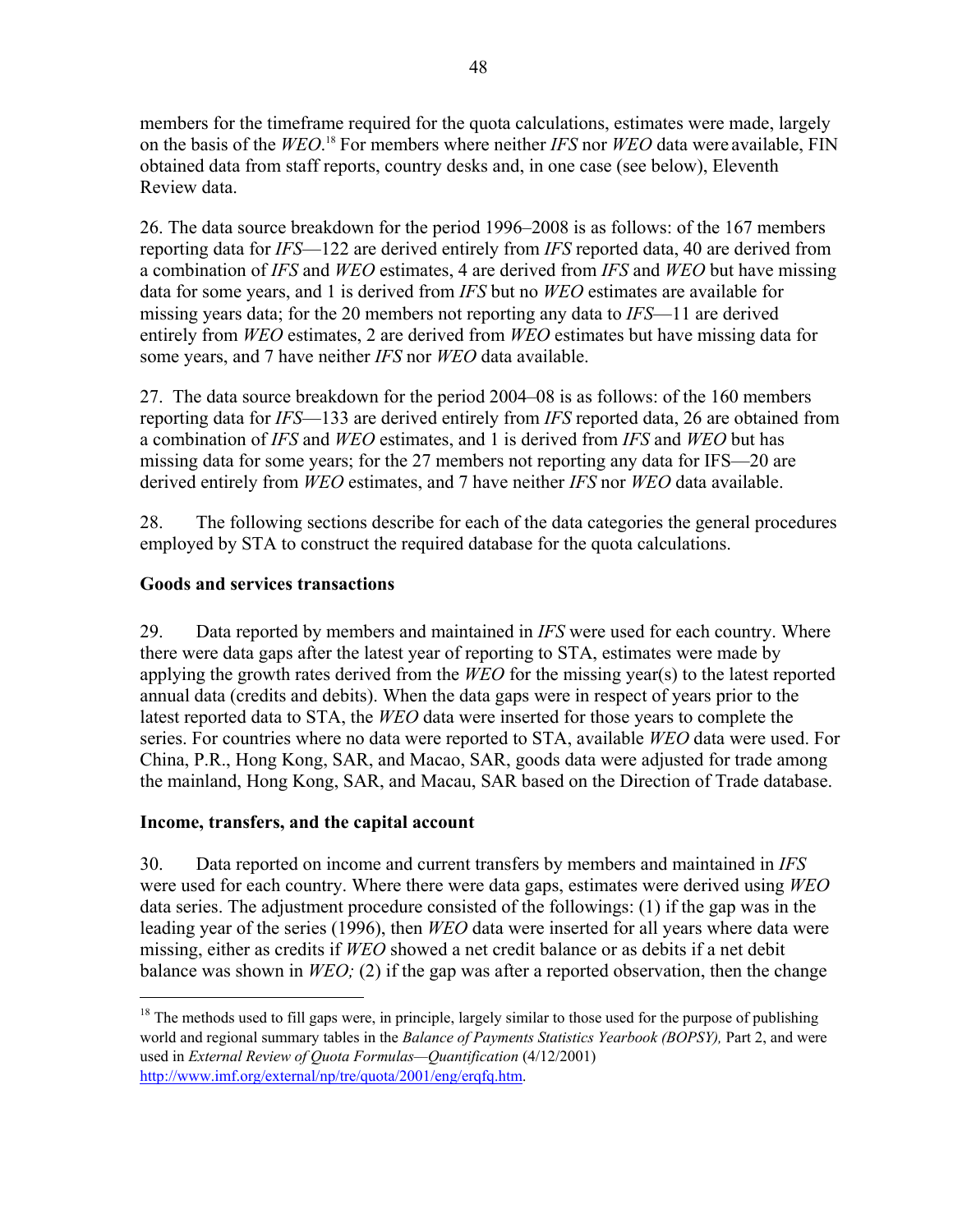in the balance on transactions from the *WEO* data was added to the STA data of the previous year—generally, credits if *WEO* showed a net credit balance or debits if a net debit balance was shown in *WEO*.

31. The primary source for data on the capital account as per *BPM5* is the *IFS* data provided by member countries. In a few cases, countries reported only "net" capital account data and STA derived credit and debit values. When no data are reported for *IFS*, the *WEO* net capital account value, depending on its sign, was used to derive an estimate. The paucity of *IFS* "capital account" data may reflect the inclusion of capital transfers in current transfers by some members.

## Net capital flows<sup>19</sup>

32. The primary source for data on net capital flows is the *IFS* financial account data provided by member countries to STA. When no data are reported for *IFS*, a *WEO* value was used to fill the gaps, to the extent possible.

## **Official reserves**

<u>.</u>

33. The stock data on official reserves—comprising monetary gold, SDR holdings, reserve position in the Fund, and foreign exchange holdings—were obtained from *IFS.20* Monetary gold was valued at SDR 35 per fine troy ounce. In deriving annual average holdings of official reserves for 2008, the data for the 12 months of 2008 were summed and then divided by 12 (or by the number of months for which data were available). If a country did not report its foreign exchange and/or monetary gold holdings data to STA for publication in *IFS*, staff reports are used to gap fill this information (please see *Missing data series,* below).

<sup>&</sup>lt;sup>19</sup> The term "net capital flows" refers to transactions in the financial account.

<sup>&</sup>lt;sup>20</sup> Consistent with the treatment of reserves for the 2001 ad hoc quota increase for China, P.R., the reserves of Hong Kong, SAR and Macau, SAR are not included for quota calculations.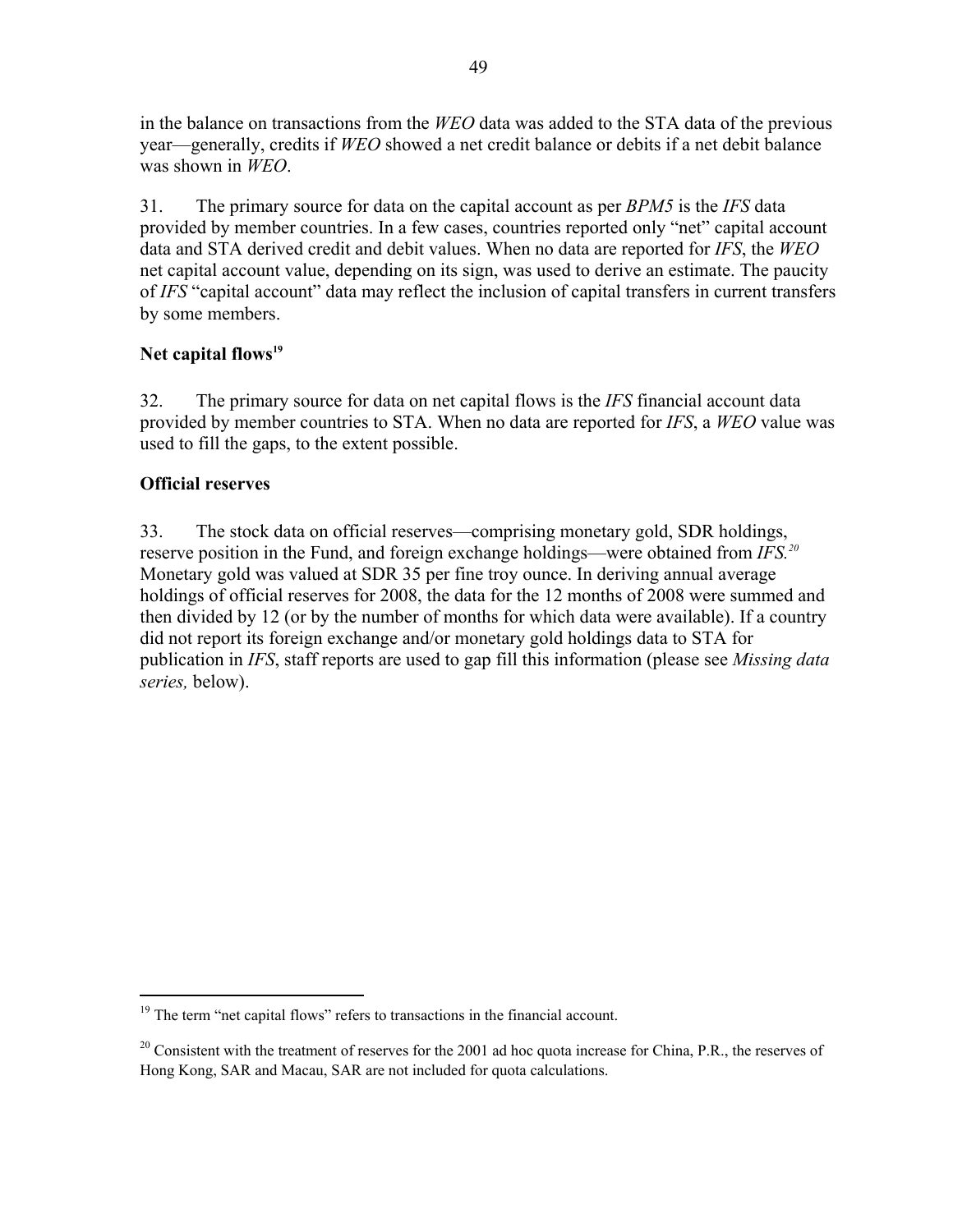### **GDP**

34. The *IFS* and *WEO* databases provided GDP data for 180 members. The *IFS* database is the source of data for 103 members, *WEO* data were used for 14 members, and *WEO* growth rates were applied to the latest *IFS* data to estimate missing data for  $63<sup>21</sup>$  members. GDP data for 11 members that are compiled and reported on a fiscal year basis were first adjusted to calendar year basis by recalculating the annual GDP based on quarterly GDP figures.

## **PPP GDP**

35. The PPP-based GDP data were downloaded from the *WEO* database for 180 countries. The *WEO* PPP-based GDP is calculated by dividing a country's nominal GDP in its own currency by its PPP price index relative to the United States $^{22}$  and then converting it into SDR units, using the SDR-USD exchange rate. The *WEO* PPP price indexes are based on the data from the International Comparison Program (ICP) for 2003–05 that were published in December 2007. These data were then extended in the *WEO* data base by using the growth in relative GDP deflators (the deflator of a country divided by the deflator of the United States). The data for the remaining countries were estimated using their share in global PPP GDP in 2005 based on the ICP data published in December 2007.

### **Conversion to SDRs**

36. The balance of payments and the GDP data series in U.S. dollars were converted to SDRs using period-average exchange rates.

## **Missing data series**

 $\overline{a}$ 

37. Data that were missing from *IFS* and *WEO* were obtained almost entirely from recent staff reports. The only country for which no data for recent years were available was Somalia. In this case, data for the various series were assumed unchanged from the Eleventh Review. Countries for which data for all variables were derived from recent staff reports were Marshall Islands, Palau, and Tuvalu.

38. Countries for which only official reserves data were derived from staff reports include Afghanistan, Bahrain, Fiji, Ghana, Guinea, Iran, Kiribati, Lesotho, Myanmar, Nepal, Sao Tome and Principe, Syrian Arab Republic, Tajikistan, Turkmenistan, Uzbekistan, and

<sup>&</sup>lt;sup>21</sup> This includes countries which do not have IFS data for the three years but for earlier years. For comparison, *WEO* growth rates were applied in the case of 61 countries in the data base extending through 2007 (versus 63) in the current data base).

 $22$  Choice of numeraire country is arbitrary and does not affect the calculations, since PPP price indexes are adjusted to be transitive across countries.